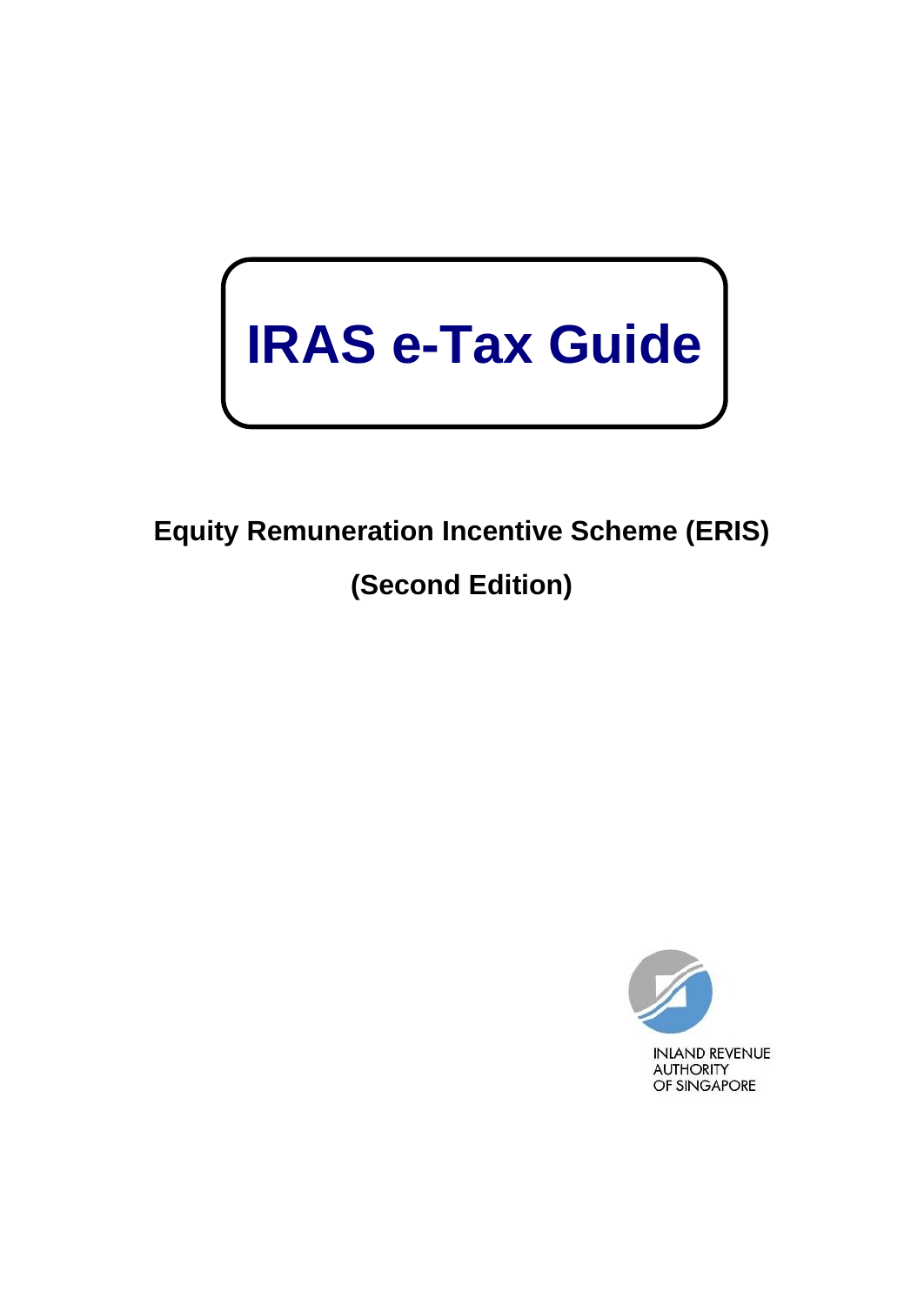Published by Inland Revenue Authority of Singapore

Published on 26 Apr 2013

First Published on 9 Jul 2012

Disclaimers: IRAS shall not be responsible or held accountable in any way for any damage, loss or expense whatsoever, arising directly or indirectly from any inaccuracy or incompleteness in the Contents of this e-Tax Guide, or errors or omissions in the transmission of the Contents. IRAS shall not be responsible or held accountable in any way for any decision made or action taken by you or any third party in reliance upon the Contents in this e-Tax Guide. This information aims to provide a better general understanding of taxpayers' tax obligations and is not intended to comprehensively address all possible tax issues that may arise. While every effort has been made to ensure that this information is consistent with existing law and practice, should there be any changes, IRAS reserves the right to vary our position accordingly.

© Inland Revenue Authority of Singapore

All rights reserved. No part of this publication may be reproduced or transmitted in any form or by any means, including photocopying and recording without the written permission of the copyright holder, application for which should be addressed to the publisher. Such written permission must also be obtained before any part of this publication is stored in a retrieval system of any nature.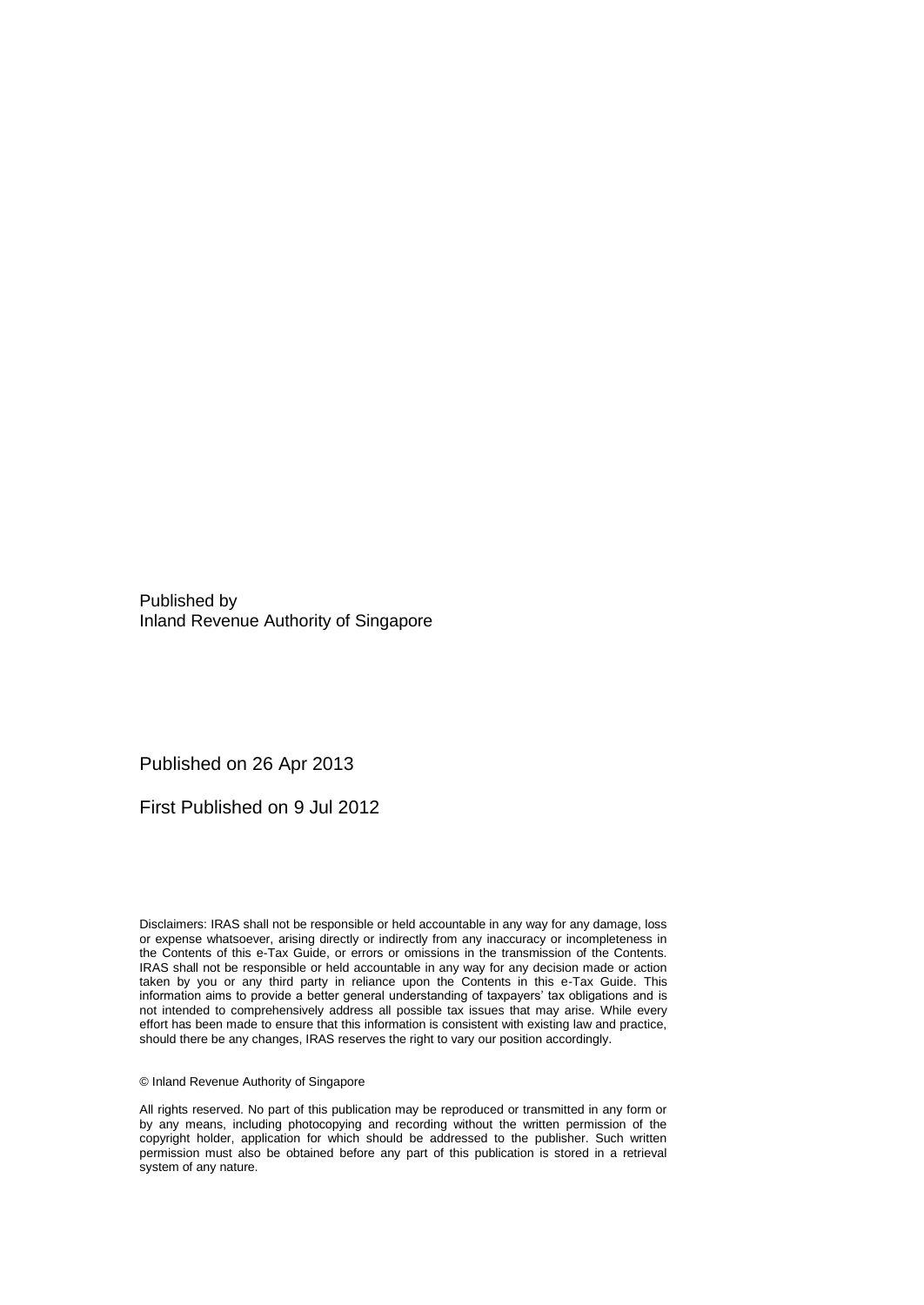|             | <b>Table of Contents</b>                                                                                                                                                              | Page |
|-------------|---------------------------------------------------------------------------------------------------------------------------------------------------------------------------------------|------|
| 1           |                                                                                                                                                                                       |      |
| $\mathbf 2$ |                                                                                                                                                                                       |      |
| 3           |                                                                                                                                                                                       |      |
| 4           |                                                                                                                                                                                       |      |
| 5           | Equity Remuneration Incentive Scheme (ERIS)3                                                                                                                                          |      |
| 6           |                                                                                                                                                                                       |      |
| 7           |                                                                                                                                                                                       |      |
| 8           | Computation of taxable gains from ESOP or ESOW under                                                                                                                                  |      |
| 9           | ESOP or ESOW plan that concurrently meet all the<br>qualifying conditions under both the ERIS (SMEs) and ERIS                                                                         |      |
| 10          |                                                                                                                                                                                       |      |
| 11          |                                                                                                                                                                                       |      |
| 12          |                                                                                                                                                                                       |      |
|             | <b>ANNEX A - Example on how the aggregate market value of gross</b><br>assets of a company is determined for purposes of ERIS                                                         |      |
|             | <b>ANNEX B -</b> Examples on the application of the rule of $75\%$ of total<br>working time of an employee at the time of grant of ESOP /                                             |      |
|             | <b>ANNEX C</b> - Example on the application of the 25% requirement under                                                                                                              |      |
|             | <b>ANNEX D1 - Example on the application of income tax exemption for</b><br>employees who concurrently derive gains under both the                                                    |      |
|             | <b>ANNEX D2 - Examples on the application of the requirements to be</b><br>complied with where a plan qualifies concurrently for both<br>the ERIS(SMEs) and ERIS(All Corporations) 31 |      |
|             | <b>ANNEX D3 - Example to illustrate on the qualifying period of grant and</b><br>gains to be derived from stock options or shares under                                               |      |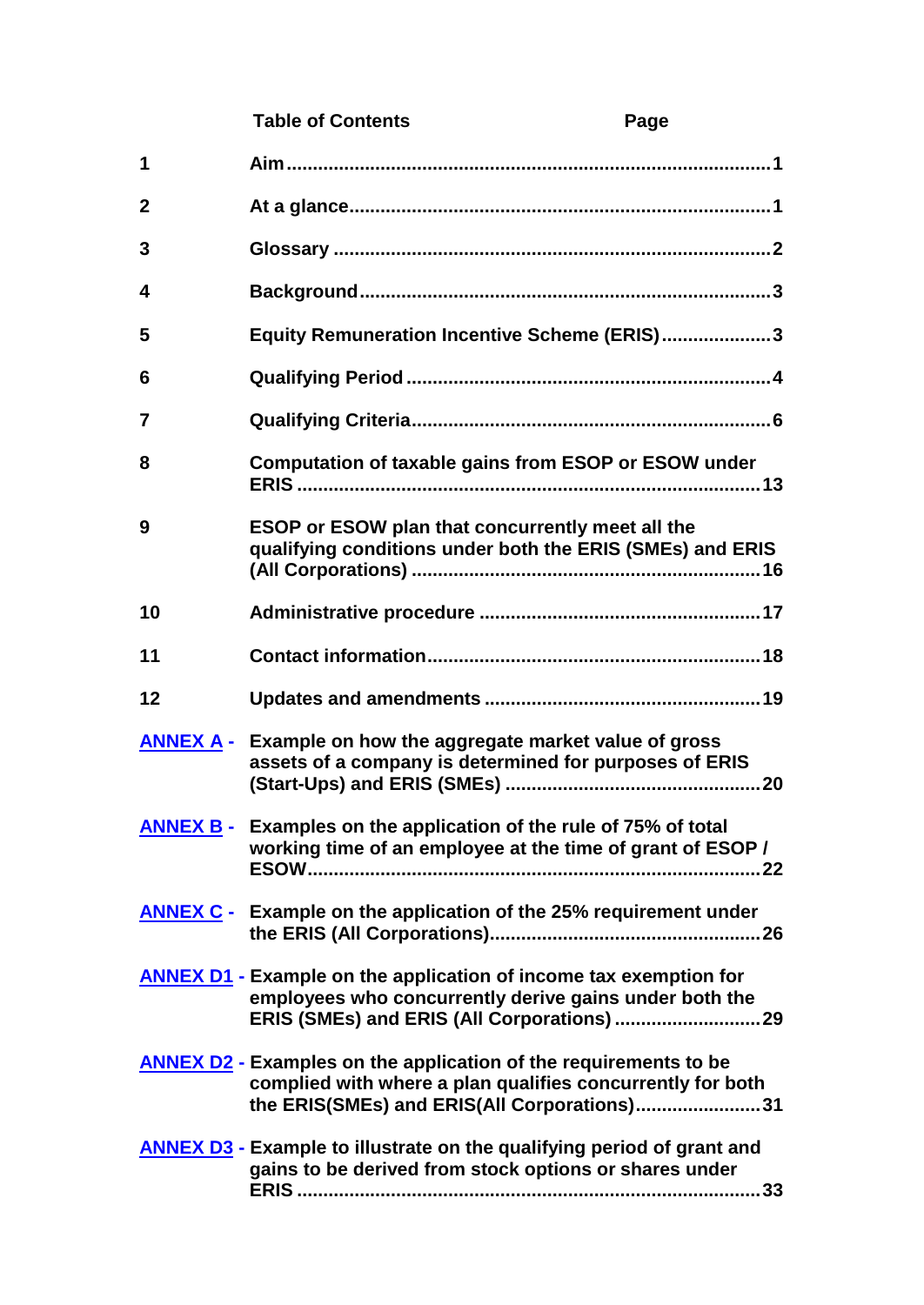| <b>ANNEX E1 - Example on the application of the 75% income tax</b>         |     |
|----------------------------------------------------------------------------|-----|
| <b>ANNEX E2 - Example on the application of the 50% income tax</b>         |     |
| <b>ANNEX E3 - Example on the application of income tax exemption under</b> | .36 |
|                                                                            |     |
|                                                                            | 38  |
|                                                                            | 39  |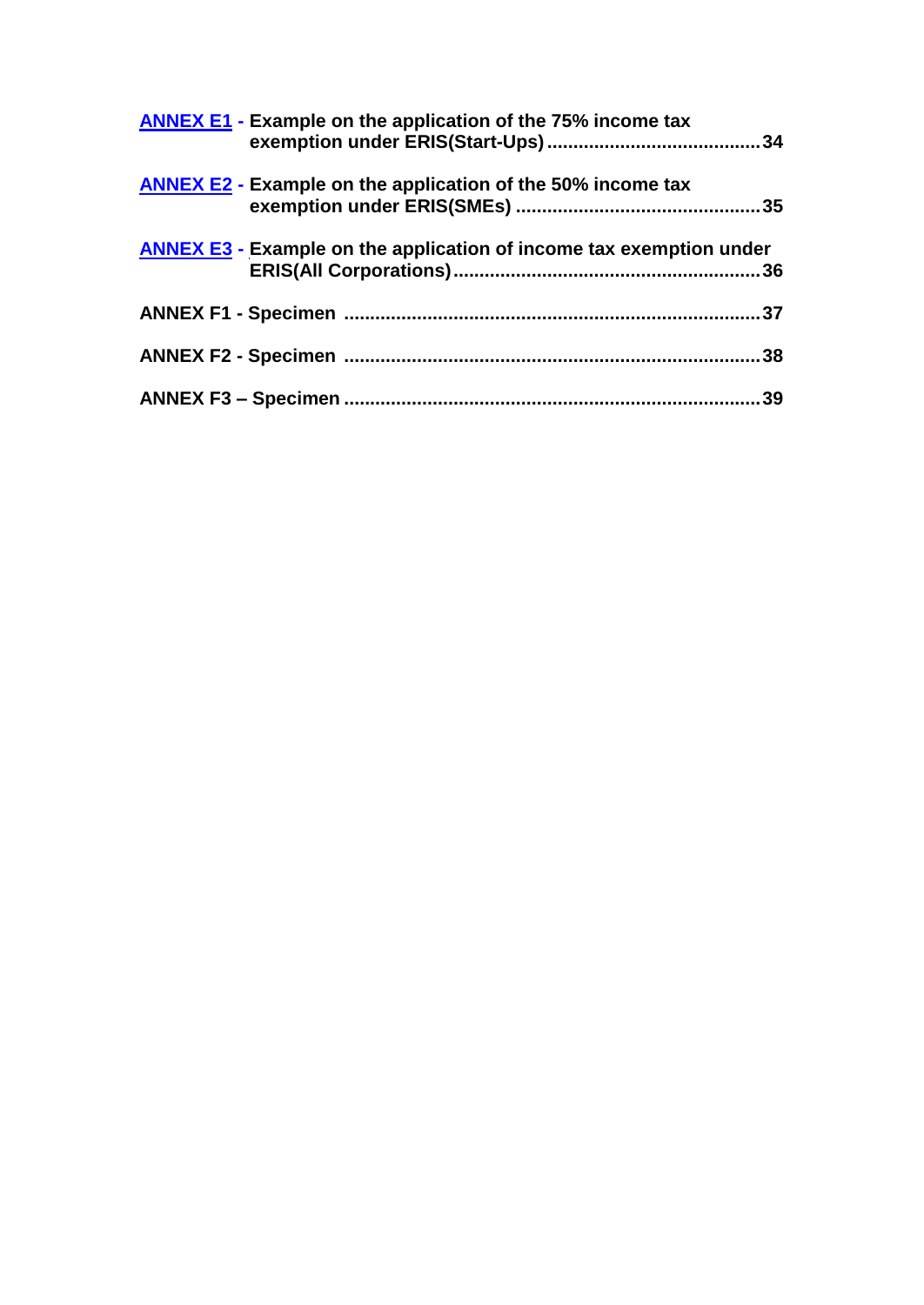## **Equity Remuneration Incentive Scheme (ERIS)**

## <span id="page-4-0"></span>**1 Aim**

- 1.1 This e-Tax Guide provides details on the tax exemption of gains derived by an employee from Employee Share Options ("ESOP") and Employee Share Ownership ("ESOW") plans granted by his employer. It consolidates the three e-Tax Guides issued previously on ERIS<sup>1</sup>.
- 1.2 It would be relevant to individuals who are granted shares under ESOP or ESOW plans and companies which grant shares under these plans to any individual because of any office or employment held by the person.

## <span id="page-4-1"></span>**2 At a glance**

- 2.1 The Equity Remuneration Incentive Scheme ("ERIS") provides certain tax exemption on gains derived from ESOP and ESOW plans. It consists of the following three sub-schemes.
	- i. Equity Remuneration Incentive Scheme (Start-Ups) ["ERIS (Start-Ups)"]
	- ii. Equity Remuneration Incentive Scheme (SMEs) ["ERIS (SMEs)"]
	- iii. Equity Remuneration Incentive Scheme (All Corporations) ["ERIS (All Corporations)"]
- 2.2 ERIS (Start-Ups) applies to employees of a new start-up company incorporated in Singapore. Employees may enjoy exemption of 75% of the ESOP/ESOW gains. This is subject to meeting other qualifying conditions.
- 2.3 ERIS (SMEs) applies to employees of a Singapore-incorporated company whose aggregated market value of gross assets does not exceed \$100 million. Employees may enjoy exemption of 50% of the ESOP/ESOW gains. This is subject to meeting other qualifying conditions.
- 2.4 ERIS (All Corporations) applies to employees of a company incorporated in Singapore, or a branch of a foreign-incorporated company registered in Singapore. Employees may enjoy full exemption on the first \$2,000 of ESOP/ESOW gains, plus exemption of 25% of the remaining gains. This is subject to meeting other qualifying conditions.

 $1$  This e-Tax guide is a consolidation of three previous IRAS circulars on Equity Remuneration Incentive Scheme:

a) Entrepreneurial Employee Stock Option Scheme [Renamed as Equity Remuneration Incentive Scheme "ERIS" (SMEs) with effect from 16<sup>th</sup> Feb 2008], published on 22 May 2000

b) Company Stock Option Scheme [Renamed as Equity Remuneration Incentive Scheme " ERIS" (All Corporations) with effect from 16<sup>th</sup> Feb 2008], published on 31 Mar 2001

c) Equity Remuneration Incentive Scheme (Start-ups), published on 1 Aug 2008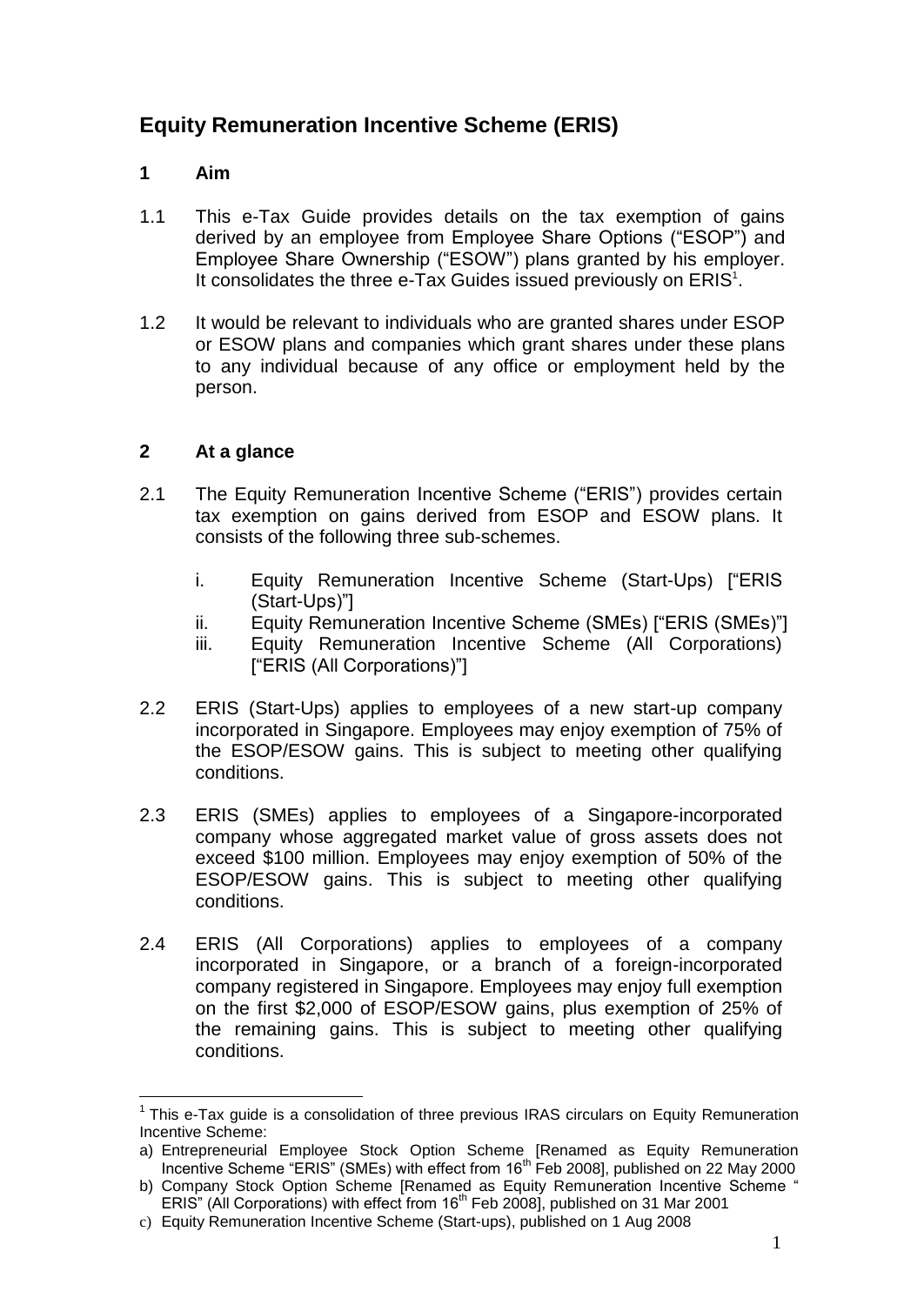## <span id="page-5-0"></span>**3 Glossary**

## 3.1 **Employee Share Options (ESOP) plans**

The plans give the rights, usually to employees, to purchase shares in the company at a future date. It includes "stock options".

## 3.2 **Employee Share Ownership (ESOW) plans**

The plans allow an employee of a company to own or purchase shares in the company or in its parent company. They include share awards and other similar forms of employee share purchase plans. It excludes phantom shares and share appreciation rights.

## 3.3 **Qualifying Company**

Refers to a company which qualifies for ERIS.

## 3.4 **Qualifying Employee**

Refers to an employee who qualifies for ERIS.

## 3.5 **Qualifying ESOP/ESOW Plan**

Refers to an ESOP/ESOW plan which qualifies for ERIS.

## 3.6 **Qualifying Period**

Refers to the period when the grant of the stock options or shares would qualify for ERIS.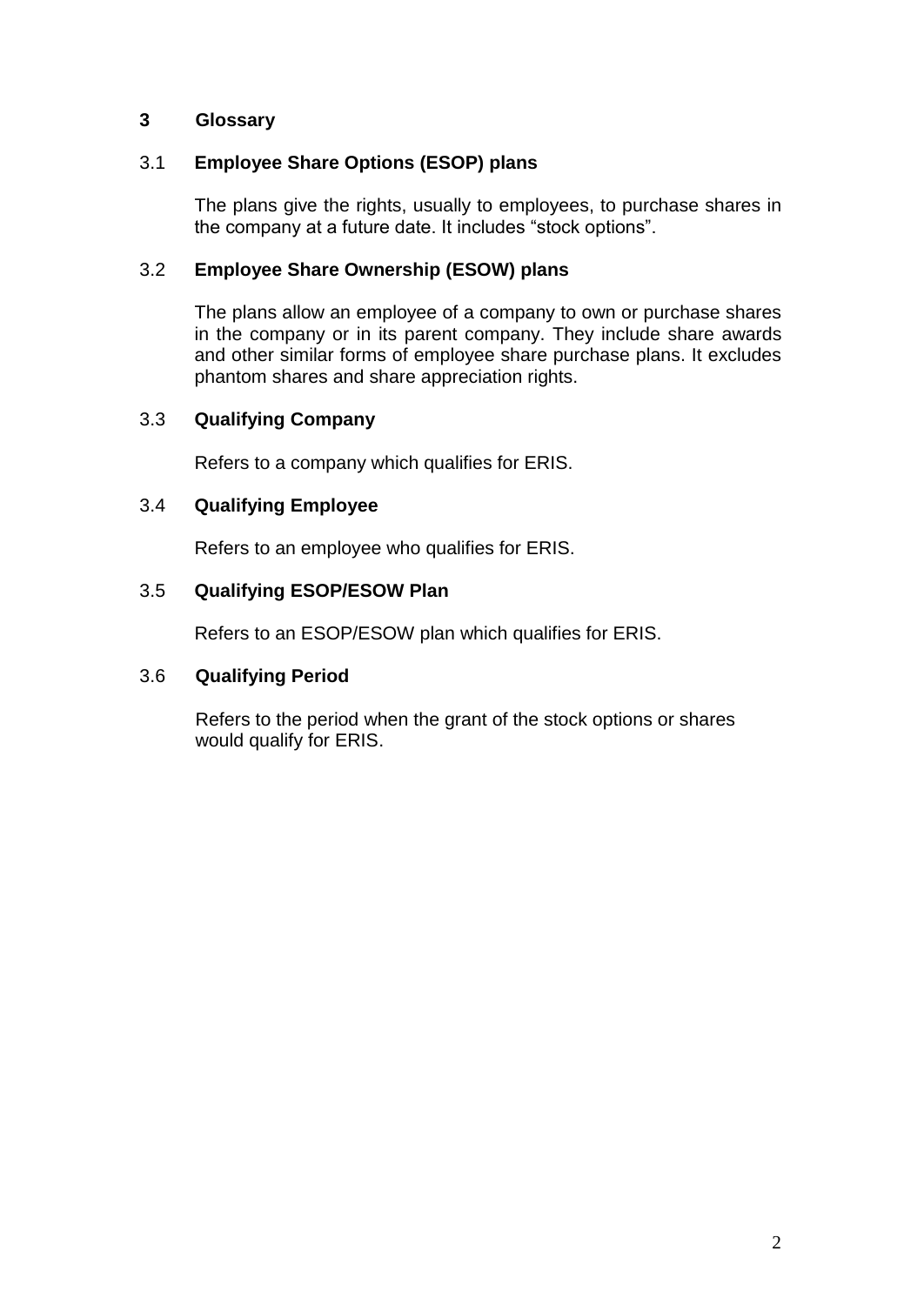## <span id="page-6-0"></span>**4 Background**

- 4.1 Generally, gains from ESOW/ESOP are assessed to tax as income in the year in which the awards/options are vested/exercised. It is assessed together with other employment income. Payment of tax on gains arising from stock options/shares can be deferred for up to 5 years<sup>2</sup>.
- 4.2 The Entrepreneurial Employee Stock Option (ESOP) Scheme was introduced in year 2000 and was later renamed as ERIS (SMEs). It provides tax incentive to employees who derive gains from ESOP granted by high tech entrepreneurial companies, in order to encourage technopreneurship.
- 4.3 Subsequently, the Government introduced Company Stock Option (CSOP) Scheme in year 2001 and later renamed it as ERIS (All Corporations). It encourages companies to extend ESOP to employees at all levels and allows tax exemption of gains derived by employees from ESOP granted by more established companies, which do not qualify for ERIS (SMEs).
- 4.4 In year 2002, the above-mentioned tax exemptions applied to ESOP were extended to shares granted under ESOW, if the qualifying criteria are met<sup>3</sup>.
- 4.5 In year 2008, ERIS (Start-Ups) was introduced to improve the attractiveness of equity-based compensation tools for new start-up companies. It provides tax incentive to employees who derive gains from ESOP or ESOW plans.
- 4.6 In year 2013, the Government announced that ERIS would be phased out as a move to rationalise the tax treatment of remuneration, regardless of form, for employees.

## <span id="page-6-1"></span>**5 Equity Remuneration Incentive Scheme (ERIS)**

5.1 The tax incentives of the three ERIS sub-schemes are summarised below:

<sup>&</sup>lt;u>.</u>  $2$  For details on the current tax treatment of gains from an ESOW or ESOP plan, or tax deferment under the Qualified Employee Equity-Based Remuneration Scheme, please refer to e-Tax Guide "Tax Treatment of Employee Share Options and Other Forms of Employee [Share Ownership Plans"](http://www.iras.gov.sg/irashome/uploadedfiles/e-Tax_Guide/Tax%20Treatment%20of%20Employee%20Share%20Options%20and%20Other%20Forms%20of%20Employee%20Share%20Ownership%20Plans_2012-6-29.pdf) published on 29 Jun 2012.

 $3$  Following the extension of incentive schemes to ESOW, the Entrepreneurial ESOP Scheme was renamed as Entrepreneurial Employee Equity-Based Remuneration Scheme ("Entrepreneurial EEBR Scheme") in 2002, and later renamed again as ERIS (SMEs) in 2008. Similarly, the Company CSOP Scheme was renamed as Company Employee Equity-Based Remuneration Scheme ("Company EEBR Scheme") in 2002, and later renamed again as ERIS (All Corporations) in 2008.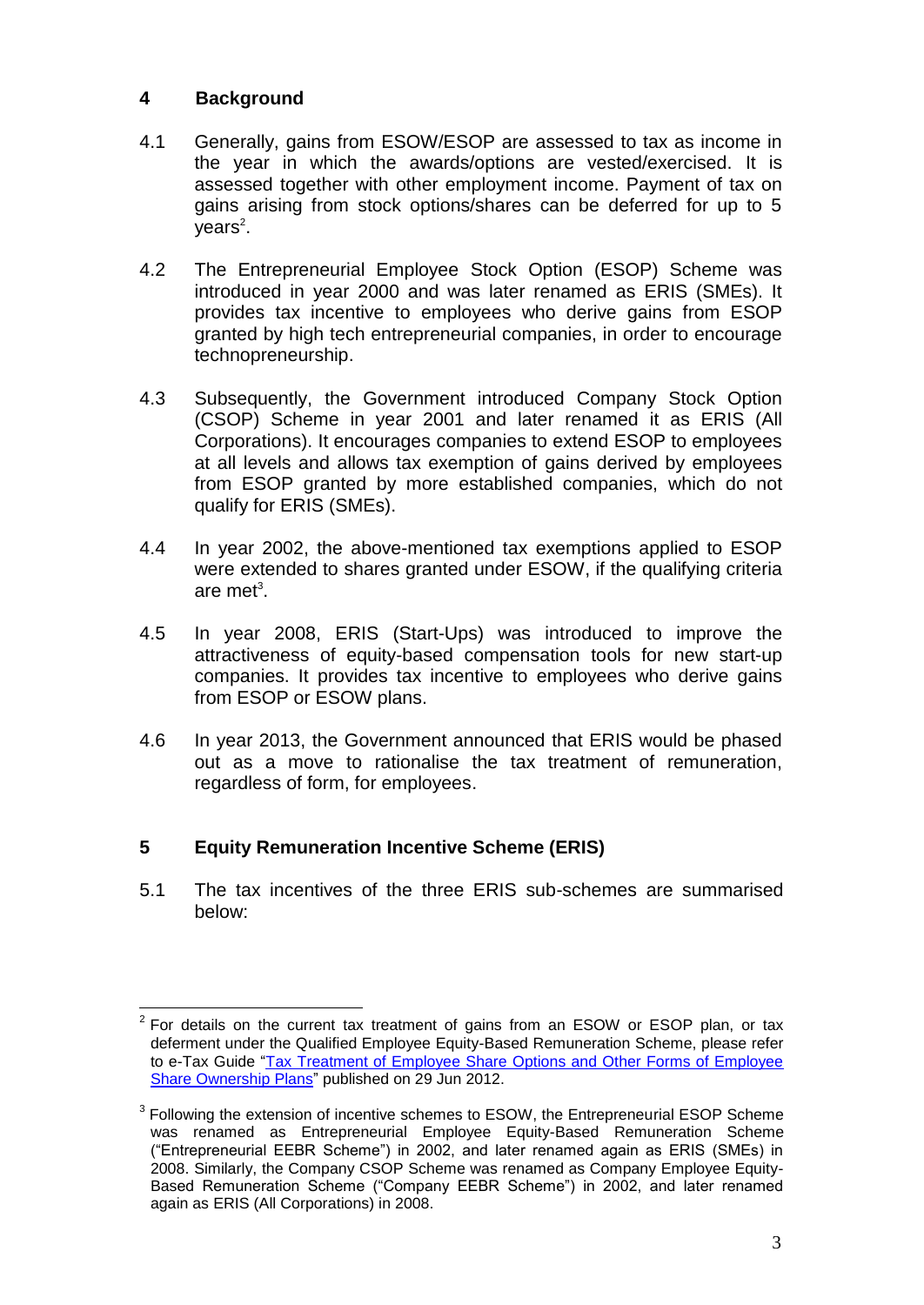| <b>ERIS</b><br>(Start-Ups)                  | An employee can enjoy tax exemption of 75% of the<br>gains arising from ESOP or ESOW plans. Tax<br>exemption is available for each YA over a period of<br>10 years <sup>4</sup> , subject to qualifying criteria.<br>The accumulative gains on which the tax exemption<br>applies are capped at \$10 million over the 10-year<br>period and the gains must be derived on or before 31<br>Dec 2023 <sup>5</sup> .                                             |
|---------------------------------------------|--------------------------------------------------------------------------------------------------------------------------------------------------------------------------------------------------------------------------------------------------------------------------------------------------------------------------------------------------------------------------------------------------------------------------------------------------------------|
| <b>ERIS</b><br>(SMEs)                       | An employee can enjoy tax exemption of 50% of the<br>gains arising from ESOP or ESOW plans. Tax<br>exemption is available for each YA over a period of<br>10 years, subject to qualifying criteria.<br>The accumulative gains on which the tax exemption<br>applies are capped at \$10 million over a 10-year<br>period and the gains must be derived on or before 31<br>Dec 2023 <sup>5</sup> .                                                             |
| <b>ERIS</b><br>(All<br><b>Corporations)</b> | An employee can enjoy full exemption on the first<br>\$2,000 gains, plus exemption of 25% of the remaining<br>amount of gains from ESOP or ESOW plans. Tax<br>exemption is available for each YA over a period of<br>10 years, subject to qualifying criteria.<br>The accumulative gains on which the tax exemption<br>applies are capped at \$1 million over the 10-year<br>period and the gains must be derived on or before 31<br>Dec 2023 <sup>5</sup> . |

5.2 An employee may apply to defer the tax payable on gains (after exemption) from an ESOP or ESOW plan under ERIS for up to 5 years, subject to meeting the qualifying conditions<sup>6</sup>.

## <span id="page-7-0"></span>**6 Qualifying Period**

6.1 The respective ERIS sub-schemes are available to stock options or shares granted during the qualifying period.

<sup>1</sup>  $4$  The 10-year period commences from the year the employee first enjoys the partial tax

exemption on his ESOP or ESOW gains.<br><sup>5</sup> As announced in the Budget Statement 2013, the last day for deriving gains from ESOP or ESOW plans, in order for the partial tax exemption under the three ERIS sub-schemes to apply, is 10 years from 31 Dec 2013.

<sup>&</sup>lt;sup>6</sup> Refer to e-Tax Guide "Tax Treatment of Employee Share Options and Other Forms of Employee Share Ownership Plans" published on 29 Jun 2012 for details on tax deferment under the Qualified Employee Equity-Based Remuneration Scheme.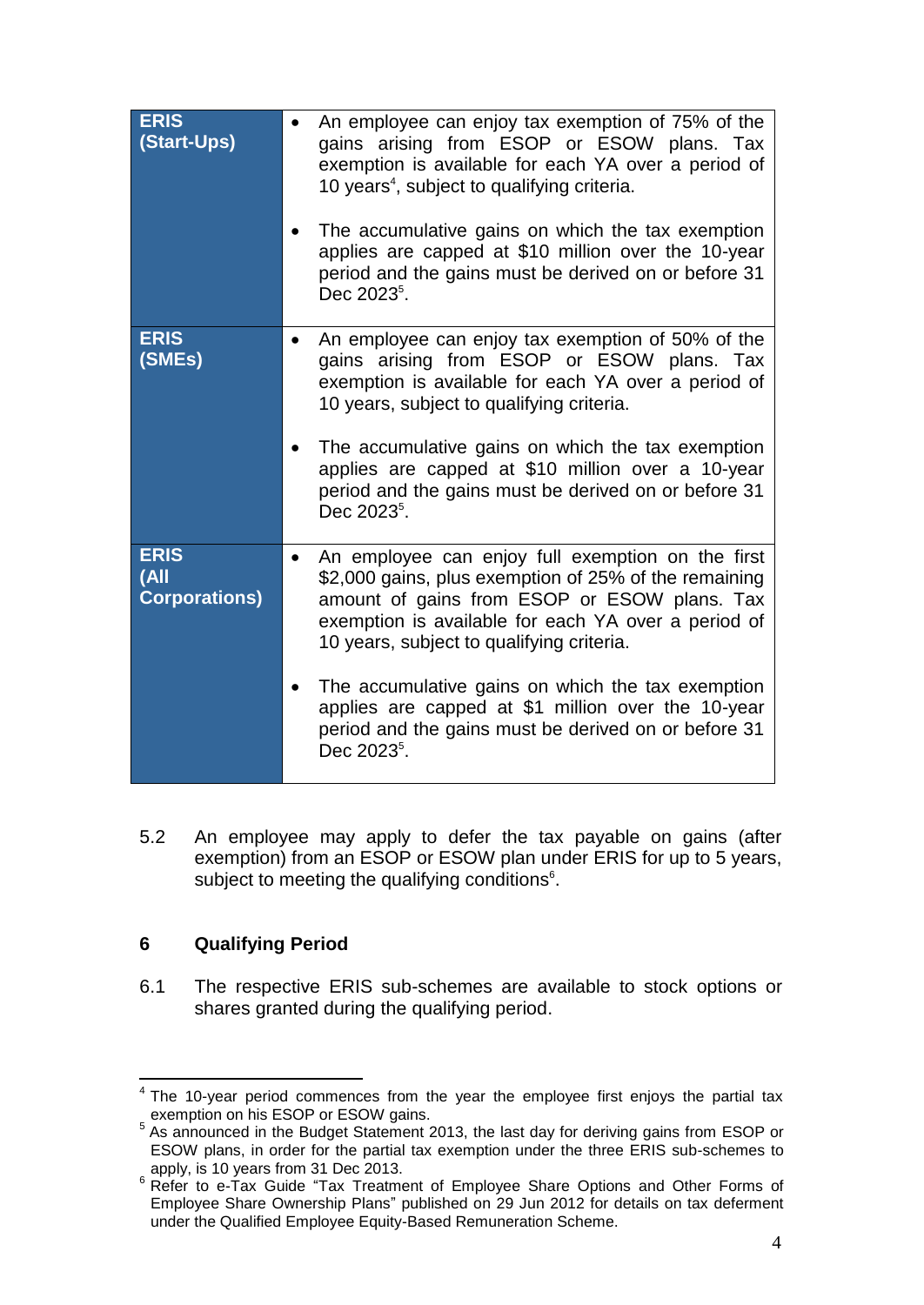| <b>ERIS</b><br>(Start-Ups)                                | Stock options or shares granted during the period<br>from 16 Feb 2008 to 15 Feb 2013 (both dates<br>inclusive) <sup>7</sup> .<br>The grant date must be within the first 3 years of the<br>company's incorporation.                   |
|-----------------------------------------------------------|---------------------------------------------------------------------------------------------------------------------------------------------------------------------------------------------------------------------------------------|
| <b>ERIS</b><br>(SMEs)                                     | Stock options granted from 1 Jun 2000 to 31 Dec<br>2013 <sup>8</sup> (both dates inclusive) under any ESOP plans;<br>or<br>Shares granted from 1 Jan 2002 to 31 Dec 2013 <sup>8</sup><br>(both dates inclusive) under any ESOW plans. |
| <b>ERIS</b><br>(A <sup>  </sup> )<br><b>Corporations)</b> | Stock options granted from 1 Apr 2001 to 31 Dec<br>2013 <sup>8</sup> (both dates inclusive) under any ESOP plans;<br>or<br>Shares granted from 1 Jan 2002 to 31 Dec 2013 <sup>8</sup><br>(both dates inclusive) under any ESOW plans. |

- 6.2 The tax exemption applies only to gains arising from ordinary shares acquired by an employee under any ESOP or ESOW plans. Accordingly, any redeemable or convertible shares or shares of a preferential nature acquired by an employee under any ESOP or ESOW plans are excluded.
- 6.3 Annex D3 gives an illustration on the qualifying period of grant and gains to be derived from stock options or shares under ERIS following the changes announced in the Budget 2013.

<sup>1</sup> Gains derived by an employee from stock options or shares granted on or after 16 Feb 2013 will not qualify for partial tax exemption under the ERIS (Start-Ups). Where an employee derives gains in respect of stock options or shares granted from 16 Feb 2008 to 15 Feb 2013 (both dates inclusive), such gains would subject to conditions, continue to qualify for partial tax exemption under the ERIS (Start-Ups), provided that such gains are derived on or before 31 Dec 2023.

 $8$  As announced in the Budget Statement 2013, the last day of the qualifying period for granting stock options or shares under ERIS (SMEs) and ERIS (All Corporations) is on 31 Dec 2013. Hence, gains derived by an employee from stock options or shares granted on or after 1 Jan 2014 will not qualify for partial tax exemption under the ERIS (SMEs) or ERIS (All Corporations). Where an employee derives gains from stock options or shares granted during the qualifying period under the ERIS (SMEs) or ERIS (All Corporations) as the case may be, such gains may subject to conditions, continue to qualify for partial tax exemption under the ERIS (SMEs) or ERIS (All Corporations), as the case may be, provided that such gains are derived on or before 31 Dec 2023.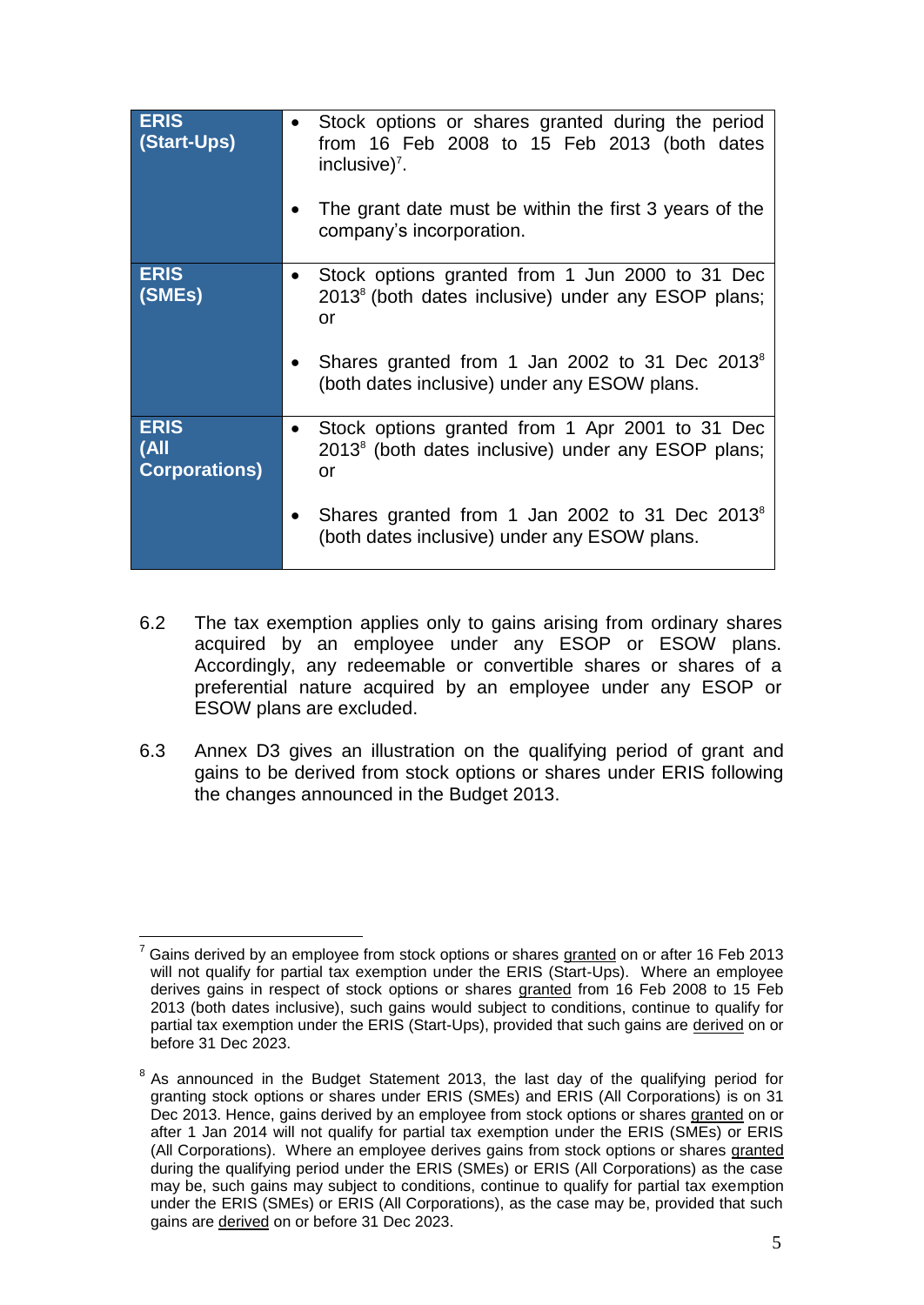## <span id="page-9-0"></span>**7 Qualifying Criteria**

## **(I) Qualifying Company**

7.1 A qualifying company which grants shares to its employees under an ESOP/ESOW Plan operated by the company must satisfy the following conditions, at the time of grant:

|                                               | <b>ERIS</b><br>(Start- | <b>ERIS</b><br>(SMEs) | <b>ERIS</b><br>(All  |
|-----------------------------------------------|------------------------|-----------------------|----------------------|
|                                               | Ups)                   |                       | <b>Corporations)</b> |
| <b>Place of Registration</b>                  |                        |                       |                      |
| Singapore-incorporated                        |                        |                       |                      |
| <b>Place of Registration</b>                  |                        |                       |                      |
| Branch of a foreign-incorporated company      |                        |                       |                      |
| registered in Singapore under the             |                        |                       |                      |
| <b>Companies Act</b>                          |                        |                       |                      |
| <b>Place of Business</b>                      |                        |                       |                      |
| Performs business activities in Singapore     |                        |                       |                      |
| Shareholding                                  |                        |                       |                      |
| Less than 20 shareholders (see paragraph      |                        |                       |                      |
| 7.2)                                          |                        |                       |                      |
| <b>Aggregate Market Value of Gross Assets</b> |                        |                       |                      |
| Not exceeding \$100 million (see              |                        |                       |                      |
| paragraphs 7.3 to 7.8)                        |                        |                       |                      |
| <b>Shares of Parent Company of the</b>        |                        |                       |                      |
| <b>Qualifying Company</b>                     |                        |                       |                      |
| Exemption applies to options/shares           |                        |                       |                      |
| granted under a Group ESOP/ESOW plan          |                        |                       |                      |
| operated by the parent company (see           |                        |                       |                      |
| paragraph 7.9 to 7.11)                        |                        |                       |                      |

- 7.2 Under ERIS (Start-Ups), the company must have total share capital which is beneficially held directly by no more than 20 shareholders:
	- i. all of whom are individuals; or
	- ii. at least one of whom is an individual holding at least 10% of the total number of issued ordinary shares of the qualifying company.
- 7.3 Under ERIS (Start-Ups) and ERIS (SMEs), the aggregate market value of the gross assets of a qualifying company must not exceed \$100 million, at the time of the grant<sup>9</sup>.
- 7.4 Gross assets refer to the total assets of the company or group of companies net of any provisions made. Total assets include any tangible assets, intangible assets (e.g. goodwill, patents) or capitalized expenses (e.g. preliminary expenses), as reflected in the company's or

 9 For example, at the time of grant of stock options, the company may have reached agreement on issuing a certain percentage of new shares to investors in return for their capital injection, based on an agreed value of the gross (i.e. total) assets of the company. In this case, to be a qualifying company, the agreed or market value of the gross assets of the company must not exceed \$100 million.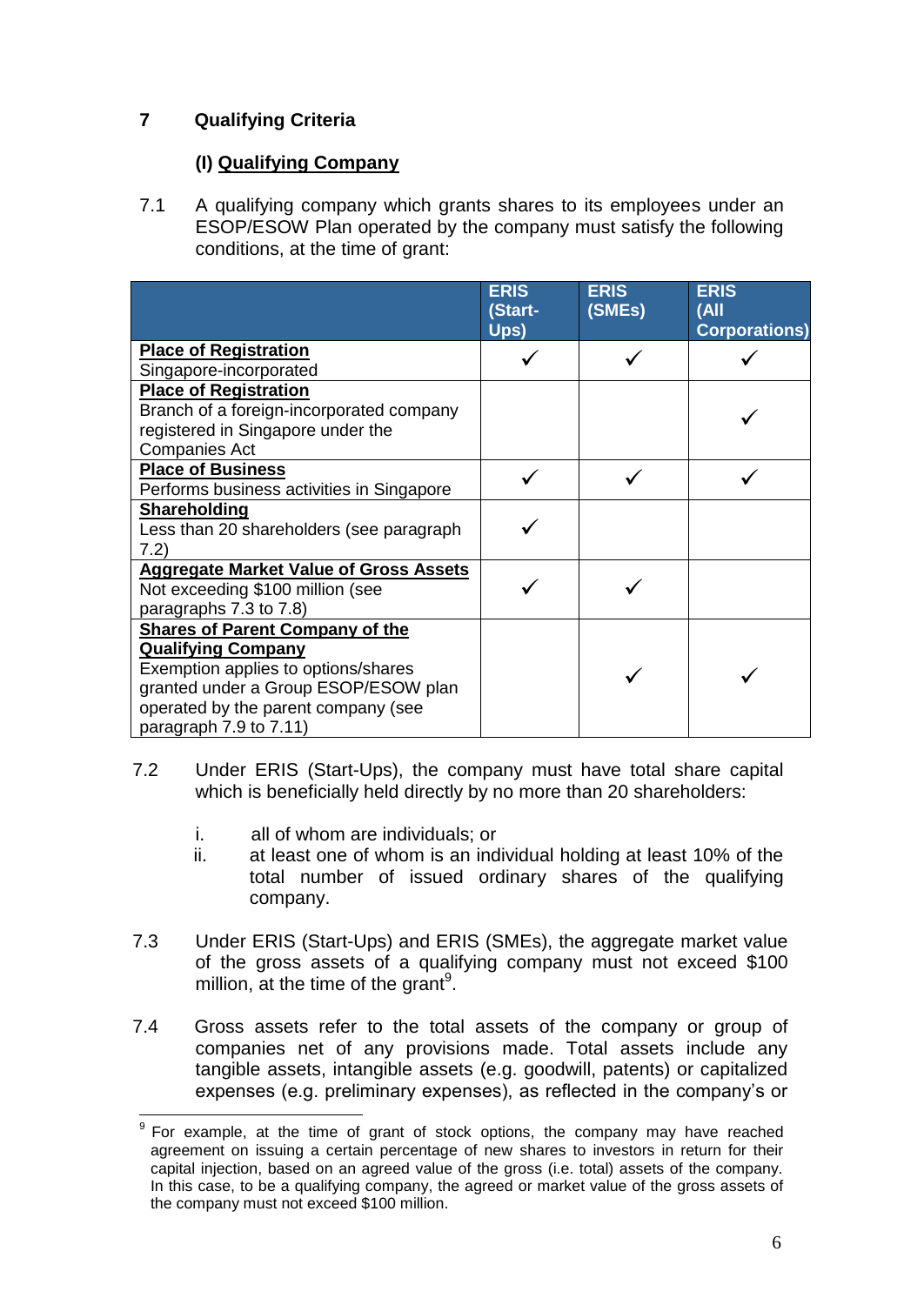the group's consolidated accounts. Provisions include provision for depreciation of fixed assets, amortization of intangible assets and capitalized expense, provision for doubtful debts and diminution in value of assets.

- 7.5 If the said value is not available, the company may use the aggregate market value of its gross assets as reflected in its audited accounts, at the end of the accounting period immediately before the grant of the options or shares.
- 7.6 The audited accounts used to determine whether or not a company (or a group of companies) has met the aggregate gross asset value requirement must not be subject to a qualified opinion by the company's (or the parent company's) external auditor.
- 7.7 In the absence of audited accounts or where the relevant audited accounts have been subject to a qualified external auditor's opinion, a company can still be a qualifying company if it can provide a certificate from its external auditor confirming the aggregate market value of gross assets of the company (or the group of companies) as at the date of grant of options or awards, or at the end of the relevant accounting period, to be not more than \$100 million.
- 7.8 Where the market value of any asset is not available, its book value as reflected in the audited accounts may be used instead. See Annex A for illustration.
- 7.9 ERIS (SMEs) and ERIS (All Corporations) are available if options or shares are granted to the employees of a qualifying company under a Group ESOP/ESOW Plan operated by its parent company.
- 7.10 Specifically for ERIS (SMEs), the parent company must meet the following requirements at the time of the grant:
	- a. the parent company must be incorporated in Singapore; and
	- b. the parent company must carry out business activities in Singapore; and
	- c. the aggregate market value of its gross assets on a group basis at the time of the grant of options or shares must not exceed \$100 million. If the said value is not available, the aggregate market value of its gross assets as reflected in its consolidated audited accounts, at the end of the accounting period immediately before the grant of options, may be used. Where the market value of any asset is not available, its book value as reflected in the consolidated audited accounts may be used instead.
- 7.11 ERIS (Start-Ups) is not applicable if options or shares are granted under a Group ESOP/ESOW Plan operated by the parent company.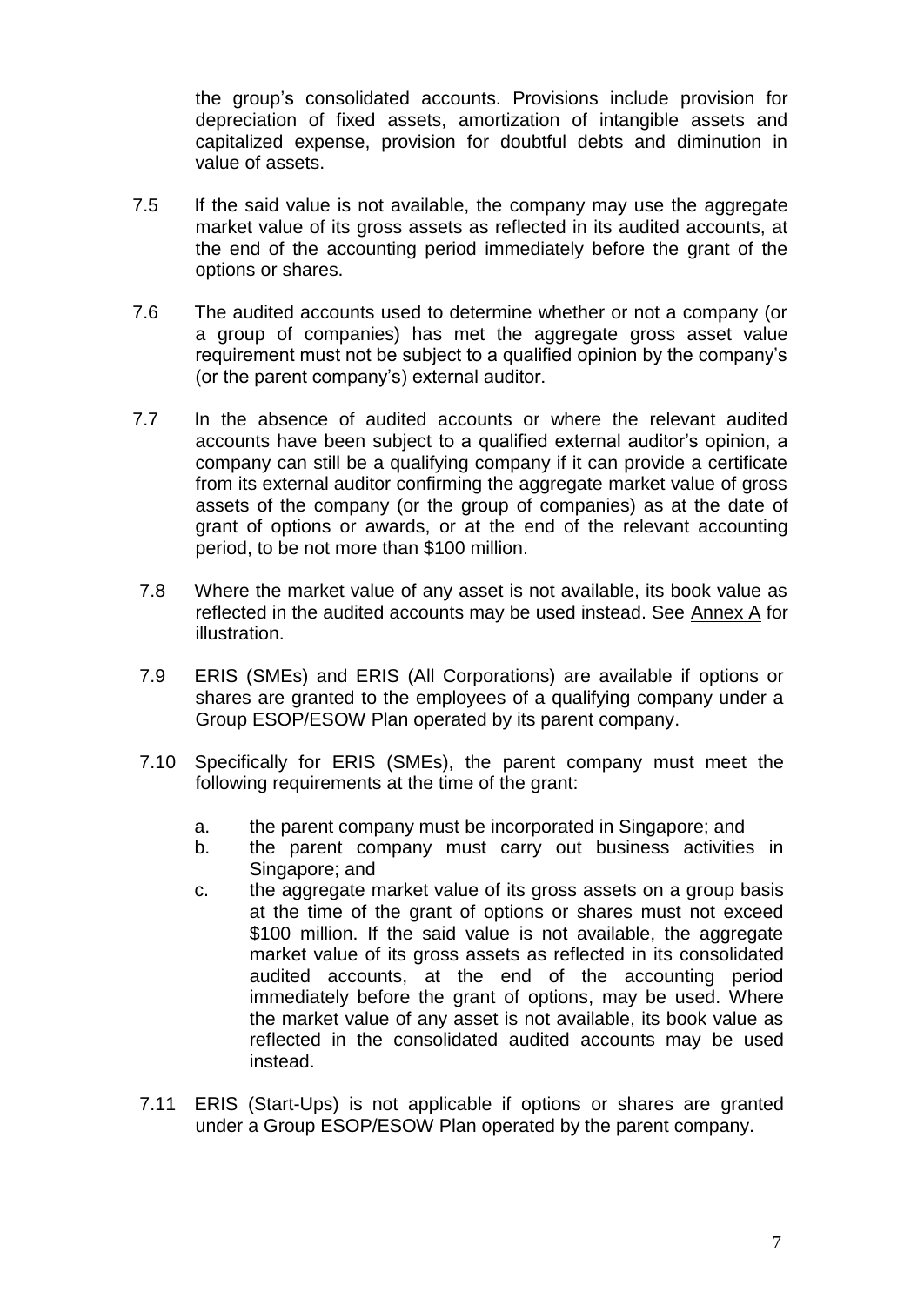## **(II) Qualifying Employee**

7.12 A qualifying employee who is granted shares or options by a qualifying company under ESOP/ESOW operated by the qualifying company, or who is granted shares or options under a Group ESOP/ESOW Plan operated by the parent company of the qualifying company, must satisfy the following conditions, at the time of grant:

|                                                                                                                                                                                                                                                                                  | <b>ERIS</b><br>(Start-<br>Ups) | <b>ERIS</b><br>(SMEs) | <b>ERIS</b><br>(A <sup>  </sup> )<br><b>Corporations</b> ) |
|----------------------------------------------------------------------------------------------------------------------------------------------------------------------------------------------------------------------------------------------------------------------------------|--------------------------------|-----------------------|------------------------------------------------------------|
| He is exercising employment for the<br>qualifying company (see paragraph 7.13)                                                                                                                                                                                                   |                                |                       |                                                            |
| He does not have effective control of the<br>qualifying company (see paragraph 7.14)                                                                                                                                                                                             |                                |                       |                                                            |
| His committed working time per week with<br>the qualifying company must be at least<br>30 hours. If otherwise, his committed<br>working time per week with the qualifying<br>company must be at least 75% of his total<br>working time per week (see paragraphs<br>7.15 to 7.17) |                                |                       |                                                            |

- 7.13 For ERIS (Start-Ups) and ERIS (SMEs), a non-executive director of a company is not considered as an employee of the company.
- 7.14 An employee is considered as having effective control of a company if he directly or indirectly owns voting shares that give the right to exercise, or control the exercise of not less than 25% of voting power in the company.
- 7.15 Committed working time refers to the total time the employee is officially required to spend on the business of his employer (excluding overtime and lunchtime). Basically, this includes any time he would have been officially required to spend on the business of his employer but for:
	- i. injury, ill-health or disability;
	- ii. maternity or paternity leave;
	- iii. leave entitlement;
	- iv. paid training or study leave;
	- v. not being required to work during a period of notice of termination of employment.
- 7.16 Total working time refers to the total committed working time an employee spends for all his employers and, where applicable, the total time spent on remunerative work as a self-employed person. If an employee is also a self-employed person, the "total time spent on remunerative work as a self-employed person" shall be deemed to be 10 hours per week.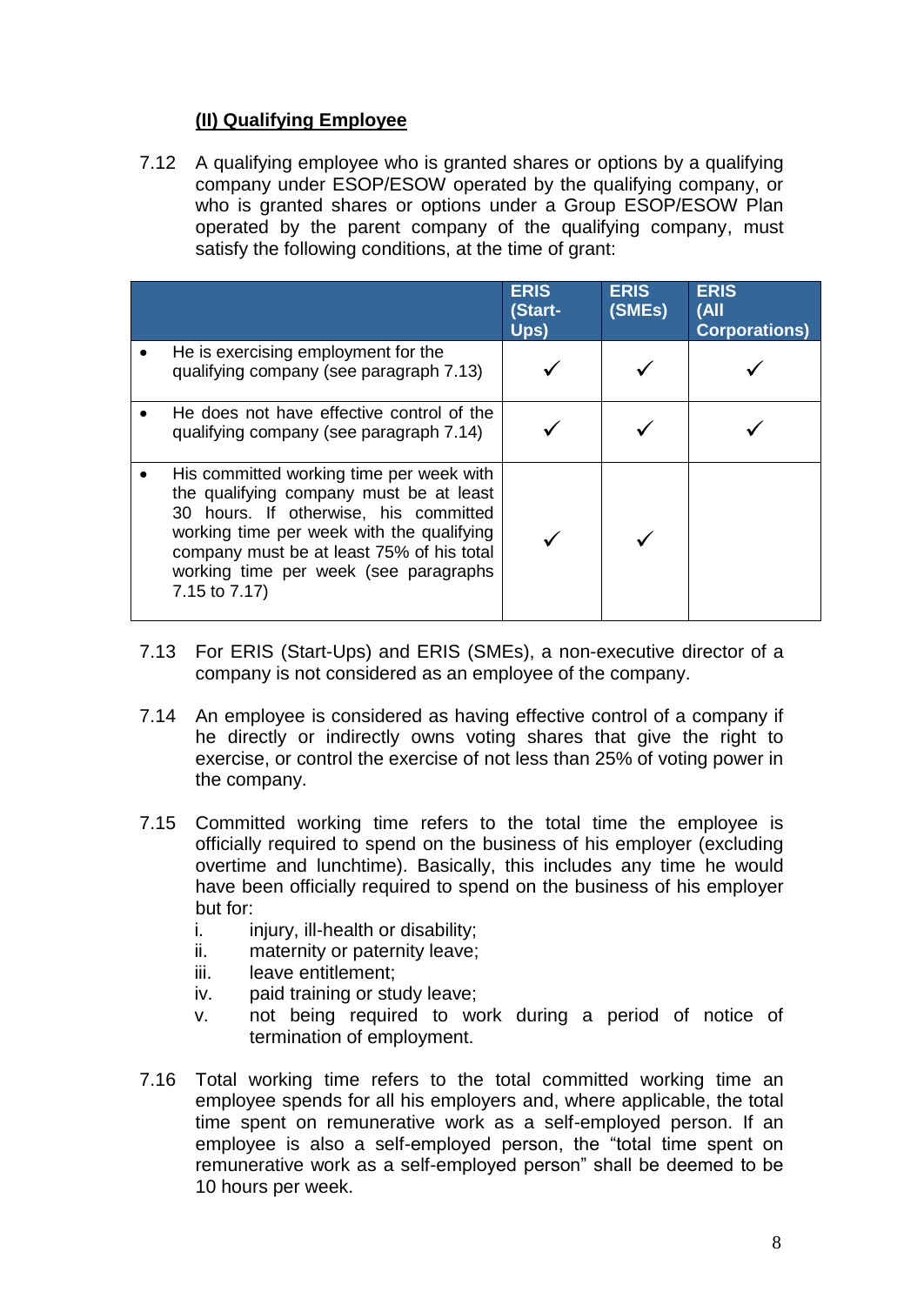7.17 The employee is required to make a declaration to the company on his total working time per week at the time of the grant of options, to enable the company to determine whether the 75% test has been met. In the absence of such a declaration to the company, the employee cannot be considered as a qualifying employee under ERIS. The examples in Annex B illustrate how this rule applies.

## **(III) Qualifying ESOP/ESOW Plan**

7.18 To qualify for the ERIS incentives, the ESOP/ESOW Plans of a qualifying company<sup>10</sup> must satisfy the vesting period requirement as prescribed by the Singapore Exchange (SGX) as follows:-

|                                                                                                                                                                                                                   | <b>ESOP</b>                                                                                                                                  | <b>ESOW</b>                                                                                                                              |
|-------------------------------------------------------------------------------------------------------------------------------------------------------------------------------------------------------------------|----------------------------------------------------------------------------------------------------------------------------------------------|------------------------------------------------------------------------------------------------------------------------------------------|
| (a) Where the exercise price of<br>an ESOP / price payable by<br>employee under<br>the<br>an<br>ESOW plan is equivalent to<br>or exceeds the market value   of the ESOP.<br>of the share at the time of<br>grant. | Employee must<br>not exercise<br>the<br><b>ESOP</b><br>within<br>$\overline{1}$<br>year from the grant                                       | Employee must<br>not dispose the<br>share acquired<br>under the ESOW<br>plan within $\frac{1}{2}$ year<br>from the grant of<br>the ESOW. |
| (b) Where the exercise price of<br>an ESOP / price payable by $ $<br>employee under the<br>an<br>ESOW plan is at a discount<br>to the market value of the<br>share at the time of grant.                          | Employee<br>must<br>not exercise<br>the<br><b>ESOP</b><br>within<br>$\overline{\phantom{0}}^2$<br>from<br>the<br>years<br>grant of the ESOP. | Employee<br>must<br>not dispose the<br>share acquired<br>under the ESOW<br>plan within 1 year<br>from the grant of<br>ESOW.              |

- 7.19 If SGX were to change the above vesting period rules subsequently, ESOP/ESOW Plans will have to comply with the amended rules from the date the change in rules takes effect.
- 7.20 For unlisted companies where the market value of their shares is not readily available, the net asset value of the shares could be used instead $11$  to determine the vesting period.
- 7.21 For a company listed on the SGX, the market value of the share is the average market price prevailing during the price fixing period immediately before the ESOPs/ESOWs are granted. The price fixing period is explicitly defined for each ESOP/ESOW scheme in the company circular to the shareholders to approve the schemes. The computation of the average market price is also decided by the company and stated in the same circular. Hence, if the exercise price were fixed at or exceed the average market price prevailing during the price fixing period, a one-year or ½-year vesting period would apply to ESOP or ESOW respectively. If it were fixed at a discount to the

<sup>&</sup>lt;u>.</u>  $10$  This covers a Group ESOP/ESOW Plan operated by the parent company of the qualifying company.

<sup>&</sup>lt;sup>11</sup> However, where the market value of the shares of the company can be ascertained, such market value of shares should be used for purposes of determining which vesting period shall apply. Net asset value of the shares could be used only if the market value of the shares were not readily available, rather than because the company is an unlisted company.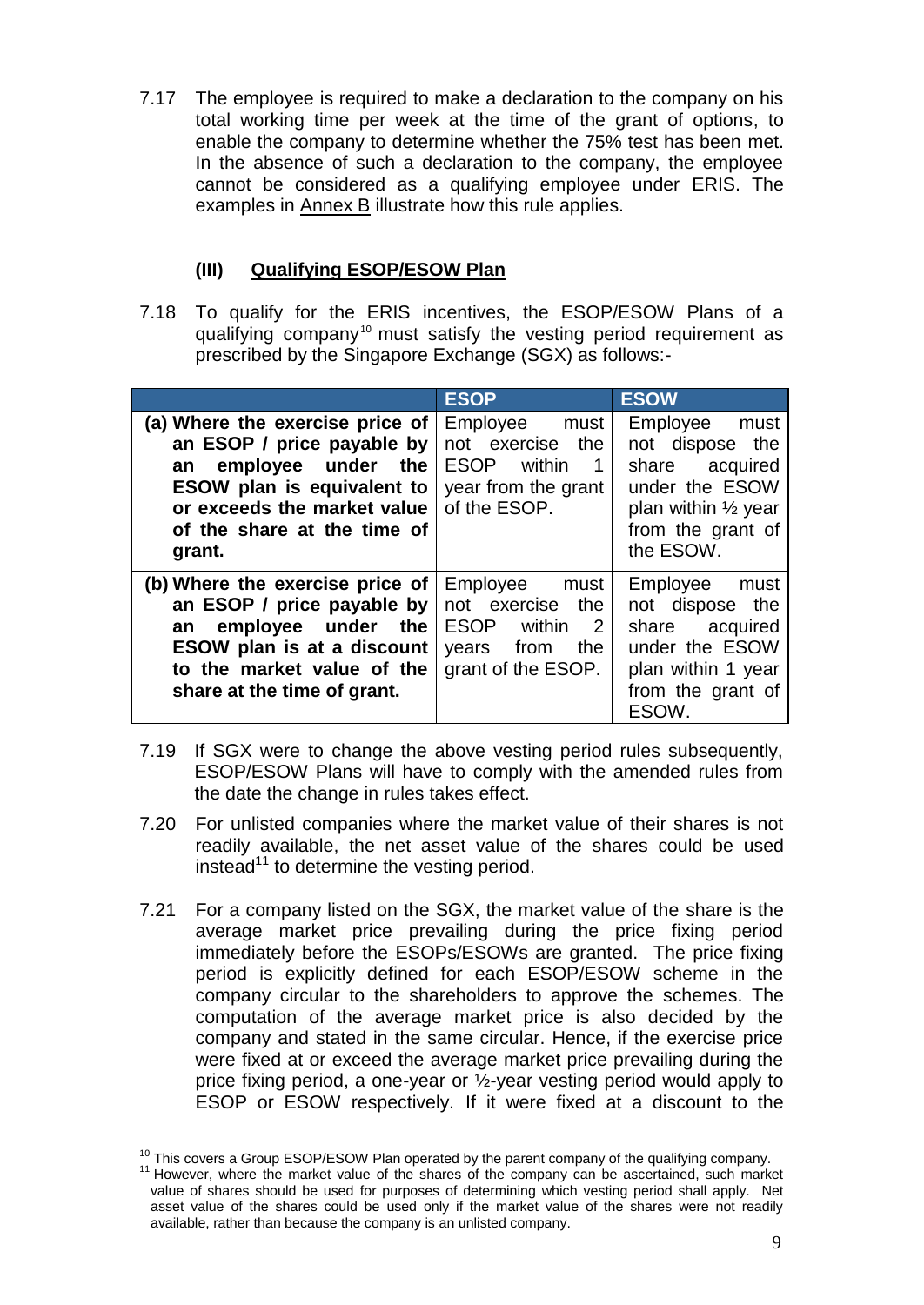average market price, the vesting period would be two years or oneyear for ESOP or ESOW respectively.

7.22 Companies have to keep sufficient documentation that their ESOP/ESOW plans satisfy the required vesting period. They are required to produce the documents when required by the Comptroller. In addition, they are required to comply with the administrative requirements under the ERIS Incentive Scheme as set out in paragraph 10.

## **(IV) 25% Requirement - only applicable to ERIS (All Corporations)**

- 7.23 Specifically for ERIS (All Corporations), besides the vesting requirement as mentioned above, the ESOP/ESOW must satisfy an additional condition. The qualifying company must offer the ESOP/ESOW to at least 25% of its employees in order for its employees to enjoy the ERIS (All Corporations) incentive. We refer this as the "25% requirement $12$ ".
- 7.24 The 25% requirement is determined at the end of each calendar year based on the following formula:

Total number of the qualifying company's employees offered ESOPs under any ESOP Plan or shares under any ESOW Plan during the year (N)

> Total number of the qualifying company's employees as at 31 Dec of the year (D)

7.25 Companies that operate more than one ESOP or ESOW plan for different groups of employees will have to ensure that each ESOP or ESOW plan must satisfy its own conditions for a qualifying ESOP or ESOW plan under the ERIS (All Corporations) scheme. Each ESOP or ESOW plan must meet the vesting period requirement and 25% requirement.

With effect from 1 Jan 2002, ESOPs/ESOWs granted under different ESOP/ESOW plans that satisfy the vesting period requirement, subject to circumstances<sup>13</sup>, can be aggregated on a company's basis as shown in the formula below:

 $12$  Following the 2008 Budget Statement, the 50% requirement was reduced to 25% and the new requirement applies only to new tranches of ESOPs or shares under ESOW plan granted on or after 16 Feb 2008.

<sup>&</sup>lt;sup>13</sup> Where any of the ESOP Plans or ESOW Plans can meet all the qualifying conditions under both the ERIS (SMEs) and ERIS (All Corporations), the qualifying company can however opt for tax exemption under ERIS (SMEs) to apply in respect of gains from ESOP/ESOW Plans. Once the option is made,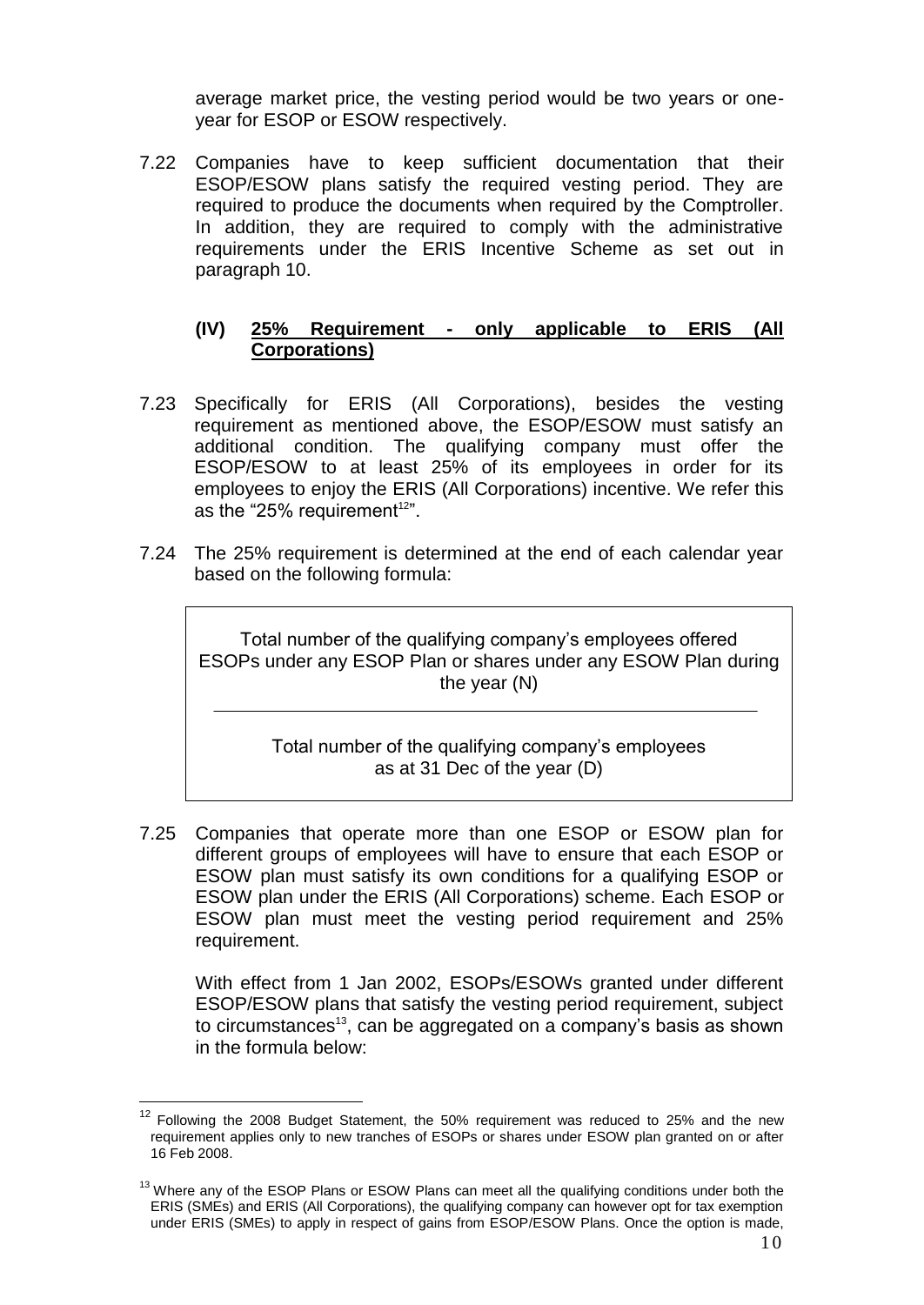Total number of the qualifying company's employees who are offered ESOPs under any ESOP Plan and/or shares under any ESOW Plan that satisfies the minimum vesting period requirement during the year (N)

j Total number of the qualifying company's employees as at 31 Dec of the year (D)

- 7.26 Where employees of a qualifying company are granted ESOP/ESOW under Group ESOP/ESOW plans operated by its parent company, the determination of the 25% requirement shall be made with reference to the employees of the qualifying company and not the employees of the Corporate Group.
- 7.27 For purposes of determining the 25% requirement under ERIS (All Corporations):
	- (a) In the formula, (N) shall include all employees of the qualifying company who are offered stock options during the calendar year. These employees must be exercising employment for the qualifying company at the time the stock options are offered to them.

Where 2 or more tranches of ESOP/ESOW were offered by a qualifying company to its employees in the same calendar year under the same ESOP/ESOW Plan, (N) shall include all employees who were offered the stock options in that year via the different tranches. However, in cases where an employee is offered ESOP/ESOW under the same ESOP/ESOW Plan more than once in the same calendar year, the employee shall only be accounted for in (N) once;

(b) In the formula, (D) shall include all employees who are exercising employment for the qualifying company as at 31 Dec of the year.

A non-executive director is considered an employee (except for a part-time employee, or a short-term contract employee described in concession paragraph c(ii) below). Hence, (D) shall include non-executive director of a qualifying company as at 31 Dec of the year.

Qualifying companies can exclude all part-time employees as at 31 Dec of the year in (D). However, if qualifying company offers ESOP/ESOW under its ESOP/ESOW Plan to any of its part-time

<u>.</u>

the employees under such plans should be excluded from the numerator (N), for the purpose of determining the 25% requirement under the ERIS (All Corporations).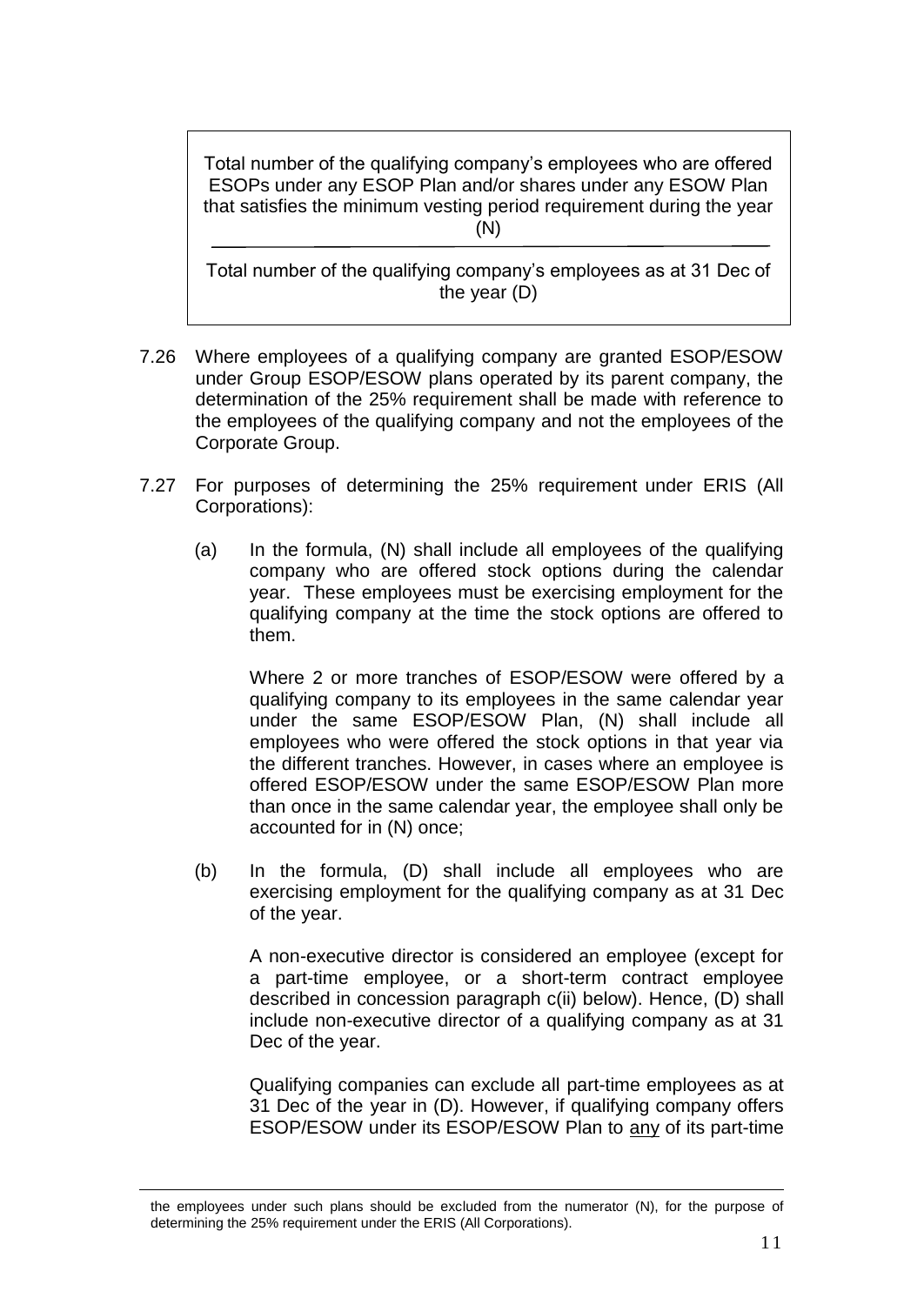employees, (D) shall include all part-time employees, regardless of their length of service with the company.

- (c) In determining the 25% requirement, (D) shall include employees who have only joined the qualifying company for relatively short periods or employees who are contracted to work for relatively short periods of time; notwithstanding that the ESOP/ESOW are not offered to these employees. Companies with a sizeable number of such employees may find it difficult to meet the 25% requirement. Hence, subject to paragraph (b) above, following concessions shall apply:-
	- (i) Where ESOP/ESOW are not offered to any of the employees with less than one year's service with the company in any calendar year, (D) can exclude such employees of the company as at 31 Dec of the year.

The concession does NOT apply to employees with more than a year's service. Therefore, a qualifying company which does not offer ESOP/ESOW to its employees with less than two or three years of service with the company in any calendar year, (D) can only exclude employees with less than one year's service with the company for purposes of determining whether the 25% requirement is met for that year. The concession does not apply to non-executive director of the qualifying company. (D) shall include all its non-executive directors as at 31 Dec of the year, regardless of their length of service with the company.

(ii) Where a qualifying company does not offer ESOP/ESOW to its contract employees<sup>14</sup> who are only contracted to work for the company for not more than two years (referred hereafter as "short term contract employees"), (D) can exclude such employees of the company as at 31 Dec of the year.

The concession does NOT apply to contract employees with term exceeding 2 years of service. Therefore, a qualifying company which does not offers ESOP/ESOW to any of its employees on contracts terms; regardless of the length of their contract terms, the concession allows the qualifying company to exclude only short term employees from (D) in the 25% Requirement formula.

(d) The 25% requirement is determined only at the end of each calendar year. Once a qualifying company determines that it meets the 25% requirement as at 31 Dec of the year, all ESOP/ESOW that meet the vesting period requirement offered; whether via one or more tranches, to its employees during that

Where contracts of employment between a qualifying company and its employees do not state the period the employees are required to work for the company, all such employees shall not be regarded as contract employees for purposes of applying the concession. As such, they are to be included in (D) for purposes of determining whether or not the 25% requirement is met if they remain employed by the company as at 31 Dec of the year.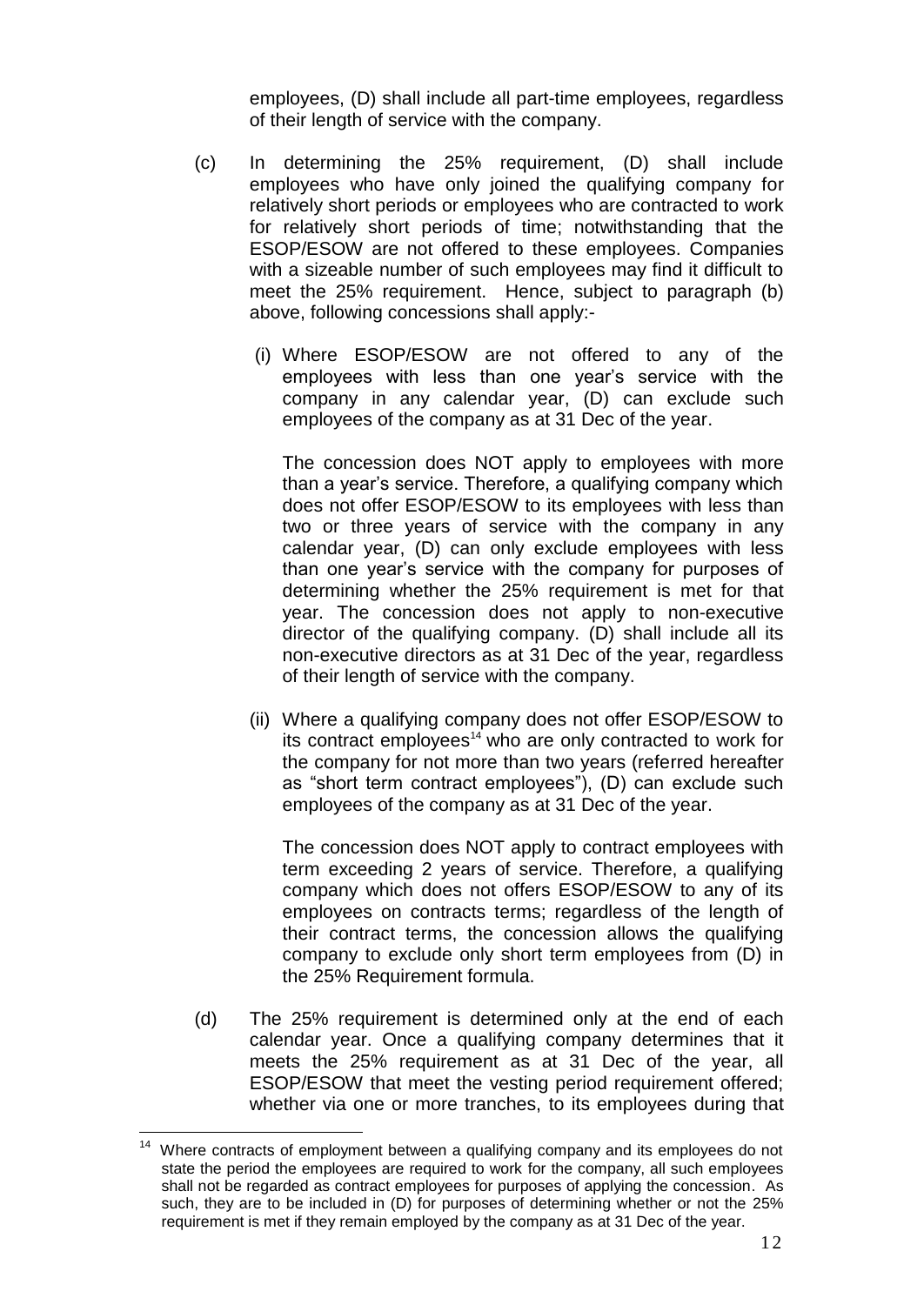year would qualify for the ERIS (All Corporations) incentive. Conversely, if the qualifying company did not meet the 25% requirement as at 31 Dec of the year, all ESOP/ESOW including those that meets the 25% requirement offered to its employees during that year would not qualify for the ERIS (All Corporations) incentive.

- (e) The examples in Annex C illustrate how the 25% requirement is determined.
- (f) Companies do not have to apply for approval from the Comptroller that its ESOP/ESOW Plans meets the qualifying criteria for ERIS incentives. Companies have to keep sufficient documentation to show that their ESOP/ESOW Plans satisfy the requirements under the relevant ERIS incentive schemes. This is in addition to companies complying with the administrative requirements under the ERIS incentive schemes and such other administrative requirements as the Comptroller may from time to time impose under the schemes.

## <span id="page-16-0"></span>**8 Computation of taxable gains from ESOP or ESOW under ERIS**

## *Step 1: Compute the gains from ESOP or ESOW*

8.1 ERIS does not change the basis of taxing the gains or the amount of gains from ESOP or ESOW plan, as provided in section 10(6) of the  $ITA<sup>15</sup>$ .

## *Step 2: Minus discount at grant*

8.2 Share options or awards are granted at discount, if the exercise price or price payable by employee is lower than the market value of the underlying shares at the time of grant. ERIS tax exemption is only applicable to the ESOP or ESOW gains less the amount of the discounts enjoyed at grant. Correspondingly, the discounts at grant are excluded from the 10-year exemption threshold. See illustration below.

| <b>ESOP</b>                                          |                                 |
|------------------------------------------------------|---------------------------------|
| Date of Grant                                        | Jan 2010                        |
| <b>Exercise Price of ESOP</b>                        | \$15                            |
| Market value of underlying shares at time of grant   | \$20                            |
| Year of Exercise of ESOP                             | Feb 2012                        |
| Market value of the underlying shares at the time of | \$30                            |
| exercise                                             |                                 |
| Number of shares acquired in year 2012 pursuant to   | 10,000 shares                   |
| exercise of option                                   |                                 |
| ESOP Gains in 2012                                   | \$150,000                       |
|                                                      | $[10,000 \times (\$30 - \$15)]$ |
| Less: Discount to market value of shares at the time | \$50,000                        |
| of grant                                             | $[10,000 \times (\$20-\$15)]$   |
| <b>ESOP Gains qualify for ERIS exemption</b>         | \$100,000                       |
|                                                      | [\$150,000 - \$50,000]          |

<sup>15</sup> Refer to e-Tax Guide "Tax Treatment of Employee Share Options and Other Forms of Employee Share Ownership Plans" published on 29 Jun 2012.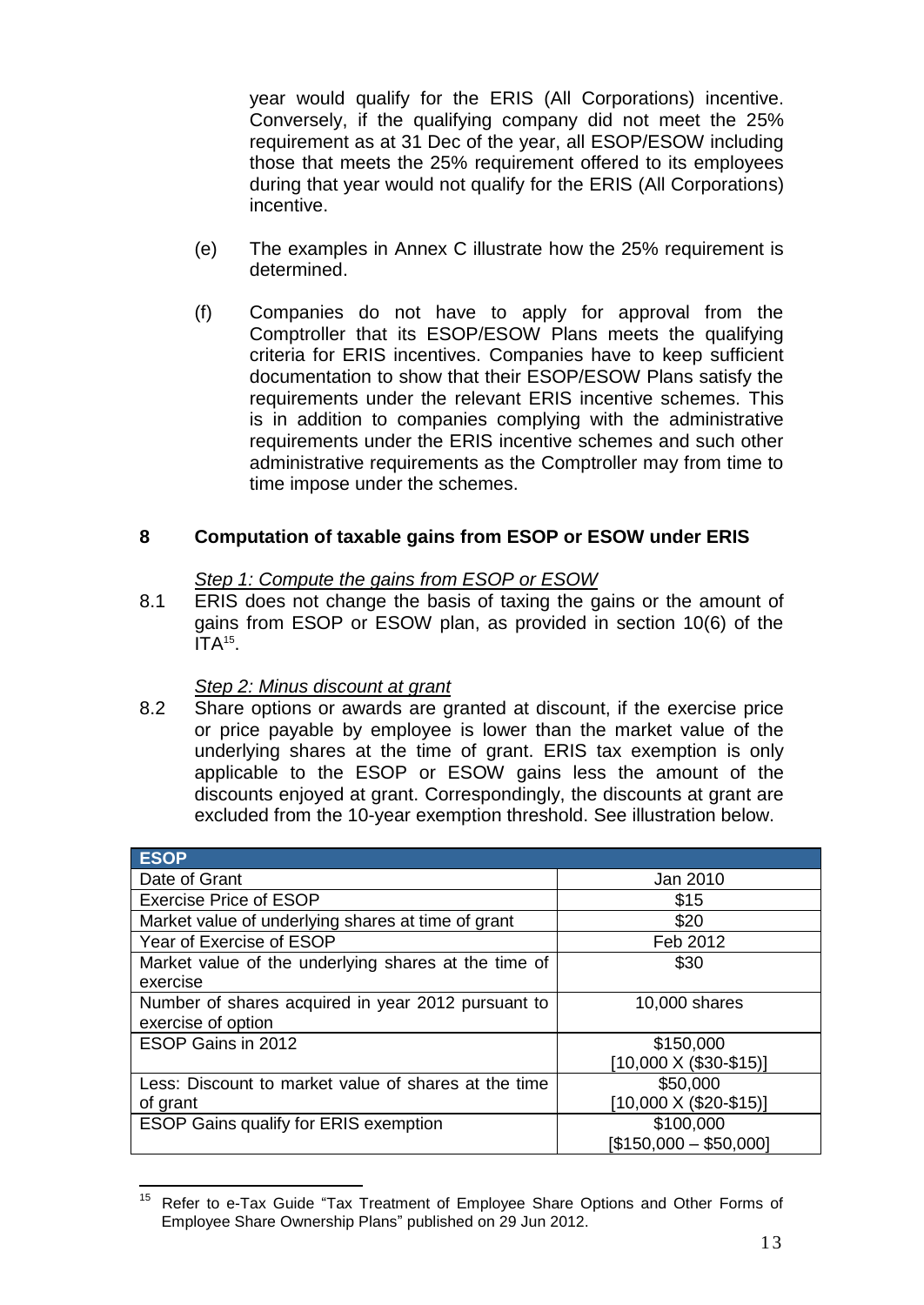| <b>ESOW</b>                                          |                              |
|------------------------------------------------------|------------------------------|
| Date of Grant                                        | Jun 2010                     |
| Price payable by employee for ESOW                   | <b>NIL</b>                   |
| Market value of underlying shares at time of grant   | \$25                         |
| Year of Vesting of ESOW                              | <b>July 2012</b>             |
| Market value of the underlying shares at the time of | \$35                         |
| vesting                                              |                              |
| Number of shares acquired in year 2012 pursuant to   | 20,000 shares                |
| vesting of ESOW                                      |                              |
| ESOW Gains in 2012                                   | \$700,000                    |
|                                                      | $[20,000 \times (\$35-\$0)]$ |
| Less: Discount to market value of shares at the time | \$500,000                    |
| of grant                                             | [20,000 X (\$25-\$0)]        |
| <b>ESOP Gains qualify for ERIS exemption</b>         | \$200,000                    |
|                                                      | $[$700,000 - $500,000]$      |

*Step 3: Determine the amount of exemption and taxable gain under ERIS*

## **ERIS (Start-Ups)**

- **Tax exemption = 75% of gains up to \$10 million gains over 10 years (grant within first 3 years of incorporation<sup>16</sup>)**
- Illustration
- Gain from ESOP in Year  $1 = $1$  million (after discount at grant)
- Year 1 tax exemption under ERIS (Start-Ups) =  $$750,000$  (i.e.  $75\%$  x  $$1m$ )
- Year 1 taxable gain from ESOP under ERIS (Start-Ups) = \$250,000 (i.e. \$1m \$750,000)
- Over Year 2 to Year 10, the employee can enjoy 75% tax exemption on further ESOP gains of up to \$9 million. See Annex E1 for further illustration.

## **ERIS (SMEs)**

 **Tax exemption = 50% of gains up to \$10 million gains over 10 years Illustration** 

- Gains from ESOP in Year  $1 = $1$  million (after discount at grant)
- Year 1 tax exemption under ERIS (SMEs) =  $$500,000$  (i.e.  $50\%$  x  $$1m$ )
- $\bullet$  Year 1 taxable gain from ESOP under ERIS (SMEs) = \$500,000 (i.e. \$1m \$500,000)
- Over Year 2 to Year 10, the employee can enjoy 50% tax exemption on further ESOP gains of up to \$9 million. See Annex E2 for further illustration.

<sup>16</sup> <sup>16</sup> For tranches of options or shares under ESOP or ESOW plans granted by the qualifying company after its first 3 years of incorporation, the employee may enjoy the tax exemption accorded under the ERIS (SMEs) on his ESOP or ESOW gains arising from the exercise of options or vesting of shares of up to another \$10 million over another 10 years, provided the terms and conditions for ERIS (SMEs) are met.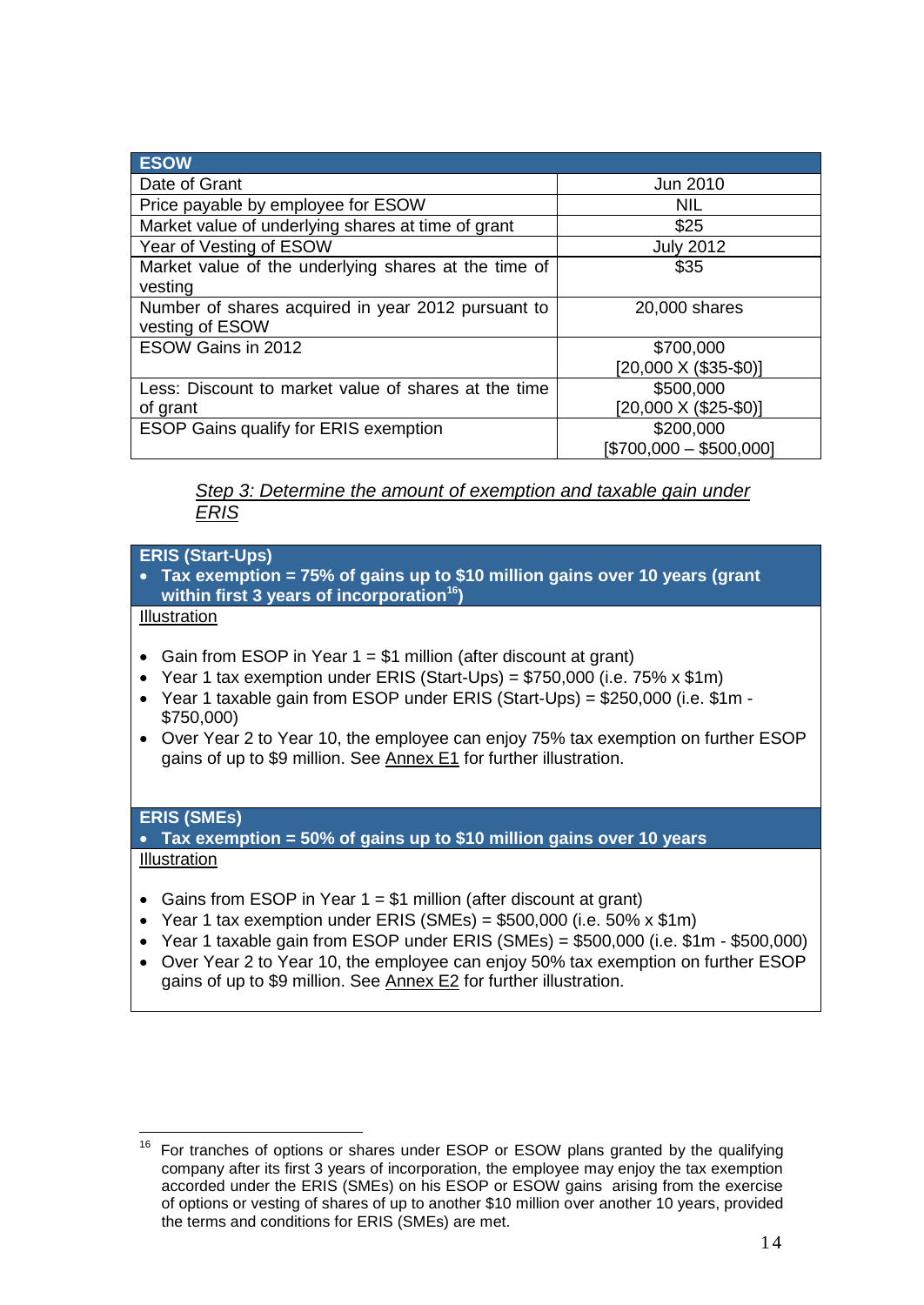**ERIS (All Corporations)**

 **Tax exemption = first \$2,000 of gains plus 25% of the remaining gains, up to \$1 million gains over 10 years**

## **Illustration**

- Gains from ESOP in Year  $1 = $100,000$  (after discount at grant)
- Year 1 tax exemption under ERIS (All Corporations):

|                           | Tax exemption |
|---------------------------|---------------|
| First \$2,000             | \$2,000       |
| Remaining \$98,000 (i.e.  |               |
| $$100,000 - $2,000$ x 25% | \$24,500      |
| Total                     | \$26,500      |

 $\overline{Y}$ ear 1 taxable gain from ESOP under ERIS (SMEs) = \$73,500 (i.e. \$100,000 -\$26,500)

- Gains from ESOP in Year 2 = \$200,000 (after discount at grant)
- Year 2 tax exemption under ERIS (All Corporations):

|                             | Tax exemption |
|-----------------------------|---------------|
| First \$2,000               | \$2,000       |
| Remaining \$198,000 (i.e.   |               |
| $$200,000 - $2,000$ x $25%$ | \$49,500      |
| Total                       | \$51,500      |

- $\bullet$  Year 2 taxable gain from ESOP under ERIS (SMEs) = \$149,500 (i.e. \$200,000 -\$51,500)
- The amount of cumulative ESOP gains that have enjoyed tax exemption under the ERIS (All Corporations) stands at \$100,000 as at end of Year 1 and \$300,000 (i.e. \$100,000 + \$200,000) as at end of Year 2. See Annex E3 for further illustration.
- 8.3 An employee who enjoys the 50% income tax exemption on any ESOP/ESOW gains, of up to \$10 million over 10 years under the ERIS (SMEs), may concurrently enjoy the income tax exemption accorded under the ERIS (All Corporations) on his ESOP/ESOW gains of up to \$1 million over 10 years. The exemptions shall apply regardless of the ESOP/ESOW gains derived are from the same or different employers. See examples below for illustration.

## Example 1- ESOP/ESOW gains derived from the same employer

Dick's employer granted him stock via different tranches of stock options on different dates under the company's ESOP Plan. The first tranche of stock options granted to Dick meets all the conditions of ERIS (SMEs). Hence, any gains arising from his exercise of such options can qualify for the 50% tax exemption provided under the ERIS (SMEs) Scheme. Dick can enjoy the 50% tax exemption under the ERIS (SMEs) Scheme on up to \$10 million of ESOP/ESOW gains over a period of 10 years, commencing from the year he first enjoys the tax exemption under the Scheme.

The second tranche of stock options granted to him under the company's ESOP Plan cannot meet all the conditions of the ERIS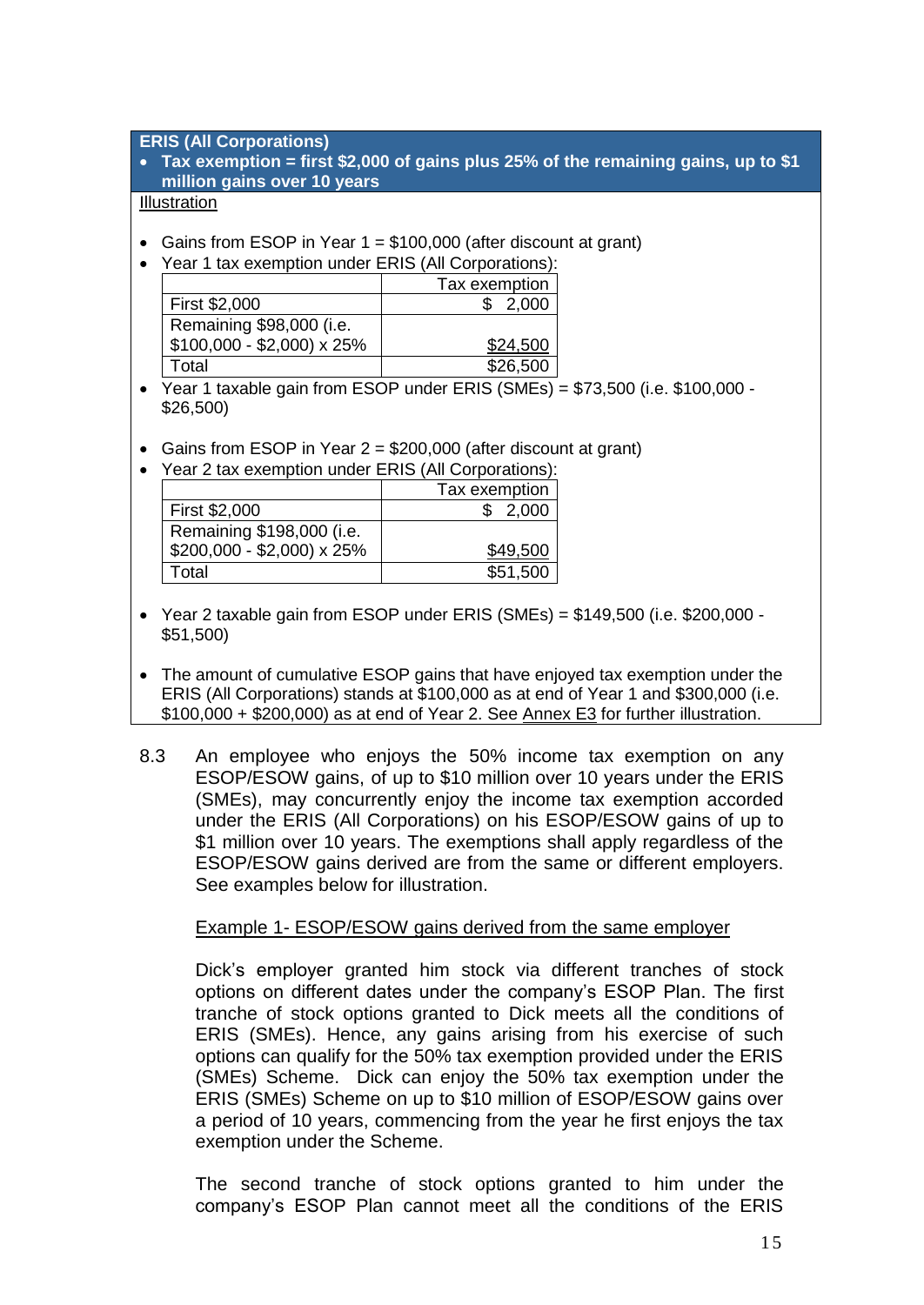(SMEs) Scheme but can meet all the conditions of the ERIS (All Corporations) Scheme. Therefore, any gains arising from his exercise of the stock options can qualify for the 25% tax exemption (subject to the first \$2,000 of ESOP gains being fully tax exempt) under the ERIS (All Corporations) Scheme. Dick can enjoy the said exemption under the ERIS (All Corporations) Scheme on up to \$1 million of ESOP/ESOW gains over a period of 10 years, commencing from the year he first enjoys the tax exemption under the ERIS (All Corporations) Scheme. The respective caps on ESOP/ESOW gains that qualify for tax exemption under the two Schemes shall apply separately.

## Example 2 – ESOP/ESOW gains derived from the different employers

Harry works full time for Company D and part time for Company E. Both companies grant stock options to him. Company D's ESOP Plan meets all conditions of the ERIS (SMEs) Scheme while Company E's ESOP Plan meets all conditions of ERIS (All Corporations) Scheme. Hence, any gains arising from Harry's exercises of the stock options granted by Company D and E can qualify for the tax exemption under the respective Schemes, subject to the caps imposed under the two Schemes. The respective caps on ESOP gains that qualify for tax exemption under the two Schemes shall apply separately.

8.4 The respective caps on ESOP gains that qualify for income tax exemption under the two schemes shall apply separately. Please refer to the example in Annex D1 for illustration.

## <span id="page-19-0"></span>**9 ESOP or ESOW plan that concurrently meet all the qualifying conditions under both the ERIS (SMEs) and ERIS (All Corporations)**

- 9.1 When a company's ESOP or ESOW plan that concurrently meet all the qualifying conditions under both ERIS (SMEs) and ERIS (All Corporations), the company can only avail itself to either one of the two Schemes. Once the company has decided which Scheme to avail to, the effects of the Scheme chosen shall apply to all tranches of stock options or awards subsequently granted under that ESOP or ESOW Plan. The company is not allowed to switch between the schemes in respect of any subsequent tranches of stock options or awards granted under the same ESOP or ESOW Plan.
- 9.2 A company which has opted for ERIS (SMEs) may switch to ERIS (All Corporations) if it:
	- (i) can no longer meet the qualifying conditions under the said Scheme (eg. it has grown over time that the aggregate market value of its gross assets has exceeded \$100 million); and
	- (ii) meets all the conditions of the ERIS(All Corporations).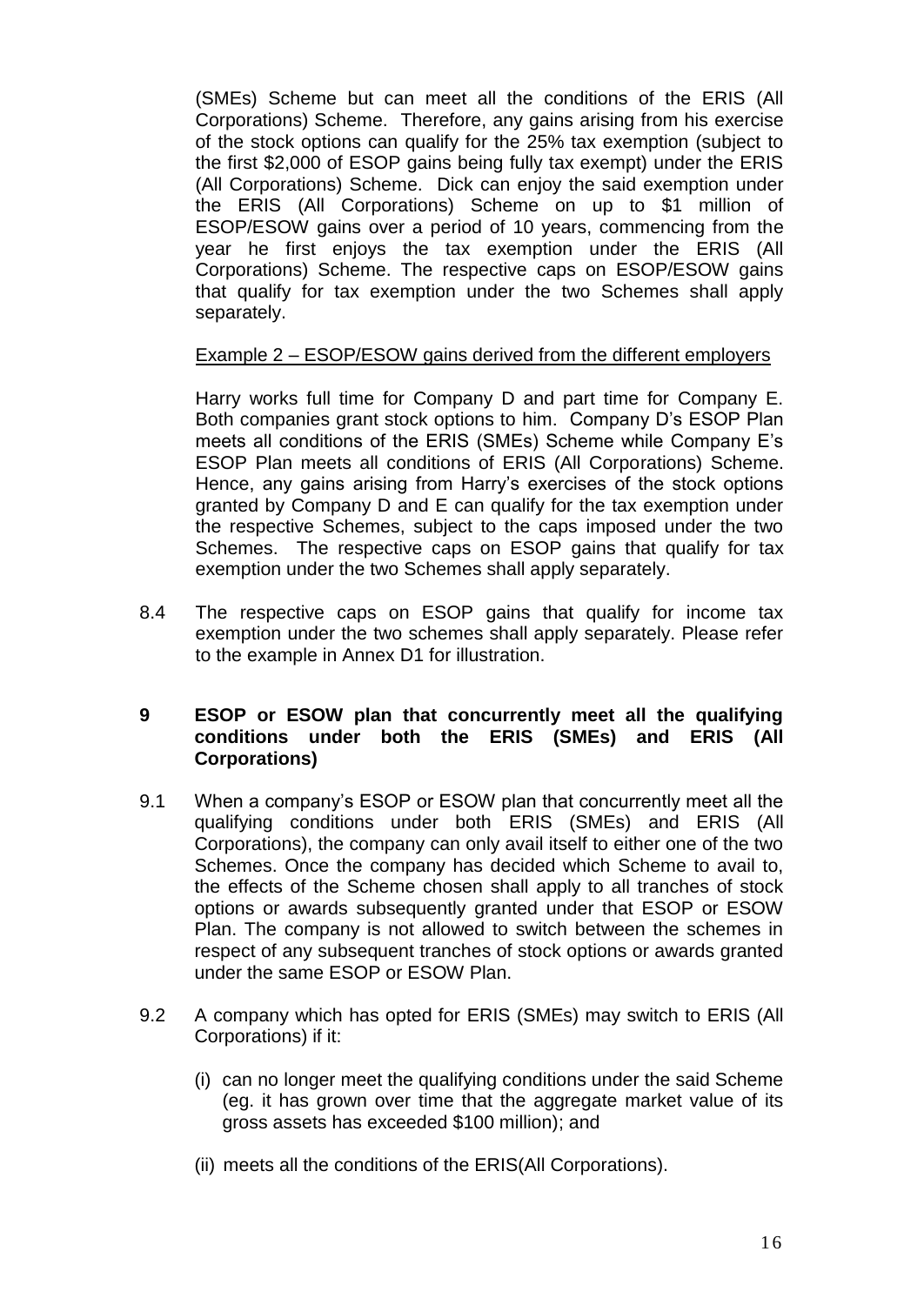- 9.3 However, if the company were to first avail itself to the ERIS(All Corporations) in respect of any stock options or awards granted under its ESOP or ESOW Plan, the stock options or awards is not allowed to switch to ERIS(SMEs) even if all the qualifying conditions under ERIS(SMEs) can be met. Accordingly, gains arising from any stock options or awards subsequently granted under the ESOP or ESOW plan that cannot meet the qualifying conditions of the ERIS (All Corporations) shall be taxed in full.
- 9.4 It is important to note that it is by no means that a particular tranche of stock options or awards granted by a company to its employees under its ESOP or ESOW Plan could concurrently qualify for tax exemption under both the ERIS (SMEs) and ERIS (All Corporations).
- 9.5 To illustrate, Company P grants a tranche of stock options to all its employees, including part-time employees, which can meet all qualifying conditions of both the ERIS (SMEs) (other than the "qualifying employee" condition for part-timers) and the ERIS (All Corporations) at the same time. Company P decided to avail itself to the ERIS (SMEs) and the qualifying employees can enjoy the tax exemption provided under the Scheme on gains arising from their exercise of the options. Non-qualifying employees (e.g. part-timers) would be liable to tax on the full amount of gains arising from their exercise of the options. They would not be entitled to the tax exemption provided under the ERIS (All Corporations). The examples in Annex D2 further illustrate the application of the above requirements.

## <span id="page-20-0"></span>**10 Administrative procedure**

10.1 A company is not required to seek approval from Comptroller that the gains from ESOP or ESOW qualify for ERIS exemption. When asked by the Comptroller, any company that adopts ERIS is required to produce sufficient documentation<sup>17</sup> to show that the gains so qualifies. In addition, a company is required to comply with certain administrative requirements. The requirements are set out in paragraphs 10.2 and 10.4 below. The Comptroller may impose other such requirements from time to time.

<sup>1</sup>  $17$  Where a qualifying company is unable to determine definitively whether an employee has effective control of the company, the employee is required to provide a declaration on his beneficial ownership, directly or indirectly, of voting shares in the company.

Where an employee works for the company for less than 30 hours per week at the time of grant, he is required to make a declaration to the company on his total working time per week to enable to company to determine whether he is a qualifying employee for the purpose of ERIS (Start-Ups) or ERIS (SMEs).

In the absence of a declaration, where required, to the qualifying company, the employee cannot be considered as a qualifying employee under the ERIS. In addition, a qualifying employee should keep the written confirmation and upon request, produce it to the Comptroller for verification.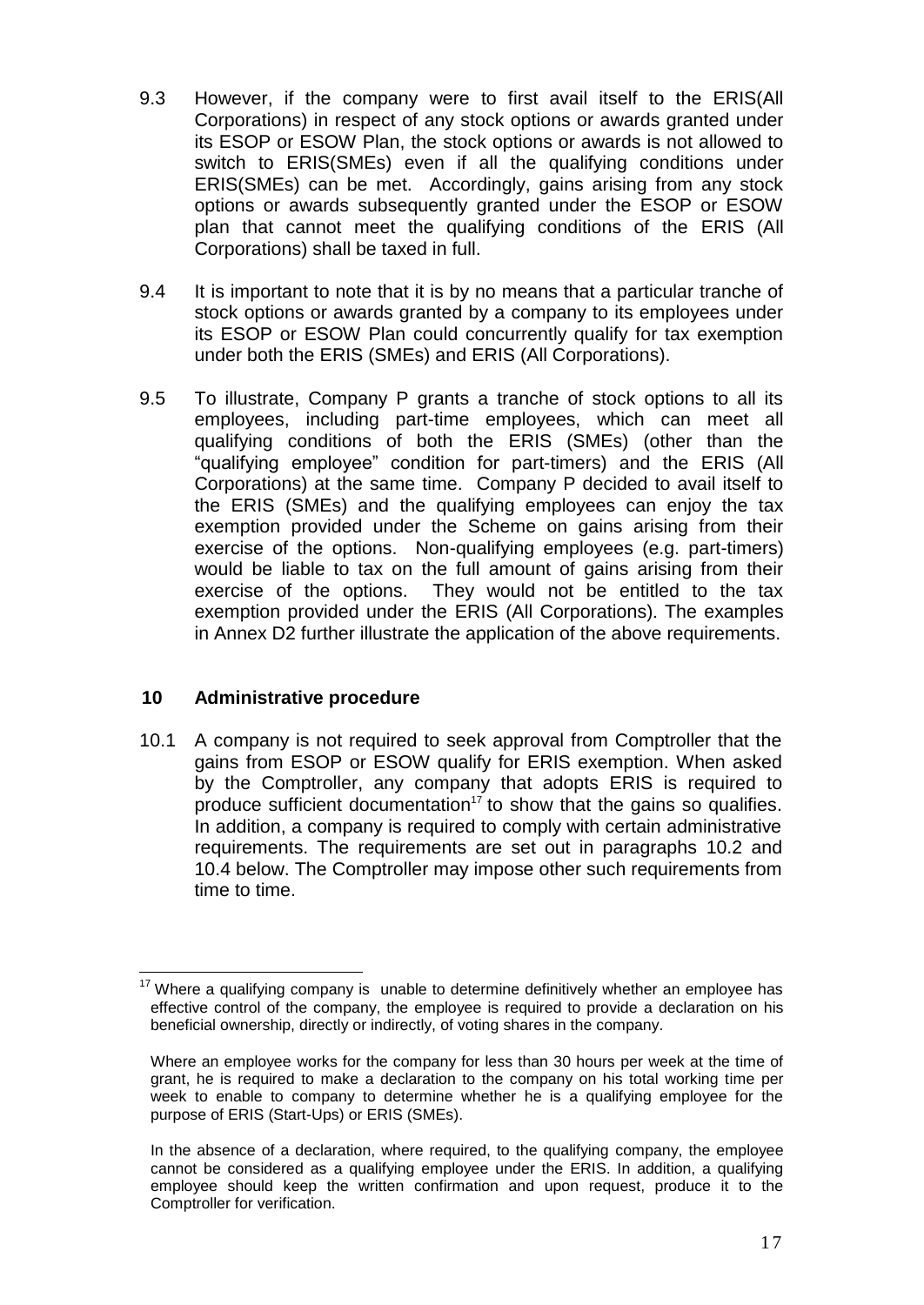- 10.2 If the Comptroller subsequently found that any of the qualifying criteria have not been met, the respective tax exemption will not be granted. If tax exemption were granted previously, it would be withdrawn from the employee. The Comptroller may also impose appropriate penalties on the company, unless this is due solely to an incorrect declaration made by its employees<sup>18</sup>.
- 10.3 The Company is required to give each employee an annual return of remuneration<sup>19</sup>. The return should show details of all gains from ESOP or ESOW in a prescribed format<sup>20</sup>. The gains should be broken down into those which qualify for the ERIS exemption and those that do not. However, if a company submits salary data electronically to the Comptroller, it may provide its employees with details of the remuneration, including gains from ESOP or ESOW, in any alternative format.
- 10.4 Whenever a qualifying company grants options or shares to a qualifying employee, under any qualifying ESOP or ESOW Plan, the company is required to give a written confirmation to the employee. The confirmation should state that all the qualifying criteria have been met, in respect of those options or shares granted to him. For plans qualify for ERIS (Start-Ups) or ERIS (SMEs), the written confirmation should be given at the time of grant. For plans qualify for ERIS (All Corporations), the written confirmation should be given within 4 weeks from 31 Dec of the year of grant. Annex F1 to F3 provide specimen of such written confirmations.

## <span id="page-21-0"></span>**11 Contact information**

1

11.1 If you have any enquiries or need clarification on this Guide, please call: 1800-3568300 (Individual).

 $18$  If the employee is found to have made any incorrect declaration to the qualifying company, the Comptroller may withdraw the exemption granted earlier and impose appropriate penalties on the employee.

<sup>&</sup>lt;sup>19</sup>The annual return of remuneration is to be given to the employees no later than the date stated in the gazette notice to employers. This is usually on  $1<sup>st</sup>$  Mar of the year following the year to which the employee's remuneration relates.

 $20$  The prescribed format is the Form IR8A. Details on gains from ESOP/ESOW should be reported in Appendix 8B.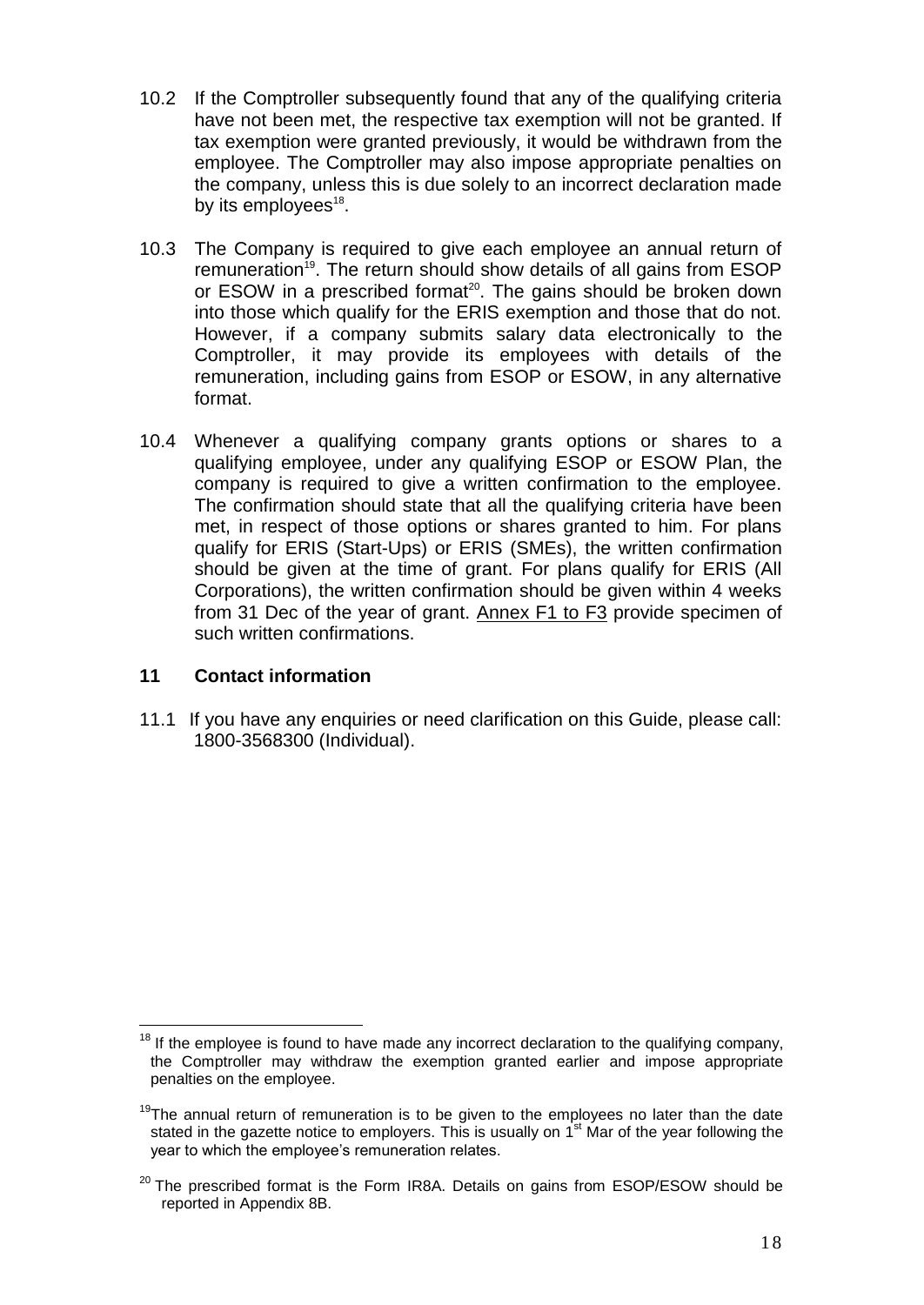## <span id="page-22-0"></span>**12 Updates and amendments**

| Date of<br>amendment | <b>Amendments made</b>                                                                     |  |  |
|----------------------|--------------------------------------------------------------------------------------------|--|--|
| 26 Apr 2013          | Inserted paragraphs 3.6, 4.6, 6.3 and Annex D3<br>(i)                                      |  |  |
|                      | (ii)<br>Revised paragraphs 5.1, 6 (heading), 6.1, 7.13,<br>Annex E1, E2, E3, F1, F2 and F3 |  |  |
|                      | Inserted footnote at paragraphs 5.1, 6.1 and<br>(III)<br>Annex D <sub>3</sub>              |  |  |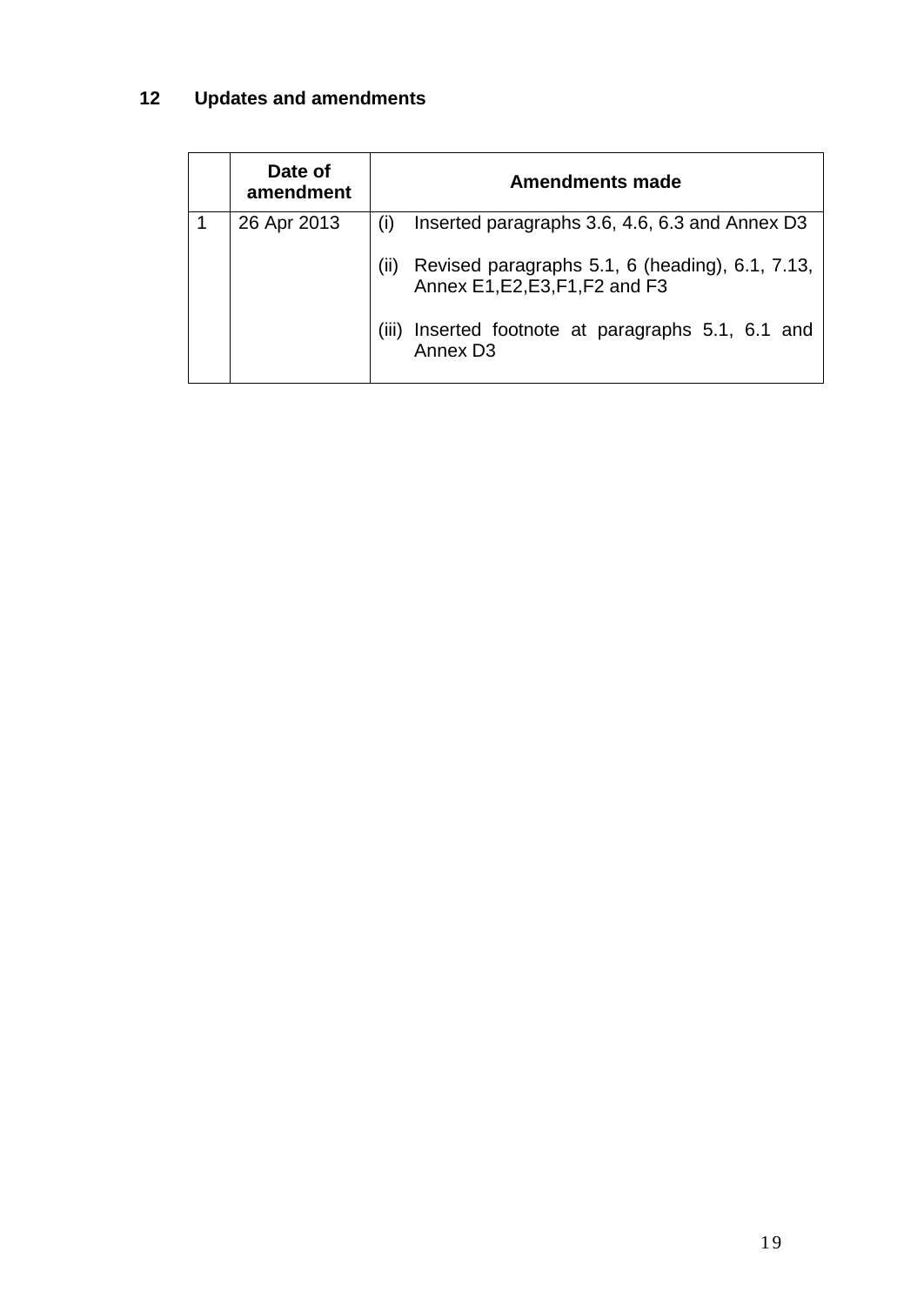## <span id="page-23-0"></span>**EXAMPLE ON HOW THE AGGREGATE MARKET VALUE OF GROSS ASSETS OF A COMPANY IS DETERMINED FOR PURPOSES OF ERIS (START-UPS) AND ERIS (SMES)**

XYZ Company Pte Ltd, a manufacturing company incorporated in Singapore, operates an ESOP Plan. Its accounting year ends on 31 Dec. The company grants stock options to employees under the Plan on 1 Jul 2011 and 1 Jul 2012.

In this case, the aggregate market value of the company's gross assets at the time of the grant of options is not available. Therefore, to determine whether the company has met the aggregate gross asset value requirement to qualify under the Scheme at the time the stock options are granted to its employees, reference should be made to total assets as shown in the company's balance sheet as at:

a. 31 Dec 2010 in respect of options granted on 1 Jul 2011; and

b. 31 Dec 2011 in respect of options granted on 1 Jul 2012.

The balance sheets of the company as at 31 Dec 2010 and 31 Dec 2011 are as follows:

| Balance Sheet as at 31.12.2010 (in \$000s)                                                                                                           |                       |                                         |                                           |
|------------------------------------------------------------------------------------------------------------------------------------------------------|-----------------------|-----------------------------------------|-------------------------------------------|
| <b>Assets</b>                                                                                                                                        |                       | Aggregate book Value<br>of gross assets | Aggregate market<br>value of gross assets |
| Goodwill<br>Less amortization<br><b>Preliminary Expenses</b>                                                                                         | 9.000<br>500<br>1,500 | 8,500                                   | 8,500 [1]                                 |
| Less amortization                                                                                                                                    | 500                   | 1,000                                   | 1,000 [2]                                 |
| <b>Fixed Assets</b><br>Land (Revalued on 31.12.08)<br>Buildings (Cost)                                                                               | 10,000                | 10,000 [3]                              | 15,000 [4]                                |
| Less accumulated depreciation<br>Plant & Machinery (Cost)                                                                                            | 5,000<br>12,000       | 5,000                                   | $5,000$ [5]                               |
| Less accumulated depreciation<br><b>Total Fixed Assets</b>                                                                                           | 6,000                 | 6,000<br>21,000                         | 6,000 [6]                                 |
| <b>Current Assets</b><br>Stock in trade<br>Short term share investments                                                                              |                       | 10,000<br>5,000 [8]                     | 10,000 [7]<br>10,000 $[9]$                |
| <b>Accounts Receivables</b><br>Less provision for doubtful debts<br>Cash & Bank Balances<br><b>Total Current Assets</b><br>Total Assets (book value) | 20,000<br>5,000       | 15,000<br>10,000<br>40,000<br>70,500    | 15,000 [10]<br>10,000 [11]                |
| Aggregate market value of gross assets<br>(determined based on the sum of<br>$[1]+[2]+[4]+[5]+[6]+[7]+[9]+[10]+[11].$                                |                       |                                         | 80.500                                    |
| Financed by:<br>Shareholders' funds<br>Loans & Current Liabilities                                                                                   |                       | 40,000<br>30,500<br>70,500              |                                           |

## **XYZ Company Pte Ltd Balance Sheet as at 31.12.2010 (in \$000s)**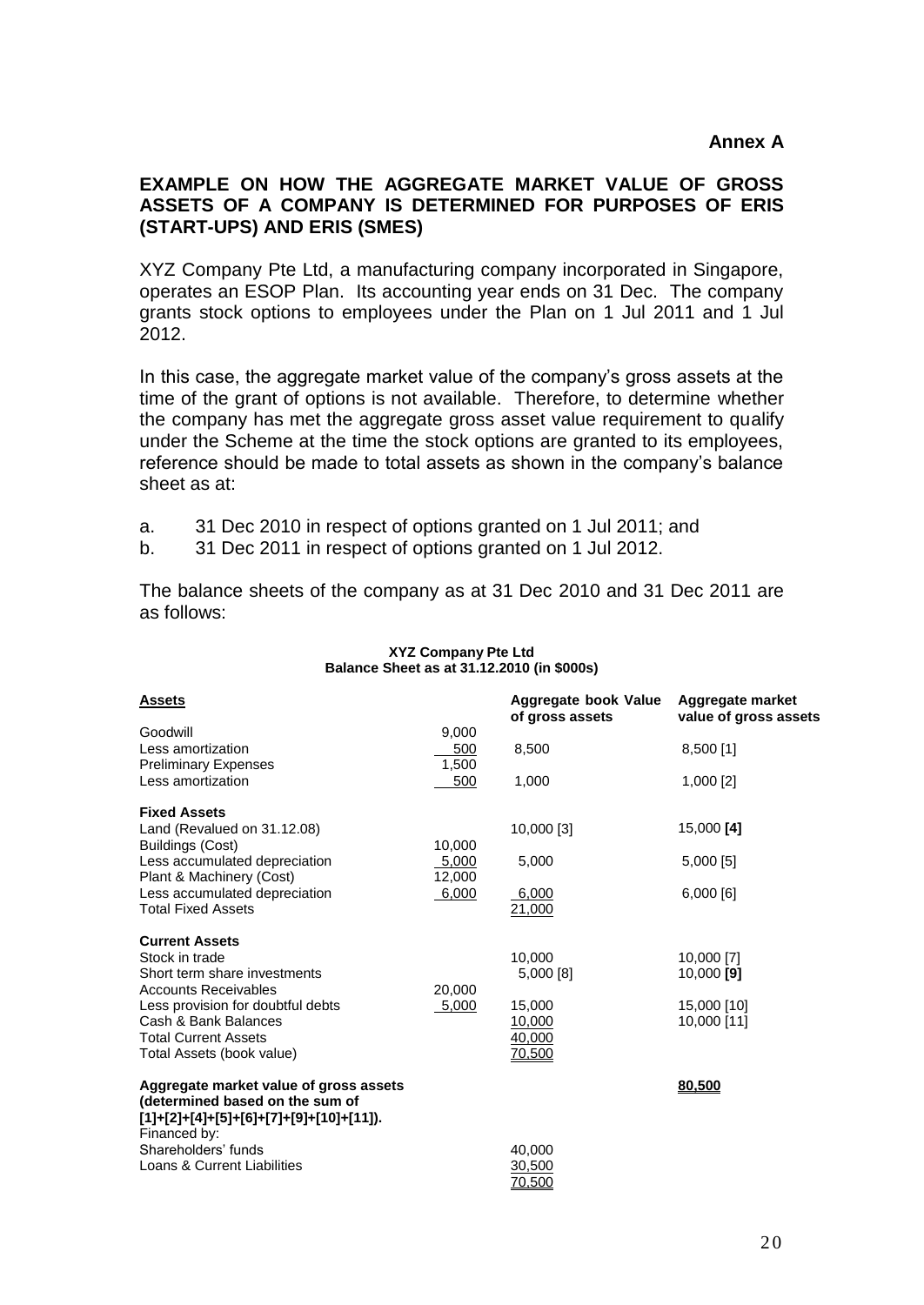### **XYZ Company Pte Ltd Balance Sheet as at 31.12.2011 (in \$000s)**

| <b>Assets</b>                                                                                                                         |                         | Aggregate book value<br>of gross assets | Aggregate market<br>value of gross assets |
|---------------------------------------------------------------------------------------------------------------------------------------|-------------------------|-----------------------------------------|-------------------------------------------|
| Goodwill<br>Less amortization<br><b>Preliminary Expenses</b>                                                                          | 9,000<br>1,000<br>1,500 | 8,000                                   | 8,000 [1]                                 |
| Less amortization                                                                                                                     | 1,000                   | 500                                     | 500 [2]                                   |
| <b>Fixed Assets</b><br>Land (Revalued on 31.12.08)<br>Buildings (Cost)                                                                | 10,000                  | 10,000 [3]                              | 20,000 [4]                                |
| Less accumulated depreciation                                                                                                         | 5,500                   | 4,500                                   | 4,500 [5]                                 |
| Plant & Machinery (cost)<br>Less accumulated depreciation<br><b>Total Fixed Assets</b>                                                | 15,000<br>7,000         | 8,000<br>22,500                         | 8,000 [6]                                 |
| <b>Current Assets</b>                                                                                                                 |                         |                                         |                                           |
| Stock in trade<br>Short term share investments<br><b>Accounts Receivables</b>                                                         | 30,000                  | 15,000<br>$6,000$ [8]                   | 15,000 [7]<br>12,500 [9]                  |
| Less provision for doubtful debts<br>Cash & Bank Balances<br><b>Total Current Assets</b>                                              | 1,000                   | 29,000<br>12,000<br>62,000              | 29,000 [10]<br>12,000 [11]                |
| Total Assets (book value)                                                                                                             |                         | 93,000                                  |                                           |
| Aggregate market value of gross assets<br>(determined based on the sum of<br>$[1]+[2]+[4]+[5]+[6]+[7]+[9]+[10]+[11].$<br>Financed by: |                         |                                         | 109,500                                   |
| Shareholders' funds                                                                                                                   |                         | 53,000                                  |                                           |
| Loans & Current Liabilities                                                                                                           |                         | 40,000<br>93,000                        |                                           |

Based on the above example, the company can be considered as a qualifying company for the stock options it grants to employees on 1 Jul 2011. The company has met all the criteria of a qualifying company under the scheme. The aggregate market value (book value of any asset is to be used if its market value is not available) of the company's gross assets as reflected in its audited accounts at the end of the accounting period immediately before the grant of the options (i.e. as at 31 Dec 2010) is \$80.5 million. Hence, it meets the criterion that the aggregate market value of gross assets of the company is not more than \$100 million.

However, the company is not a qualifying company for the stock options it grants to employees on 1 Jul 2012. This is because the company has not met all the criteria of a qualifying company under the scheme. The aggregate market value (book value of any asset is to be used if its market value is not available) of the company's gross assets as reflected in its audited accounts at the end of the accounting period immediately before the grant of the options (i.e. as at 31 Dec 2011) is \$109.5 million. Hence, it has not met the criterion that the aggregate market value of gross assets of the company is not more than \$100 million.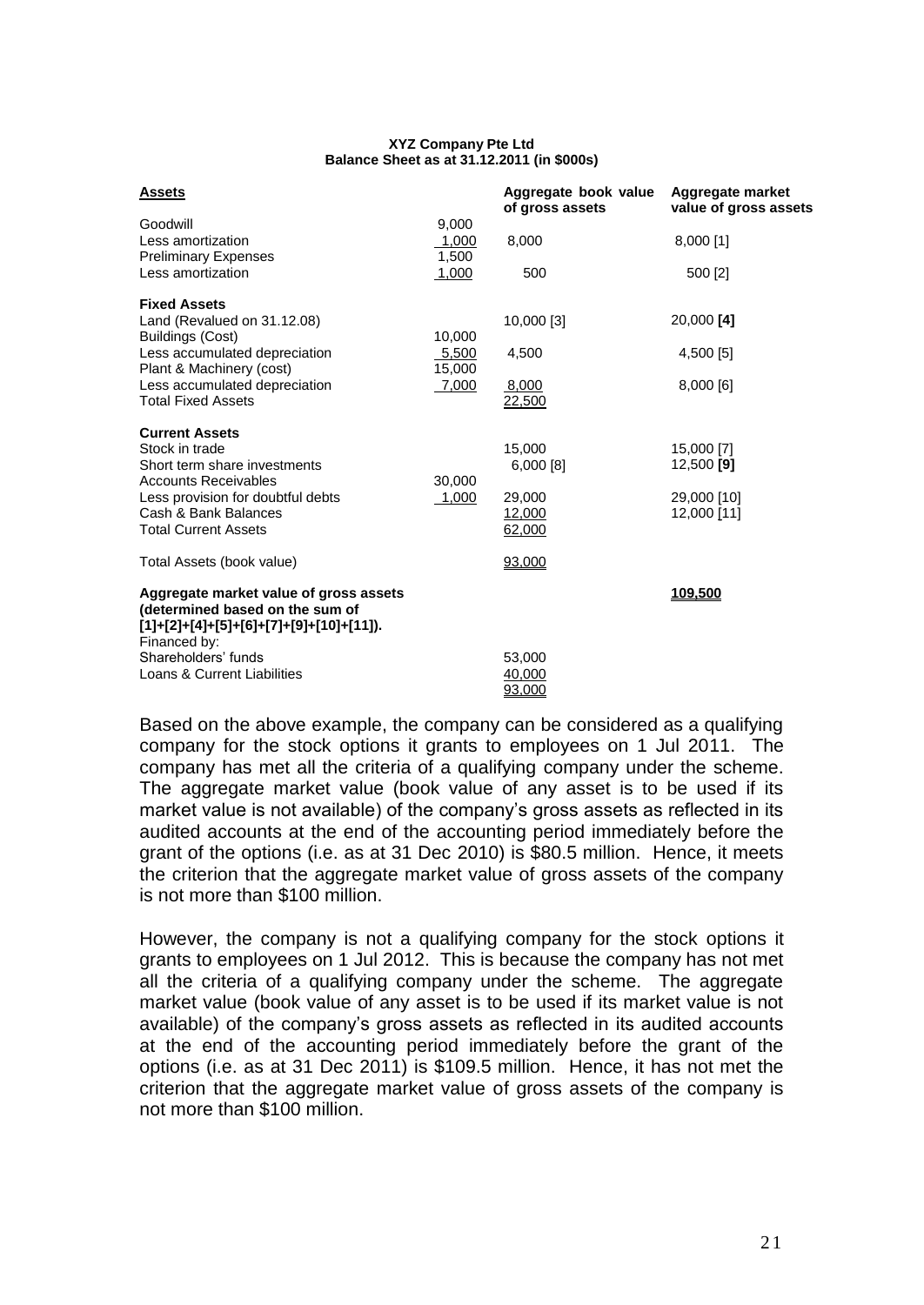## <span id="page-25-0"></span>**EXAMPLES ON THE APPLICATION OF THE RULE OF 75% OF TOTAL WORKING TIME OF AN EMPLOYEE AT THE TIME OF GRANT OF ESOP / ESOW**

## **Example 1**

Mr A is granted stock options by RST Company Pte Ltd, his only employer at the time, on 1 Jul 2010. He is not a self-employed person. He is officially required to work for the company from 8.00 am to 5.00 pm daily (inclusive of an hour lunch break) based on a 5-day-work week. Mr A may be asked to and does work overtime for the company on and off on a need basis.

Mr A's committed working time per week with RST Company Pte Ltd is as follows:

| Company                    | Committed working time per week<br>(excluding overtime and lunchtime) |
|----------------------------|-----------------------------------------------------------------------|
| <b>RST Company Pte Ltd</b> | 40 hours (8 hours X 5 days)                                           |

Since Mr A's committed working time with RST Company Pte Ltd is not less than 30 hours, the 75% total working time requirement under the Scheme is not applicable in his case. As he has worked for RST Company Pte Ltd for more than 30 hours, he can qualify as a qualifying employee in respect of the stock options granted to him by the company.

## **Example 2**

Mr B is granted stock options by OPQ Company Pte Ltd, his only employer at the time, on 1 Jul 2010. He is not a self-employed person. Under the arrangement with his employer, he is officially required to work from 8.00 am to 1.00 pm daily (with no lunch break) based on a 5-day-work week. Mr B may be asked to and does work overtime on and off on a need basis.

Mr B's committed working time per week with OPQ Company Pte Ltd is as follows:

| Company             | Committed working time per week    |
|---------------------|------------------------------------|
|                     | (excluding overtime and lunchtime) |
|                     |                                    |
| OPQ Company Pte Ltd | $25$ hours (5 hours X 5 days)      |
| Total               | 25 hours**                         |

\*\*Since he only works for OPQ Company Pte Ltd at the time of the grant of options, his total working time per week is also 25 hours.

In this example, Mr B is working less than 30 hours per week (excluding lunchtime) for OPQ Company Pte Ltd i.e. his committed working time is less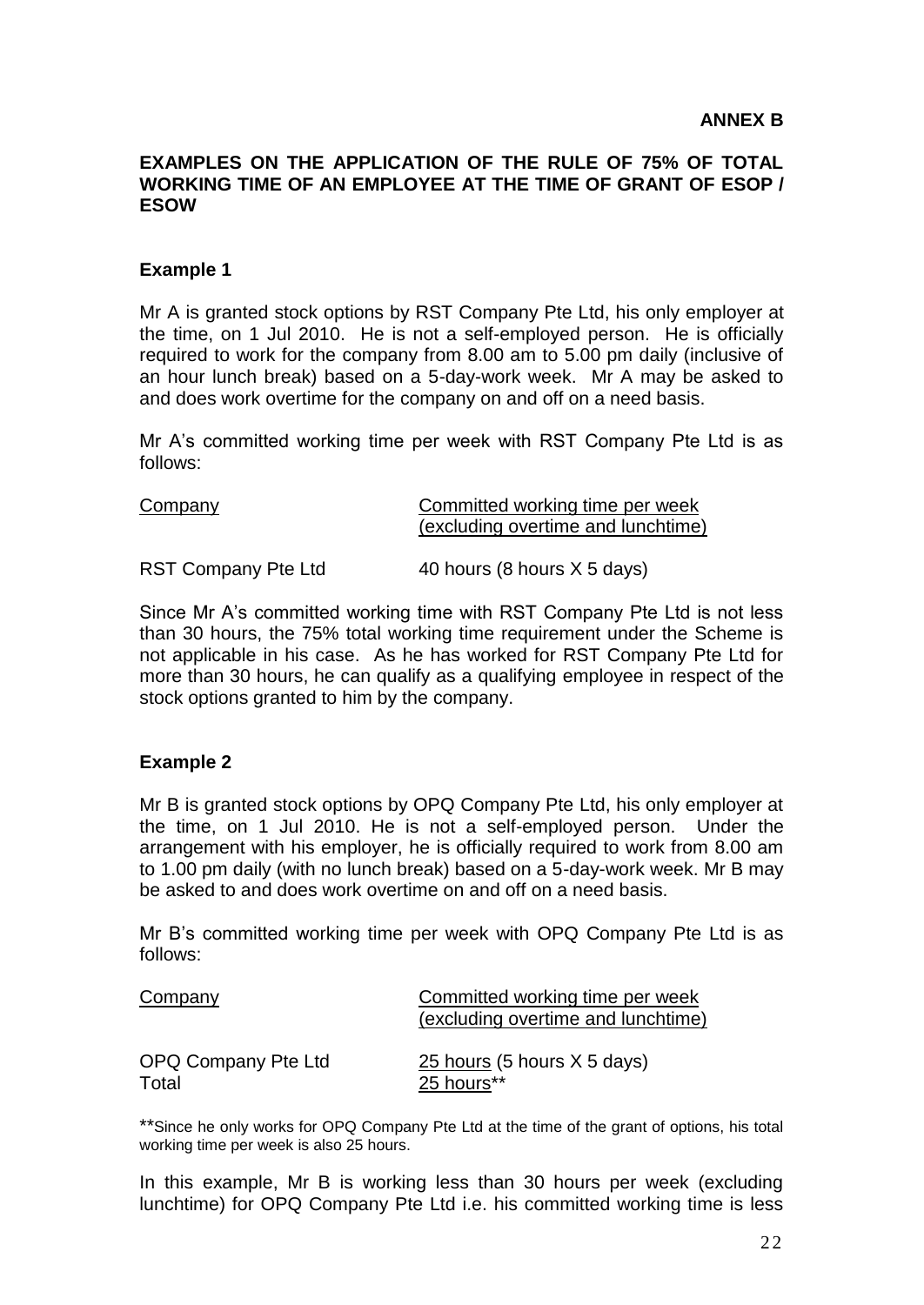than 30 hours per week. However, at the time the company grants him the stock options, his committed working time per week with the company amounts to 100% (25/25) of his total working time per week. Mr B has therefore met the 75% total working time test under the Scheme at the time of the grant of options by OPQ Pte Ltd and can qualify as a qualifying employee in respect of the stock options granted to him by the company.

## **Example 3**

Mr C is granted stock options by XYZ Company Pte Ltd on 1 Jul 2010. At the time, he is working for two companies, XYZ Company Pte Ltd and EFG Company Pte Ltd. Mr C is not a self-employed person. Under the arrangement with his employers, Mr C is officially required to work for them as follows:

| Company                                                  | Official working hours<br>(excluding overtime and lunch time)                                                         |
|----------------------------------------------------------|-----------------------------------------------------------------------------------------------------------------------|
| <b>EFG Company Pte Ltd</b><br><b>XYZ Company Pte Ltd</b> | 8.00 am to 1.00 pm from Monday to Friday (5 days)<br>3.00 pm to 7.00 pm from Monday to Saturday<br>$(6 \text{ days})$ |

(Mr C may be required to work overtime for both companies on and off).

Mr C's committed working time per week with each company is as follows:

| Company                    | Committed working time per week |
|----------------------------|---------------------------------|
| <b>EFG Company Pte Ltd</b> | 25 hours (5 hours X 5 days)     |
| <b>XYZ Company Pte Ltd</b> | 24 hours (4 hours X 6 days)     |
| Total                      | 49 hours                        |

In this example, Mr C's committed working time with each of his two employers, EFG Company Pte Ltd and XYZ Company Pte Ltd, is less than 30 hours per week.

His total working time per week is 49 hours. At the time XYZ Company Pte Ltd grants him the stock options, his committed working time per week with XYZ Company Pte Ltd amounts to only about 49% (i.e. 24/49) of his total working time per week.

He has not met the 75% total working time test under the Scheme at the time of the grant of options by XYZ Company Pte Ltd and hence cannot be considered as a qualifying employee in respect of the stock options granted to him by the company.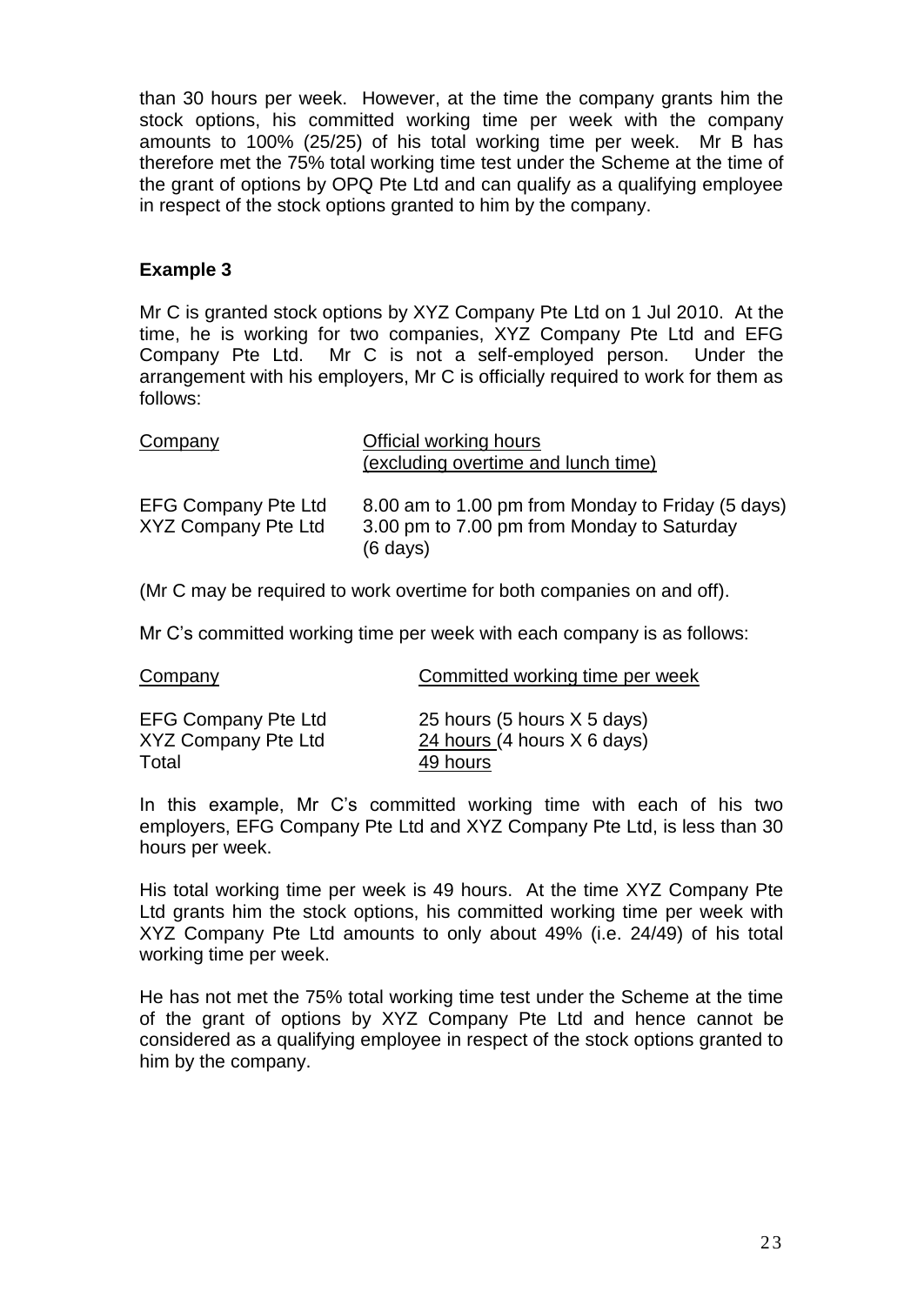## **Example 4**

Mr D is granted stock options by UVW Company Pte Ltd on 1 Jul 2010. At the time, he is working for two companies, UVW Company Pte Ltd and MNL Company Pte Ltd. Mr D is not a self-employed person. Under the arrangement with his employers, Mr D is officially required to work for them as follows:

| Company                                                  | Official working hours<br>(excluding overtime and lunchtime)                                                  |
|----------------------------------------------------------|---------------------------------------------------------------------------------------------------------------|
| <b>MNL Company Pte Ltd</b><br><b>UVW Company Pte Ltd</b> | 8.00 am to 1.00 pm on Saturday only (1 day)<br>8.00 am to 1.00 pm from Monday to Friday<br>$(5 \text{ days})$ |

(Mr D may be required to work overtime for both companies on and off).

Mr D's committed working time per week with each company is as follows:

| Company                    | Committed working time per week |
|----------------------------|---------------------------------|
| <b>MNL Company Pte Ltd</b> | 5 hours (5 hours $X$ 1 day)     |
| <b>UVW Company Pte Ltd</b> | $25$ hours (5 hours $X$ 5 days) |
| Total                      | 30 hours                        |

In this example, Mr D's committed working time with each of his two employers, MNL Company Pte Ltd and UVW Company Pte Ltd, is less than 30 hours per week. His total working time per week is 30 hours. At the time UVW Company Pte Ltd grants him the stock options, his committed working time per week with UVW Company Pte Ltd amounts to about 83% (i.e. 25/30) of his total working time per week. He has therefore met the 75% total working time test under the Scheme at the time of the grant of options by UVW Company Pte Ltd and hence can qualify as a qualifying employee in respect of the stock options granted to him by the company.

## **Example 5**

Mr E is granted stock options by HIJ Company Pte Ltd on 1 Jul 2010. At the time, he is working for two companies, HIJ Company Pte Ltd and PQR Company Pte Ltd. Mr E is also concurrently running his consultancy business and food business (i.e. he is also a self-employed person). Under the arrangement with his two employers, Mr E is officially required to work for them as follows: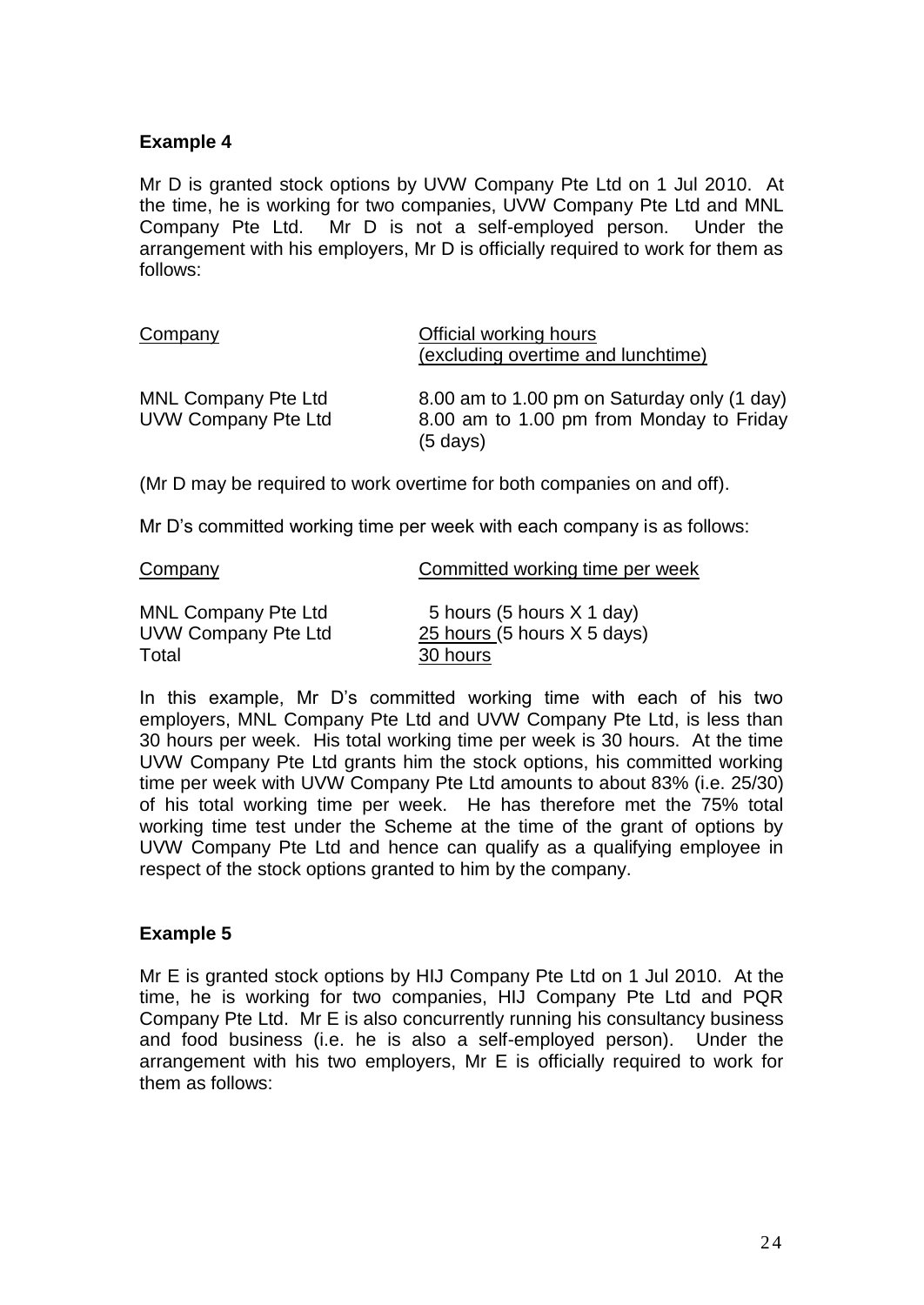Company Company Company Company Company Company Company Company Company Company Company Company Company Company Company Company Company Company Company Company Company Company Company Company Company Company Company Compan (excluding overtime and lunchtime)

PQR Company Pte Ltd 8.00 am to 1.00 pm on Saturday only (1 day) HIJ Company Pte Ltd 8.00 am to 1.00 pm from Monday to Friday (5 days) (Mr E may be required to work overtime for both companies on and off).

Mr E's committed working time per week with each company is as follows:

| Company | Committed working time per week |
|---------|---------------------------------|
|         |                                 |
| PAP     | FI. (FI. X/4 I. V               |

| PQR Company Pte Ltd        | 5 hours (5 hours X 1 day)   |
|----------------------------|-----------------------------|
| <b>HIJ Company Pte Ltd</b> | 25 hours (5 hours X 5 days) |
| Total                      | 30 hours                    |

Mr E's total working time per week is computed as follows:

Total committed working time per week (as above) 30 hours Time spent on consultancy/food business per week (deemed to be) 10 hours Total 40 hours

In this example, Mr E's committed working time with each of his two employers, HIJ Company Pte Ltd and PQR Company Pte Ltd, is less than 30 hours per week. His total working time per week is 40 hours, including the 10 hours per week he is deemed to have spent on his consultancy/food business. At the time HIJ Company Pte Ltd grants him the stock options, his committed working time per week with HIJ Company Pte Ltd amounts to only about 63% (i.e. 25/40) of his total working time per week. He has not met the 75% total working time test under the Scheme at the time of the grant of options by HIJ Company Pte Ltd and hence cannot qualify as a qualifying employee in respect of the stock options granted to him by the company.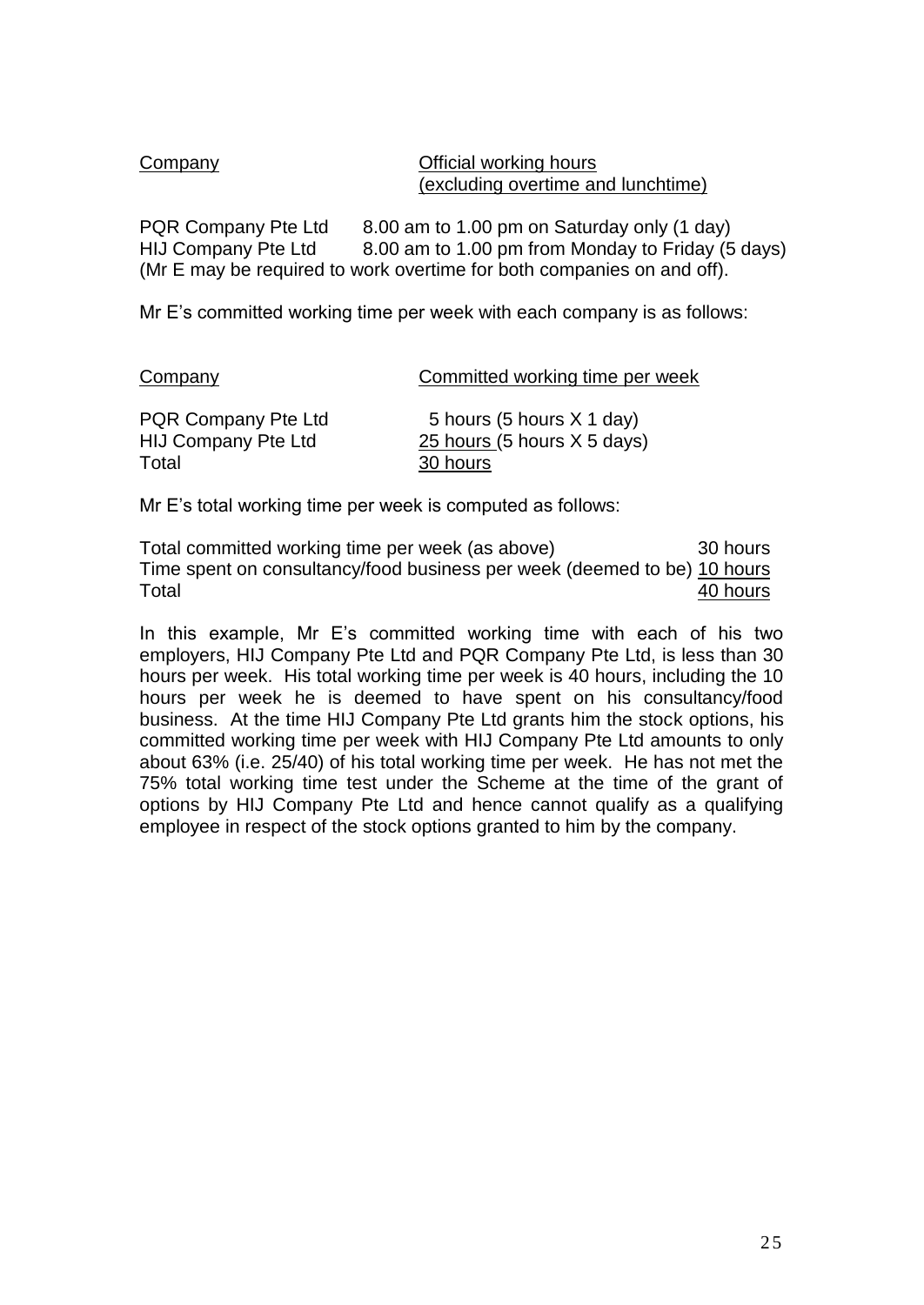## <span id="page-29-0"></span>**EXAMPLE ON THE APPLICATION OF THE 25% REQUIREMENT UNDER THE ERIS (ALL CORPORATIONS)**

Prince Company Pte Ltd, incorporated in Singapore, is a subsidiary of USlisted King Inc. King Inc operates an ESOP Plan that offers option to acquire shares in the company to its own employees as well as employees of companies within the King's Corporate Group (referred to as "King's Group ESOP Plan") if certain criteria are met. Under the King's Group ESOP Plan, Prince Company Pte Ltd may also offer its employees the options to acquire shares in King Inc if they meet certain criteria. The King's Group ESOP Plan imposes a vesting period requirement similar to that imposed by the SGX rules.

## **Year 2010**

During the year 2010, Prince Company Pte Ltd offers the option to acquire shares under the "King's Group ESOP Plan" to some of its employees in 3 different tranches, based on their respective contributions to the company and other considerations, as follows:

| Offered on                                                                         | Tranche A<br>2.2.10 | Tranche B<br>19.6.10 | Tranche C<br>19.12.10               | Total<br>As at 31.12.10 |
|------------------------------------------------------------------------------------|---------------------|----------------------|-------------------------------------|-------------------------|
|                                                                                    |                     |                      |                                     |                         |
| Categories of employees                                                            |                     |                      | Number of employees offered options |                         |
| Full time employees with 1 year<br>or more service and non-<br>executive directors | 50                  | 46                   | $1,000*$                            | 1,096                   |
| Full time employees with less<br>than 1-year service                               |                     |                      |                                     |                         |
| Part-time employees with 1 year<br>or more service                                 | 2                   |                      | 3                                   | 5                       |
| Part-time employees with less<br>than 1-year service                               |                     |                      |                                     |                         |
|                                                                                    | 52                  | 46                   | 1,003                               | 1,101                   |

\* Includes Mr Tom and Mr Jerry who were offered stock options under 2 separate tranches within the same calendar year.

As at 31 Dec 2010, the King's Corporate Group has 300,000 employees worldwide. The subsidiary in Singapore, Prince Company Pte Ltd has 2,000 employees comprising: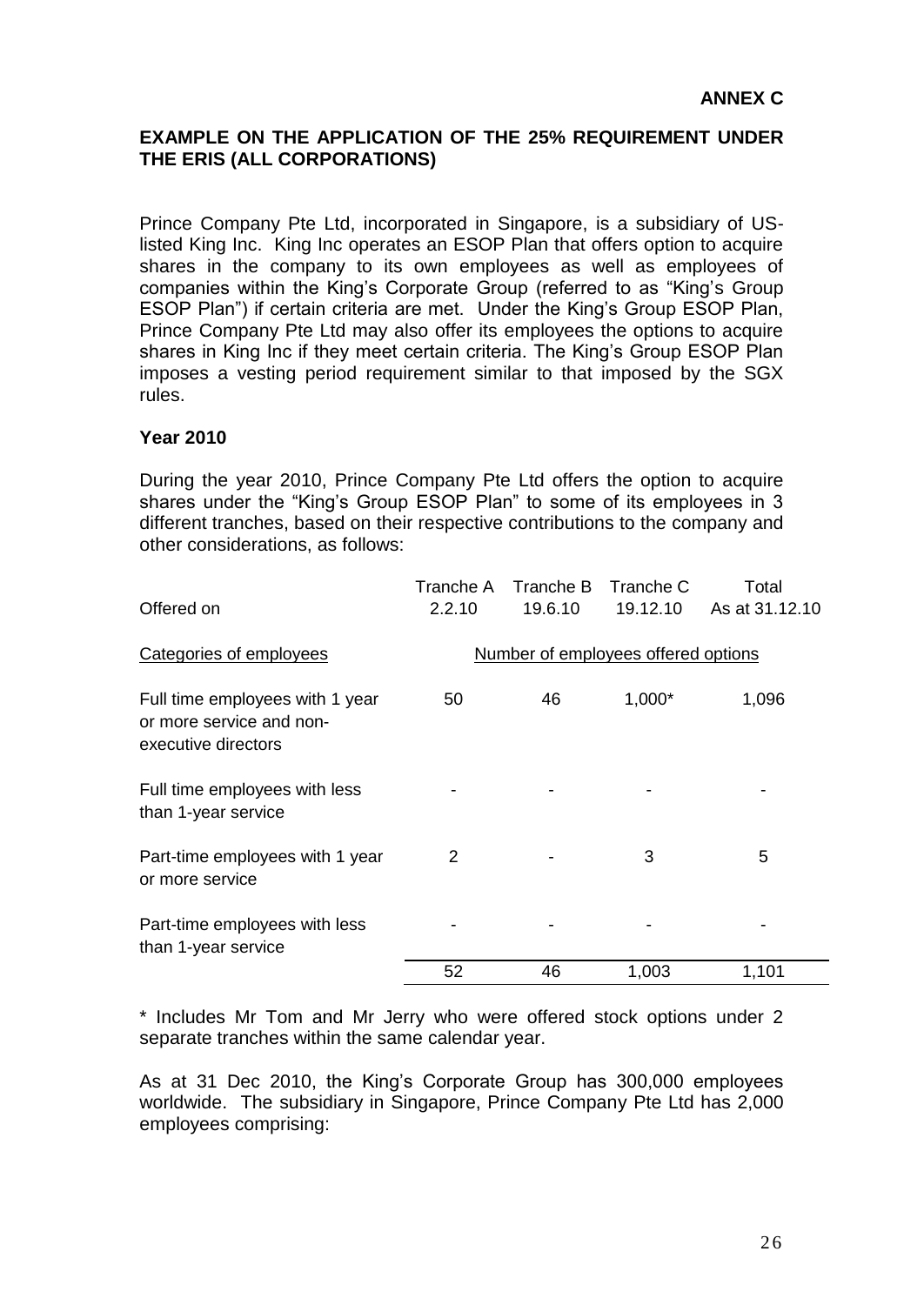| <b>Prince Company Pte Ltd</b>                                                            | Number of employees as at 31 Dec 2010 |
|------------------------------------------------------------------------------------------|---------------------------------------|
| Full time employees with 1 year<br>more service and<br>non-<br>or<br>executive directors | 1,515                                 |
| Full time employees with less<br>than 1-year service                                     | 156                                   |
| Part time employees with 1 year<br>or more service                                       | 200                                   |
| Part time employees with<br>less than 1-year service<br>Total                            | 129<br>2.000                          |

Applying the formula, all 3 tranches (i.e. Tranches A, B and C) of stock options offered by Prince Company Pte Ltd to its employees under the "King's Group ESOP Plan" in the year 2010 can qualify to be stock options granted under ERIS (All Corporations) because the Group ESOP Plan meets the SGX's vesting period requirement and the options were offered to at least 25% of Prince Company Pte Ltd's employees.

Total No. of qualifying company's employees offered options under the ESOP Plan during the year Total No. of qualifying company's employees as at 31 Dec 2010

= [52 + 46 + (1,003 - 2 $^{21})$ ]/ (1,515 + 200 + 129) $^{22}$  x 100% = <u>59.6%</u>

## **Year 2011**

During the year 2011, Prince Company Pte Ltd again offers the option to acquire shares under the "King's Group ESOP Plan" to some of its employees in 2 separate tranches. Some of these employees had previously been granted options under the same Plan in the year 2010 but no employees were offered options under both tranches for the year 2011:

<sup>&</sup>lt;u>.</u>  $21$  As Mr Tom and Mr Jerry were offered stock options under 2 separate tranches within the same calendar year, they should only be accounted for once in determining whether or not the 25% requirement is met.

<sup>&</sup>lt;sup>22</sup> Full Time employees with less than 1 year's service with the company are excluded from the denominator as the company did not offer any stock options to such employees in the year 2010.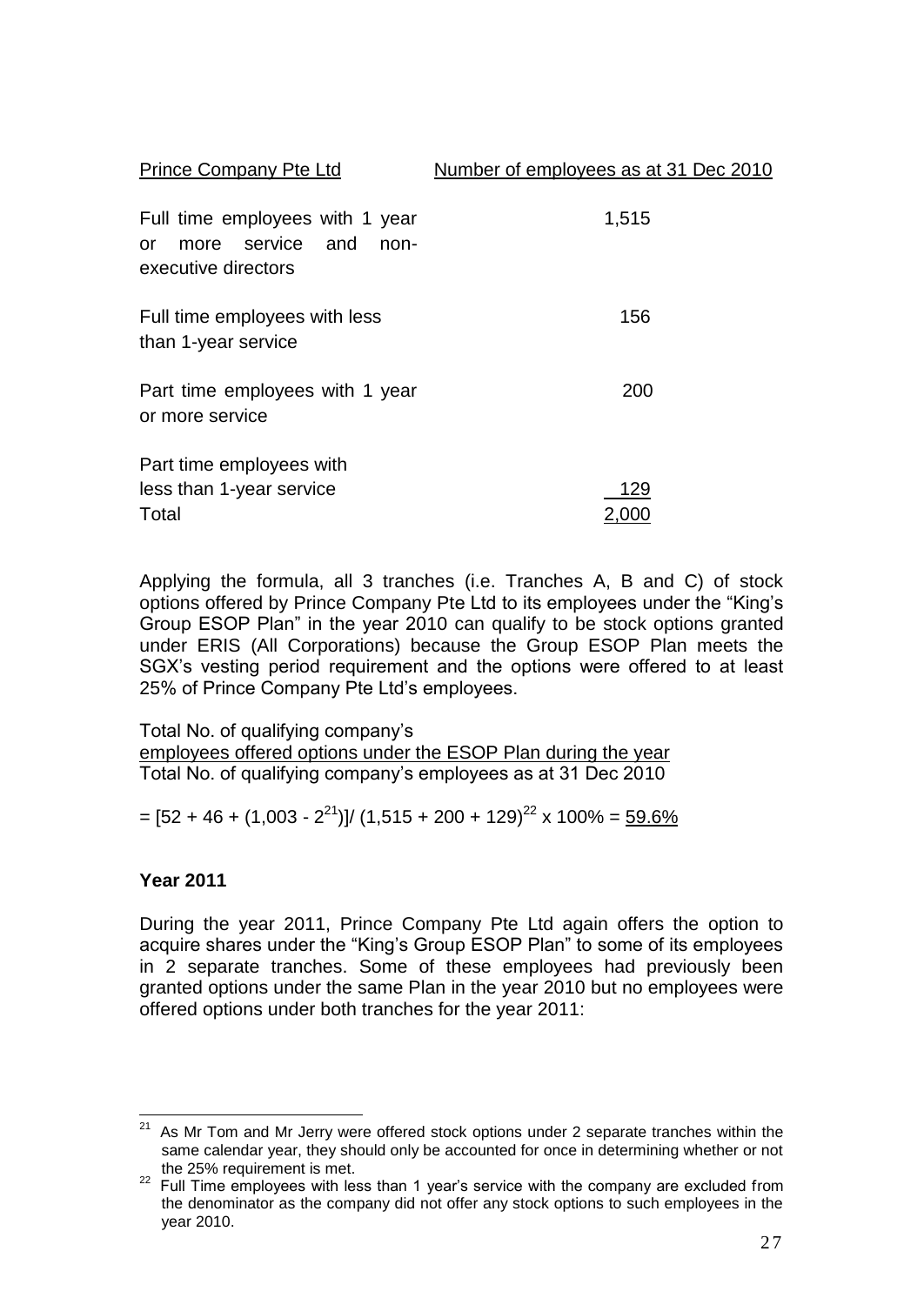|                                                                                    | Tranche D                           | Tranche E | Total          |  |  |  |  |  |
|------------------------------------------------------------------------------------|-------------------------------------|-----------|----------------|--|--|--|--|--|
| Offered on                                                                         | 1.4.11                              | 13.12.11  | As at 31.12.11 |  |  |  |  |  |
| Categories of employee                                                             | Number of employees offered options |           |                |  |  |  |  |  |
| Full time employees with 1 year<br>or more service and non-<br>executive directors | 55                                  | 146       | 201            |  |  |  |  |  |
| Full time employees with less<br>than 1-year service                               |                                     | 3         | 3              |  |  |  |  |  |
| Part-time employees with 1 year<br>of more service                                 |                                     | 3         | 3              |  |  |  |  |  |
| Part-time employees with less<br>than 1-year service                               |                                     | 1         | 1              |  |  |  |  |  |
|                                                                                    | 55                                  | 153       | 208            |  |  |  |  |  |

As at 31 Dec 2011, the King's Corporate Group has 350,000 employees worldwide. The subsidiary in Singapore, Prince Company Pte Ltd has 2,200 employees comprising:

|                                                      | Number of employees as at 31 Dec 2011 |
|------------------------------------------------------|---------------------------------------|
| Full time employees with more                        | 1,580                                 |
| than 1-year service and non-<br>executive directors  |                                       |
| Full time employees with less<br>than 1-year service | 250                                   |
| Part time employees with<br>more than 1-year service | 220                                   |
| Part time employees with                             |                                       |
| less than 1-year service                             | 150                                   |
| Total                                                | 2,200                                 |

Applying the formula, the 2 tranches (i.e. Tranches D and E) of stock options offered under the "King's Group ESOP Plan" in the year 2011 cannot qualify to be stock options granted under ERIS because the options were not offered to at least 25% of Prince Company Pte Ltd's employees.

Total No. of qualifying company's employees offered options under the ESOP Plan during the year Total No. of qualifying company's employees as at 31 Dec 2011  $= (55 + 153)/(1,580 + 250 + 220 + 150)^{23} = 9.5\%$ 

 $23\,$ Part-time employees, including those with less than 1 year's service with the company, are included in the denominator, as the company had offered stock options to such employees in the year 2011.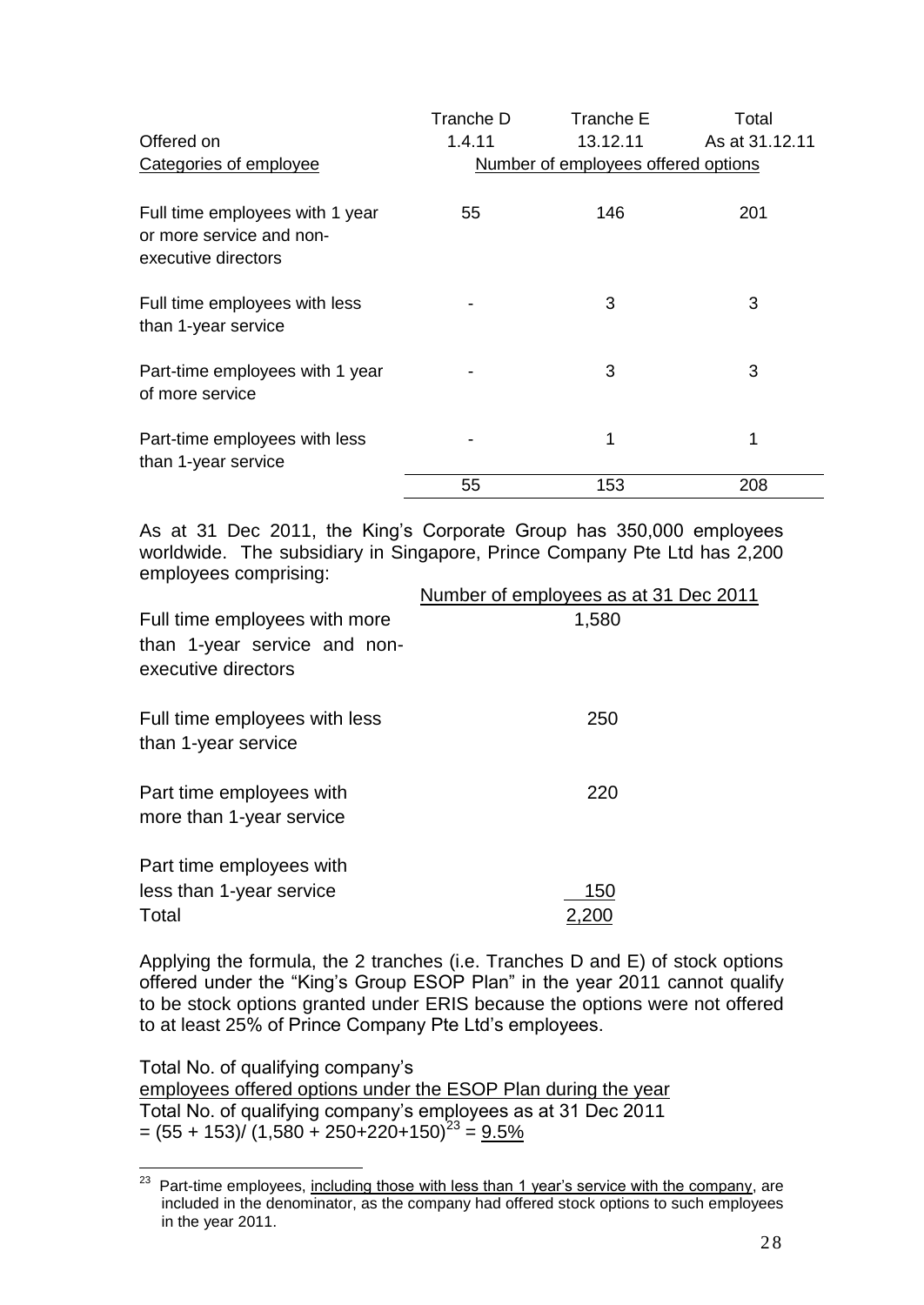## <span id="page-32-0"></span>**EXAMPLE ON THE APPLICATION OF INCOME TAX EXEMPTION FOR EMPLOYEES WHO CONCURRENTLY DERIVE GAINS UNDER BOTH THE ERIS (SMES) AND ERIS (ALL CORPORATIONS)**

Mr C, employed by NOP Company Ltd, is granted the following stock options to acquire shares in NOP Company Ltd in the years 2008 and 2009 respectively. The details of stock options granted are summarized in the table below.

|                                              | <b>First tranche</b>            | <b>Second tranche</b>        |
|----------------------------------------------|---------------------------------|------------------------------|
| <b>Date of Grant</b>                         | <b>Jun 2008</b>                 | <b>Jun 2009</b>              |
| Whether ESOP Gains Qualify                   | Yes, under the                  | Yes, under the ERIS          |
| For Tax Exemption ?                          | ERIS(SMEs)                      | (All Corporations)           |
|                                              | (because all qualifying         | (company cannot              |
|                                              | conditions for the              | meet the qualifying          |
|                                              | Scheme were met at              | company                      |
|                                              | the time of grant of            | requirement under            |
|                                              | option)                         | the ERIS(SMEs) but           |
|                                              |                                 | can meet all the             |
|                                              |                                 | requirements under           |
|                                              |                                 | the ERIS(All                 |
|                                              |                                 | Corporations)                |
| <b>Exercise Price of Option</b>              | \$15                            | \$25                         |
| value of<br>underlying<br><b>Market</b>      | \$20                            | \$25                         |
| shares at time of grant of option            |                                 |                              |
| <b>Year of Exercise of Option</b>            | 2011 (Jul 2011)                 | 2011 (Jul 2011)              |
| Market value of the underlying               | \$30                            | \$30                         |
| shares at the time of exercise               |                                 |                              |
| Number of shares acquired in                 | 10,000 shares                   | 5,000 shares                 |
| year 2011 pursuant to exercise               |                                 |                              |
| of option                                    |                                 |                              |
| <b>ESOP Gains in 2011</b>                    | \$150,000                       | \$25,000                     |
|                                              | $[10,000 \times (\$30 - \$15)]$ | $[5,000 \times (\$30-\$25)]$ |
| <b>ESOP Gains in 2011 attributable</b>       | \$50,000                        | Not applicable               |
| to discount <sup>24</sup> to market value of | $[10,000 \times (\$20-\$15)]$   |                              |
| shares at the time of grant                  |                                 |                              |

Mr C can concurrently enjoy the income tax exemption on ESOP gains under the ERIS (SMEs) and ERIS (All Corporations) for the respective tranches of stock options. In computing the amount of ESOP gains to be exempt from tax under the two Schemes, the respective caps on ESOP gains that qualify for income tax exemption under the two schemes shall apply separately.

 $24$  Any discount (i.e. the difference between the market value of the underlying shares as at the time of grant and the exercise price) does not qualify for the income tax exemption under both the ERIS (All Corporation) and ERIS (SMEs) and would therefore be taxed in full (i.e. the discount should be excluded from ESOP gains for purposes of the computation of the amount of ESOP gains that can qualify for income tax exemption).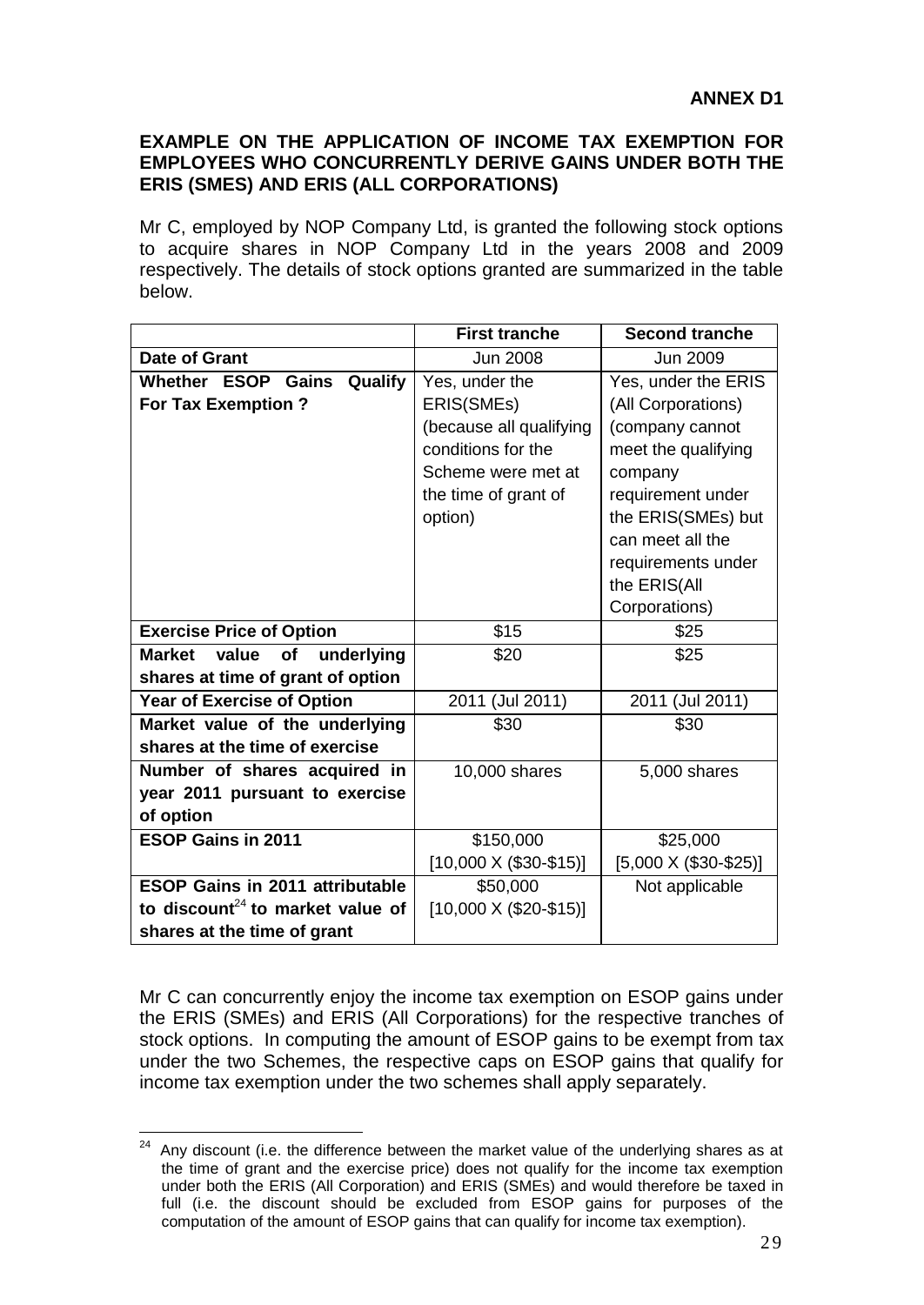## **Computation of the amount of taxable ESOP gains for Mr C for the Year of Assessment 2012**

|                                            | Qualifying gains under  | Qualifying gains     | Total     |
|--------------------------------------------|-------------------------|----------------------|-----------|
|                                            | ERIS(SMEs)              | under ERIS(All       |           |
|                                            |                         | Corporations)        |           |
| Amount of ESOP gains                       | \$150,000               | \$25,000             | \$175,000 |
| derived in 2011 (YA2012)                   | (computed as shown      | (computed as shown   |           |
| $[1]$                                      | in table above)         | in table above)      |           |
| <b>ESOP</b><br><b>of</b><br>Less<br>amount | \$50,000                | \$7,750              | \$57,750  |
| gains to be exempt from                    | [(Qualifying gains less | $$2,000 + $25,000 -$ |           |
| under<br>respective<br>tax                 | discount) X 50%]        | \$2000) X 25%]       |           |
| <b>Schemes</b>                             | $($150,000 - $50,000)$  |                      |           |
| $[2]$                                      | X 50%                   |                      |           |
| Taxable ESOP gains                         | \$100,000               | \$17,250             | \$117,250 |
| $[1] - [2]$                                |                         |                      |           |
|                                            |                         |                      |           |
| <b>Cumulative ESOP gains</b>               |                         |                      |           |
| that have enjoyed tax                      |                         |                      |           |
| exemption under                            |                         |                      |           |
| respective Schemes as at                   | \$100,000               | \$25,000             |           |
| end of YA 2012 (first YA)                  |                         |                      |           |
| Further ESOP gains that                    |                         |                      |           |
| can qualify for tax                        |                         |                      |           |
| exemption under                            |                         |                      |           |
| respective Schemes over                    |                         |                      |           |
| the next 9 years                           | \$9,900,000             | \$975,000            |           |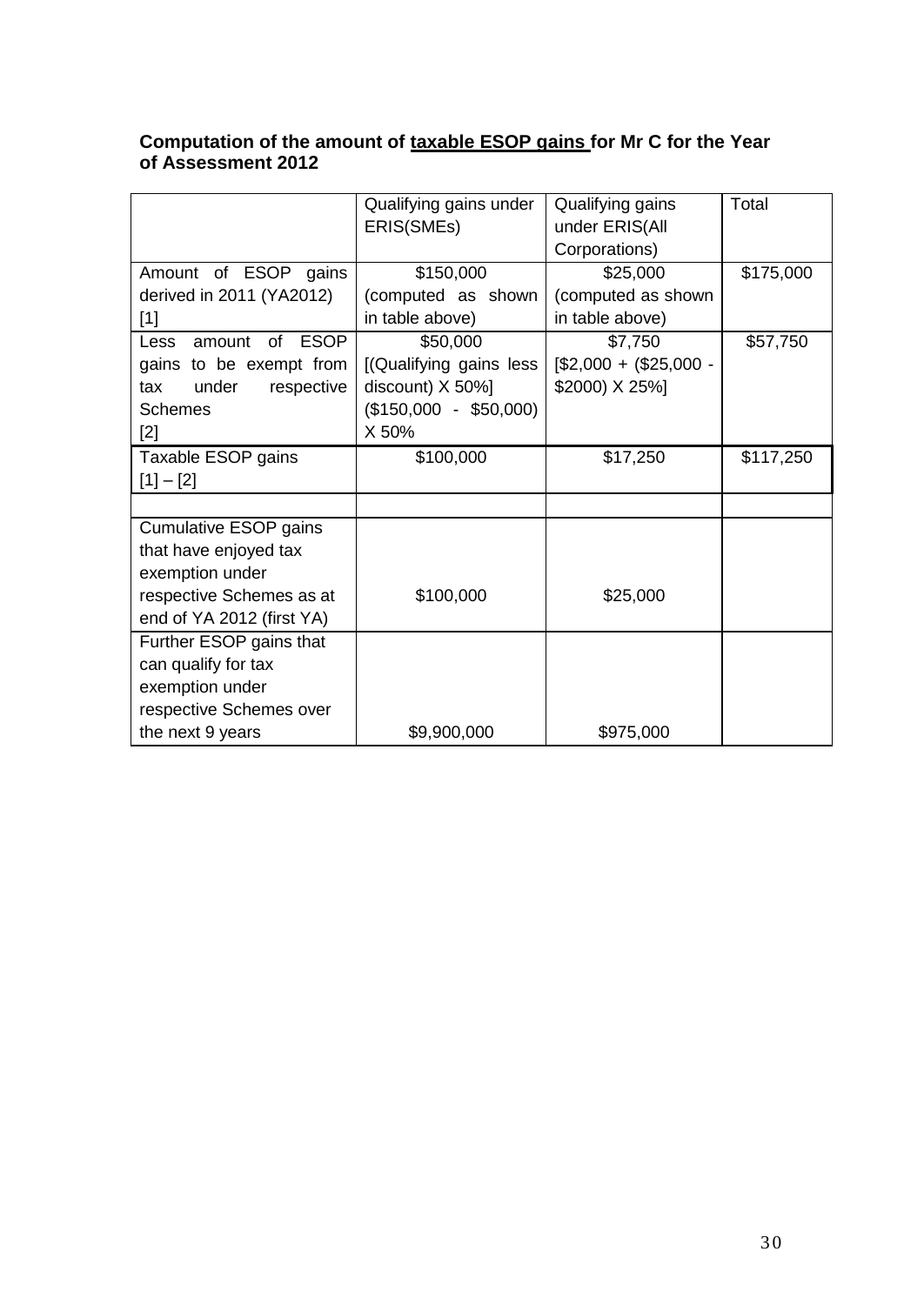## <span id="page-34-0"></span>**EXAMPLES ON THE APPLICATION OF THE REQUIREMENTS TO BE COMPLIED WITH WHERE A PLAN QUALIFIES CONCURRENTLY FOR BOTH THE ERIS(SMES) AND ERIS(ALL CORPORATIONS)**

## **Example 1**

Jack Company Ltd has implemented an ESOW Plan for its employees on 1 Jul 2010.

The company has decided to grant the following tranches of stock awards to its employees under the ESOP Plan:

- · Tranche A on 1 Aug 2010
- · Tranche B on 31 Dec 2010
- · Tranche C on 31 Dec 2011
- · Tranche D on 1 Jul 2012

The first three tranches (Tranche A to C) of stock awards granted by Jack Company Ltd to its employees under its ESOW Plan can concurrently meet the qualifying conditions of both the ERIS (SMEs) and ERIS (All Corporations).

Tranche D stock awards granted by the company to its employees under its ESOW Plan however cannot meet the qualifying company condition under the ERIS (SMEs) (because the aggregate market value of its gross assets has exceeded \$100 million on the date of the grant of Tranche D stock award) but can meet the qualifying conditions of the ERIS (All Corporations).

Jack Company Ltd has decided to avail itself to the ERIS (SMEs) in respect of Tranche A stock awards granted to its employees on 1 Aug 2010 under its ESOW Plan. Such being the case, the effects of the ERIS (SMEs) shall apply to all tranches of stock awards subsequently granted under the ESOW Plan, if the qualifying conditions of the ERIS (SMEs) continue to be met. Accordingly, in Jack Company Ltd's case, the ERIS (SMEs) would apply to Tranche B and Tranche C stock awards granted to its employees under its ESOW Plan. Jack Company Ltd would not be allowed to avail itself to the ERIS (All Corporations) in respect of Tranche B and Tranche C stock awards granted to its employees under its ESOW Plan. The company is however allowed to avail itself to the ERIS (All Corporations) in respect of Tranche D stock awards granted to its employees under its ESOW Plan as it cannot meet the qualifying company condition of the ERIS (SMEs) but is able to meet all the conditions of the ERIS (All Corporations) in respect of such tranche of stock awards.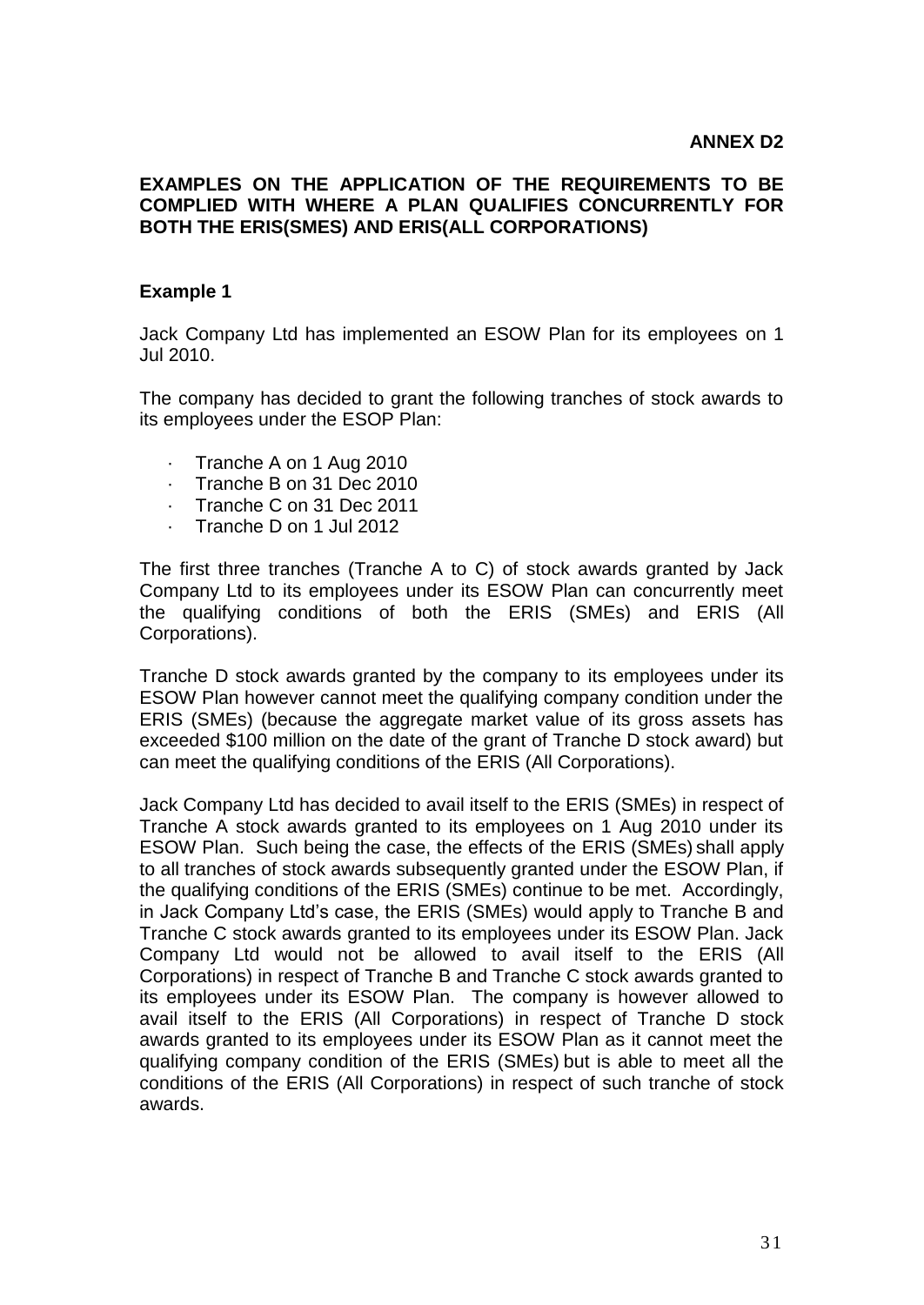## **Example 2**

Jill Company Ltd has implemented an ESOP Plan for its employees on 1 Jul 2009. The company has decided to grant the following tranches of stock options to its employees under the ESOP Plan:

- · Tranche E on 1 Aug 2009
- · Tranche H on 1 Jul 2011
- · Tranche F on 31 Dec 2009
- · Tranche I on 31 Dec 2011
- · Tranche G on 31 Dec 2010

The first three tranches (Tranche E to G) of stock options granted by Jill Company Ltd to its employees under its ESOP Plan can concurrently meet the qualifying conditions of both the ERIS (SMEs) and ERIS (All Corporations).

Tranche H stock options granted by the company to its employees under its ESOP Plan however cannot meet the qualifying company condition under the ERIS (SMEs) (because the aggregate market value of its gross assets has exceeded \$100 million on the date of the grant of Tranche H stock options) but can meet the qualifying conditions of the ERIS (All Corporations).

Tranche I stock options granted by the company to its employees under the ESOP Plan cannot meet the 25% requirement to qualify the ESOP Plan under the ERIS (All Corporations) but can meet the qualifying conditions of the ERIS (SMEs) (because the aggregate market value of its gross assets has fallen below \$100 million on the date of the grant of Tranche I stock options).

For some reasons, Jill Company Ltd has decided to avail itself to the ERIS (All Corporations) in respect of Tranche E stock options granted to its employees on 1 Aug 2009 under its ESOP Plan, even though such stock options can come within the ERIS (SMEs). Such being the case, the effects of the ERIS (All Corporations) shall apply to all tranches of stock options subsequently granted under the ESOP Plan, if the qualifying conditions of the ERIS (All Corporations) continue to be met. Further, in such a case, Jill Company Ltd will not be allowed to come within the ERIS (SMEs) in respect of any tranche of stock options granted to its employees under its ESOP Plan subsequent to Tranche E stock options, even if the qualifying conditions under the ERIS (SMEs) are met. Accordingly, ESOP gains arising from any stock options granted by Jill Company Ltd subsequent to Tranche E stock options that cannot meet the qualifying conditions of the ERIS (All Corporations) shall be taxed in full.

Based on the above, in Jill Company Ltd's case, the ERIS(All Corporations) would apply to all tranches of stock options granted by the company subsequent to Tranche E stock options to its employees under its ESOP Plan i.e. Tranche F, Tranche G and Tranche H stock options. Jill Company Ltd will also not be allowed to avail itself to the ERIS (SMEs) in respect of any tranche of stock options granted to its employees under its ESOP Plan subsequent to Tranche E stock options. As the qualifying conditions of the ERIS(All Corporations) cannot be met for Tranche I stock options granted by the company to its employees under its ESOP Plan, gains derived by its employees arising from the exercise of Tranche I stock options shall be liable to tax in full.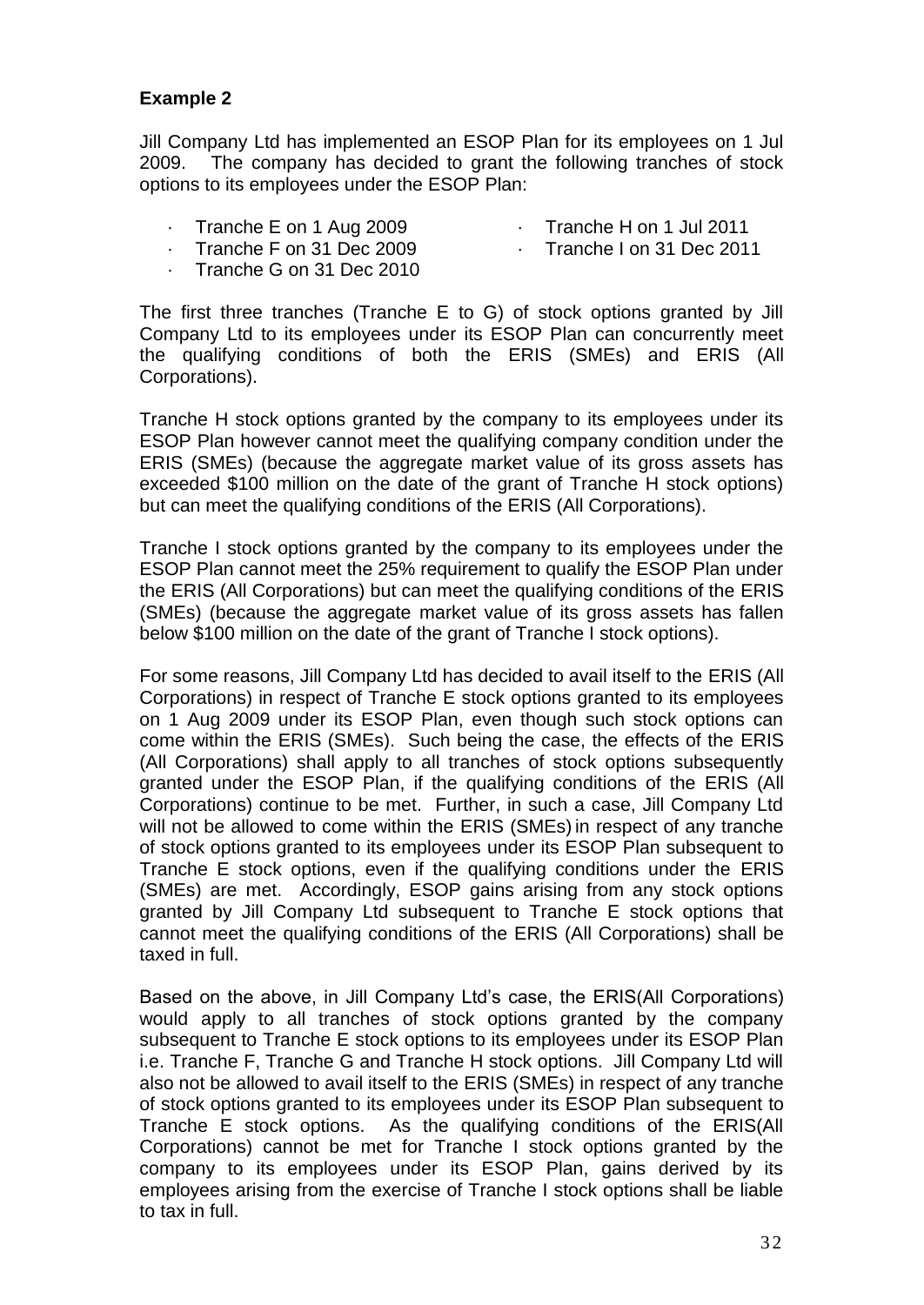## **ANNEX D3**

## <span id="page-36-0"></span>**EXAMPLE TO ILLUSTRATE ON THE QUALIFYING PERIOD OF GRANT AND GAINS TO BE DERIVED FROM STOCK OPTIONS OR SHARES UNDER ERIS**

Company X implemented an Employee Share Options (ESOP) Plan for its employees on 1 Jul 2012. The stock options are granted in four tranches and all the four tranches meet the qualifying conditions (except the qualifying period condition) of both the ERIS (Start-Ups) and ERIS (SMEs) concurrently.

The table below shows whether the ERIS (Start-Ups) or ERIS (SMEs) is applicable to each tranche of stock options granted in view of Budget 2013 changes:

| <b>Tranche</b> | Tranche of l<br><b>stock</b><br>options<br>are<br>granted | Date each ERIS sub- Remarks<br>scheme<br>that<br>applies to<br>each<br>Tranche <sup>25</sup> |                                                                                                                                                                                                                                                                                          |
|----------------|-----------------------------------------------------------|----------------------------------------------------------------------------------------------|------------------------------------------------------------------------------------------------------------------------------------------------------------------------------------------------------------------------------------------------------------------------------------------|
| A              | 1 Aug 2012                                                | <b>ERIS</b><br>(Start-Ups)                                                                   |                                                                                                                                                                                                                                                                                          |
| B              | 31 Dec<br>2012                                            | <b>ERIS</b><br>(Start-Ups)                                                                   | Section $13M(5)(a)$ of the ITA applies.<br>ERIS (Start-Ups) will apply to Tranche B<br>so long as the qualifying conditions of<br>the ERIS (Start-Ups) are met.                                                                                                                          |
| C              | 31 Dec<br>2013                                            | <b>ERIS</b><br>(SMEs)                                                                        | As Tranche C is granted after 15 Feb<br>2013, ERIS (Start-Ups) will cease to<br>apply. If all the conditions under the<br>ERIS (SMEs) are met and since the<br>stock options are granted on or before<br>31 Dec 2013, Company X will qualify for<br>ERIS (SMEs) under Section 13M(5)(b). |
| D              | 31 Dec<br>2014                                            | <b>NA</b>                                                                                    | Company X will not qualify for ERIS<br>(SMEs) as the stock options are granted<br>after 31 Dec 2013.                                                                                                                                                                                     |

 $25$  Notwithstanding that an ERIS sub-scheme applies to a tranche of stock options, for the partial tax exemption under the relevant ERIS sub-scheme to apply to an employee's gains from stock options in that tranche, such gains must be derived on or before 31 Dec 2023.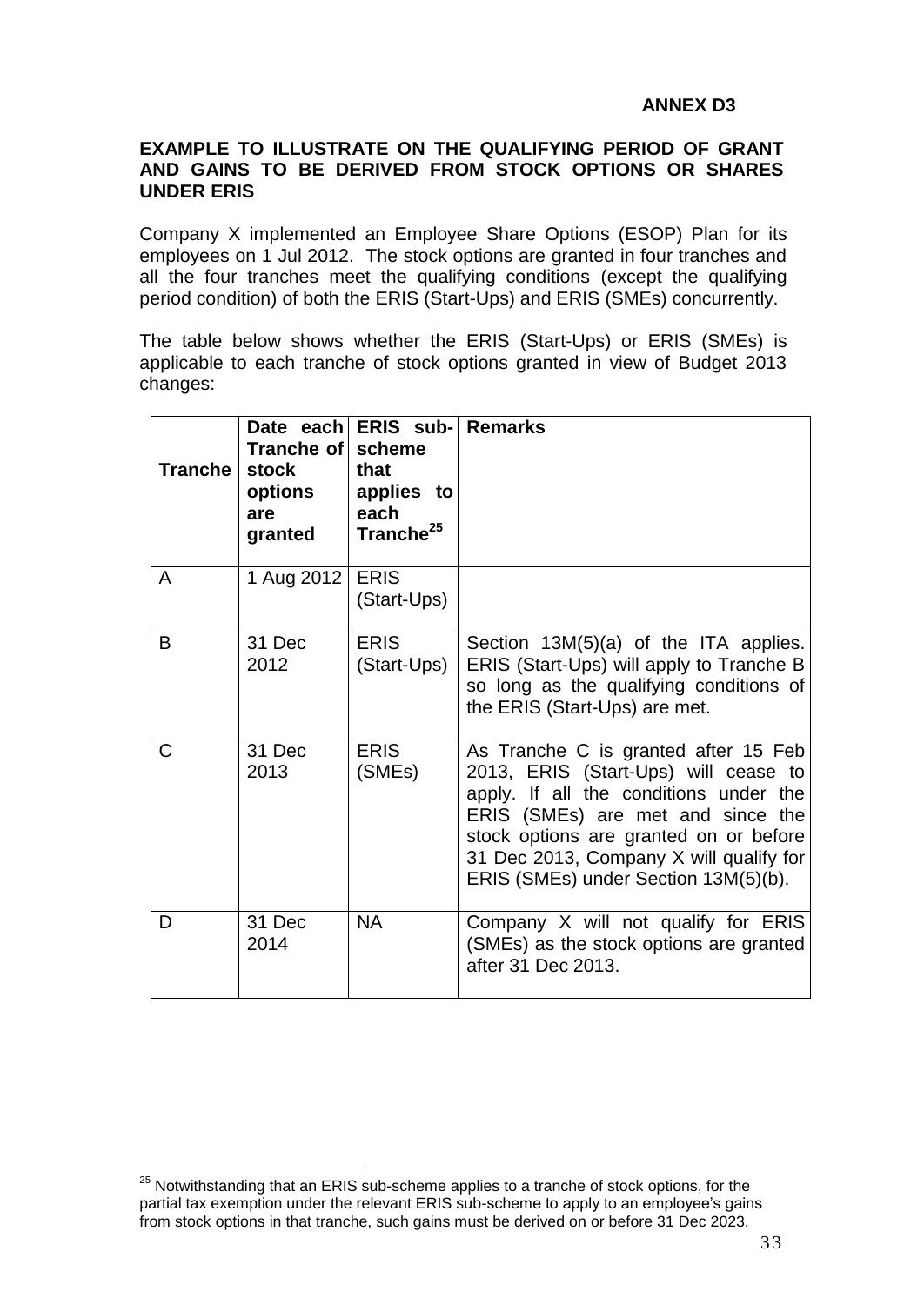## <span id="page-37-0"></span>**EXAMPLE ON THE APPLICATION OF THE 75% INCOME TAX EXEMPTION UNDER ERIS (START-UPS)**

Mr E derives the following gains in the years 2009 to 2018, which are assessable to income tax in the Years of Assessment 2010 to 2019:

|                                                                                                                             | <b>Before</b>     | After                                       | <b>Before</b>      | <b>After</b>                             | <b>Before</b>      | <b>After</b>                                                                      | <b>Before</b>      | After                                    | <b>Before</b>      | <b>After</b>       |
|-----------------------------------------------------------------------------------------------------------------------------|-------------------|---------------------------------------------|--------------------|------------------------------------------|--------------------|-----------------------------------------------------------------------------------|--------------------|------------------------------------------|--------------------|--------------------|
|                                                                                                                             | <b>ERIS</b>       | <b>ERIS</b>                                 | <b>ERIS</b>        | <b>ERIS</b>                              | <b>ERIS</b>        | <b>ERIS</b>                                                                       | <b>ERIS</b>        | <b>ERIS</b>                              | <b>ERIS</b>        | <b>ERIS</b>        |
|                                                                                                                             | YA2010<br>(\$000) | <b>YA2010</b><br>(\$'000)                   | YA2011<br>(\$'000) | <b>YA2011</b><br>(\$'000)                | YA2012<br>(\$'000) | <b>YA2012</b><br>(\$'000)                                                         | YA2013<br>(\$'000) | YA2013<br>(\$'000)                       | YA2014<br>(\$'000) | YA2014<br>(\$'000) |
| Salaries<br>Qualifying ESOP gains<br>[ESOPs qualify for ERIS(Start-<br>Ups) granted within the qualifying<br>period]        | 100<br>1,000      | 100<br>$\overline{a}$                       | 100<br>2,500       | 100                                      | 100<br>0           | 100                                                                               | 100<br>1,500       | 100                                      | 100<br>0           | 100                |
| <b>Balance of qualifying ESOP</b><br>gains [after 50% exemption<br>under ERIS(Start-Ups)                                    |                   | 250<br>(i.e.<br>$1,000 -$<br>1,000<br>x75%) |                    | 625<br>(i.e.<br>2,500-<br>2,500<br>x75%) |                    | $\bf{0}$                                                                          |                    | 375<br>(i.e.<br>1,500-<br>1,500<br>x75%) |                    | $\bf{0}$           |
| Other ESOP gains**                                                                                                          | 500               | 500                                         | 200                | 200                                      | 1,000              | 1,000                                                                             | $\mathbf 0$        | 0                                        | 1,500              | 1,500              |
| Total Taxable Income                                                                                                        | 1,600             | 850                                         | 2,800              | 925                                      | 1,100              | 1,100                                                                             | 1,600              | 475                                      | 1,600              | 1,600              |
| *Cumulative qualifying ESOP<br>gains under ERIS (Start-Ups)<br>from YA 2010 (first YA)                                      |                   | 1,000                                       |                    | 3,500                                    |                    | 3,500                                                                             |                    | 5,000                                    |                    | 5,000              |
|                                                                                                                             | (\$'000)          | (\$'000)                                    | (\$'000)           | (\$'000)                                 | (\$'000)           | YA2015 YA2015 YA2016 YA2016 YA2017 YA2017 YA2018 YA2018 YA2019 YA2019<br>(\$'000) | (\$'000)           | (\$'000)                                 | (\$'000)           | (\$'000)           |
| <b>Salaries</b><br>Qualifying ESOP gains<br>[ESOPs qualify for ERIS(Start-<br>Ups) granted within the qualifying<br>period] | 100<br>2,000      | 100<br>$\blacksquare$                       | 100<br>0           | 100<br>$\blacksquare$                    | 100<br>2,000       | 100<br>L,                                                                         | 100<br>1,500       | 100                                      | 100<br>1,000       | 100                |
| <b>Balance of qualifying ESOP</b><br>gains [after 50% exemption<br>under ERIS(Start-Ups)]                                   |                   | 500<br>(i.e.<br>$2,000 -$<br>2,000<br>x75%) |                    | 0                                        |                    | 500<br>(i.e.<br>2,000-<br>2,000<br>x75%)                                          |                    | $750^{26}$                               |                    | $1,000^{27}$       |
| Other ESOP gains**                                                                                                          | 0                 | 0                                           | 1,000              | 1,000                                    | 0                  | 0                                                                                 | 0                  |                                          | 1,500              | 1,500              |
| Total Taxable Income                                                                                                        | 2,100             | 1,100                                       | 1,100              | 1,100                                    | 2,100              | 600                                                                               | 1,600              | 850                                      | 2,600              | 2,600              |
| *Cumulative qualifying ESOP<br>gains under ERIS (Start-Ups)<br>from YA 2010 (first YA)                                      |                   | 7,000                                       |                    | 7,000                                    |                    | 9,000                                                                             |                    | 10,000                                   |                    | 10,000             |

\*\*These ESOP gains do not qualify for ERIS Scheme

 $26$  Under ERIS (SMEs), Mr E can enjoy 75% tax exemption on qualifying ESOP gains up to \$10 million over 10 years. Once the \$10 million cap is reached, the excess of ESOP gains over \$10 million will be taxed in full. In YA 2017 (the  $8<sup>th</sup>$  year), the cumulative qualifying ESOP gains under the Scheme amounts to \$9 million. Given the cap of \$10 million, although Mr E derives qualifying ESOP gains of \$1.5 million in YA 2018 (the  $9<sup>th</sup>$  year), the amount of qualifying ESOP gains that can qualify for the 75% tax exemption will be limited to \$1 million (i.e. \$10 million less \$9 million). The excess of \$0.5 million will therefore not enjoy the 75% tax exemption and be taxed in full.

 $27$  No further tax exemption to be accorded to the taxpayer in respect of gains arising from the exercise of options as the cumulative gains arising from the ERIS (Start-Ups) have already exceeded \$10 million.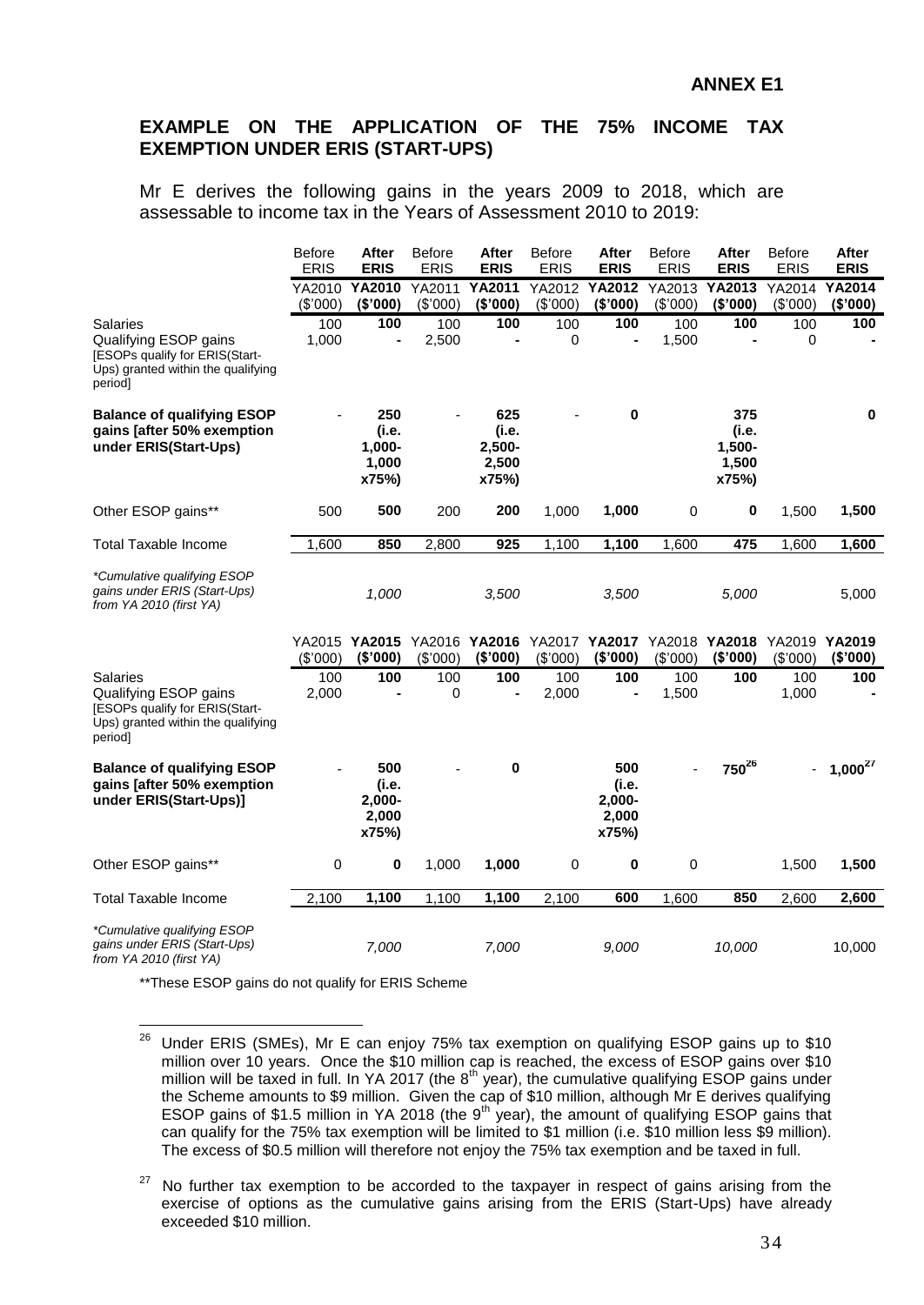## <span id="page-38-0"></span>**EXAMPLE ON THE APPLICATION OF THE 50% INCOME TAX EXEMPTION UNDER ERIS (SMEs)**

Mr F derives the following gains in the years 2009 to 2018, which are assessable to income tax in the Years of Assessment 2010 to 2019:

|                                                                                                                       | Before<br><b>ERIS</b> | <b>After</b><br><b>ERIS</b>                           | <b>Before</b><br><b>ERIS</b> | <b>After</b><br><b>ERIS</b>      | Before<br><b>ERIS</b> | After<br><b>ERIS</b>             | <b>Before</b><br><b>ERIS</b> | After<br><b>ERIS</b>           | <b>Before</b><br><b>ERIS</b> | After<br><b>ERIS</b> |
|-----------------------------------------------------------------------------------------------------------------------|-----------------------|-------------------------------------------------------|------------------------------|----------------------------------|-----------------------|----------------------------------|------------------------------|--------------------------------|------------------------------|----------------------|
|                                                                                                                       | YA2010<br>(\$'000)    | YA2010<br>(\$'000)                                    | YA2011<br>(\$'000)           | <b>YA2011</b><br>(\$'000)        | YA2012<br>(\$'000)    | YA2012<br>(\$'000)               | YA2013<br>(\$'000)           | YA2013<br>(\$'000)             | YA2014<br>(\$'000)           | YA2014<br>(\$'000)   |
| Salaries<br>Qualifying ESOP gains<br>[ESOPs qualify for ERIS(SMEs)<br>granted within the qualifying<br>period]        | 100<br>1,000          | 100                                                   | 100<br>2,500                 | 100                              | 100<br>0              | 100                              | 100<br>1,500                 | 100                            | 100<br>0                     | 100                  |
| <b>Balance of qualifying ESOP</b><br>gains [after 50% exemption<br>under ERIS(SMEs)]                                  |                       | 500<br>(i.e.<br>1,000<br>x50%)                        |                              | 1,250<br>(i.e.<br>2,500<br>x50%) |                       | 0                                |                              | 750<br>(i.e.<br>1,500<br>x50%) |                              | 0                    |
| Other ESOP gains**                                                                                                    | 500                   | 500                                                   | 200                          | 200                              | 1,000                 | 1,000                            | 0                            | 0                              | 1,500                        | 1,500                |
| <b>Total Taxable Income</b>                                                                                           | 1,600                 | 1,100                                                 | 2,800                        | 1,550                            | 1,100                 | 1,100                            | 1.600                        | 850                            | 1.600                        | 1,600                |
| *Cumulative qualifying ESOP<br>gains under ERIS (SMEs)<br>from YA 2010 (first YA)                                     |                       | 1,000                                                 |                              | 3,500                            |                       | 3,500                            |                              | 5,000                          |                              | 5,000                |
|                                                                                                                       | (\$'000)              | YA2015 YA2015 YA2016 YA2016 YA2017 YA2017<br>(\$'000) | (\$'000)                     | (\$'000)                         | (\$'000)              | (\$'000)                         | (\$'000)                     | YA2018 YA2018<br>(\$'000)      | YA2019<br>(\$'000)           | YA2019<br>(\$'000)   |
| <b>Salaries</b><br>Qualifying ESOP gains<br>[ESOPs qualify for ERIS(SMEs)<br>granted within the qualifying<br>period] | 100<br>2,000          | 100                                                   | 100<br>$\mathbf 0$           | 100<br>$\blacksquare$            | 100<br>2,000          | 100<br>$\blacksquare$            | 100<br>1,500                 | 100                            | 100<br>1,000                 | 100                  |
| <b>Balance of qualifying ESOP</b><br>gains [after 50% exemption<br>under ERIS(SMEs)]                                  |                       | 1000<br>(i.e.<br>2,000<br>x50%)                       |                              | 0                                |                       | 1,000<br>(i.e.<br>2,000<br>x50%) |                              | $1,000^{28}$                   |                              | $1,000^{29}$         |
| Other ESOP gains**                                                                                                    | 0                     | 0                                                     | 1,000                        | 1,000                            | $\pmb{0}$             | 0                                | 0                            |                                | 1,500                        | 1,500                |
| <b>Total Taxable Income</b>                                                                                           | 2,100                 | 1,100                                                 | 1,100                        | 1,100                            | 2,100                 | 1,100                            | 1,600                        | 1,100                          | 2,600                        | 2,600                |
| *Cumulative qualifying ESOP<br>gains under ERIS (SMEs)<br>from YA 2010 (first YA)                                     |                       | 7,000                                                 |                              | 7,000                            |                       | 9,000                            |                              | 10,000                         |                              | 10,000               |

\*\*These ESOP gains do not qualify for ERIS Scheme

<sup>&</sup>lt;sup>28</sup> Under ERIS (SMEs), Mr F can enjoy 50% tax exemption on qualifying ESOP gains up to \$10 million over 10 years. Once the \$10 million cap is reached, the excess of ESOP gains over \$10 million will be taxed in full. In YA 2017 (the  $8<sup>th</sup>$  year), the cumulative qualifying ESOP gains under the Scheme amounts to \$9 million. Given the cap of \$10 million, although Mr F derives qualifying ESOP gains of \$1.5 million in YA 2018 (the  $9<sup>th</sup>$  year), the amount of qualifying ESOP gains that can qualify for the 50% tax exemption will be limited to \$1 million (i.e. \$10 million less \$9 million). The excess of \$0.5 million will therefore not enjoy the 50% tax exemption and be taxed in full.

<sup>29</sup> No further tax exemption to be accorded to the taxpayer in respect of gains arising from the exercise of options as the cumulative gains arising from the ERIS (SMEs) have already exceeded \$10 million.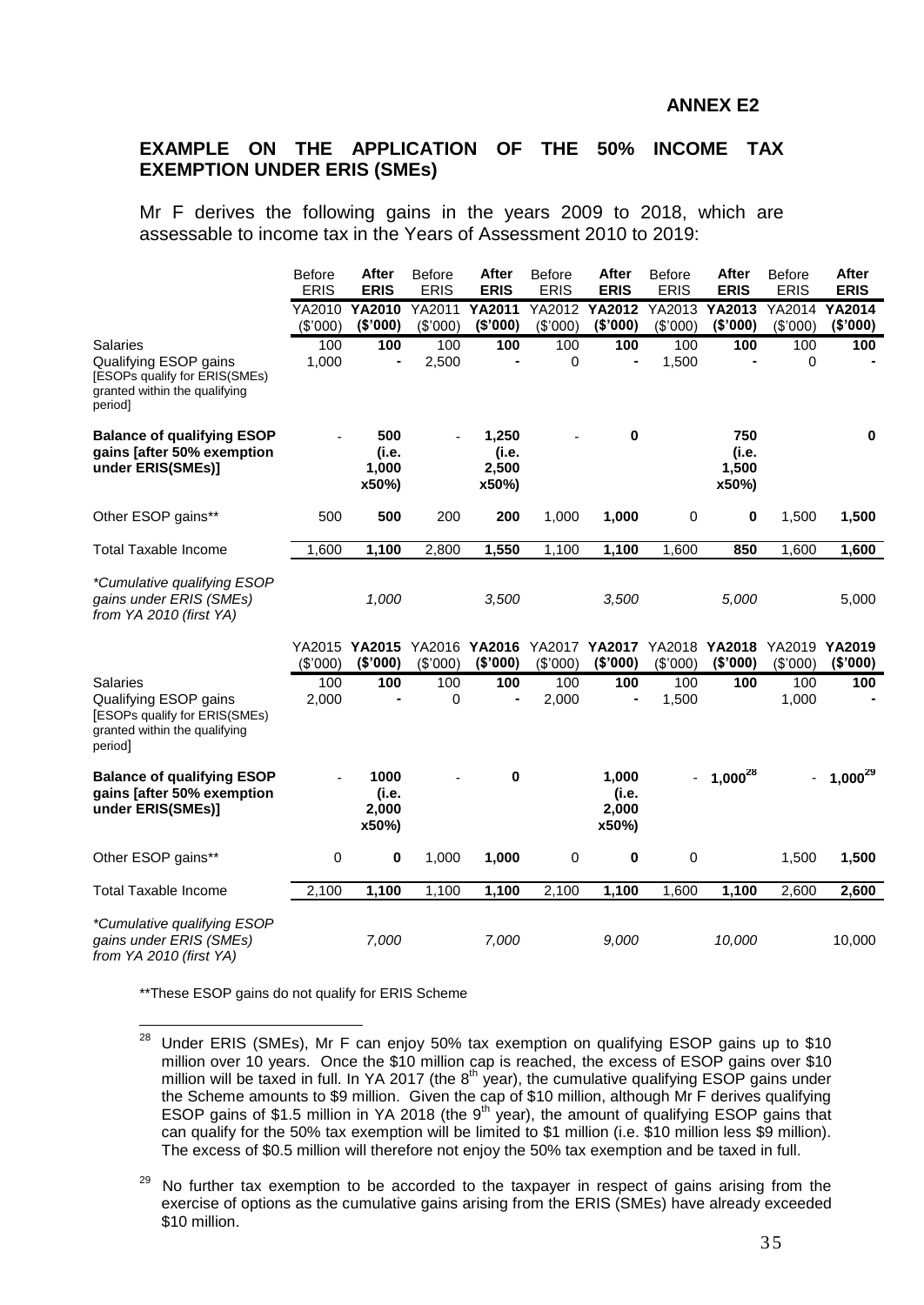## <span id="page-39-0"></span>**EXAMPLE ON THE APPLICATION OF INCOME TAX EXEMPTION UNDER ERIS (ALL CORPORATIONS)**

Mr Z derives the following income or gains in the years 2009 to 2018, which are assessable to income tax in the Years of Assessments 2010 to 2019:

|                                                                                                                                                                                | <b>Before</b><br><b>ERIS</b> | <b>After</b><br><b>ERIS</b>          | <b>Before</b><br><b>ERIS</b> | After<br><b>ERIS</b> | <b>Before</b><br><b>ERIS</b> | After<br><b>ERIS</b>                | <b>Before</b><br><b>ERIS</b> | <b>After</b><br><b>ERIS</b>                                                       | <b>Before</b><br><b>ERIS</b> | After<br><b>ERIS</b> |
|--------------------------------------------------------------------------------------------------------------------------------------------------------------------------------|------------------------------|--------------------------------------|------------------------------|----------------------|------------------------------|-------------------------------------|------------------------------|-----------------------------------------------------------------------------------|------------------------------|----------------------|
|                                                                                                                                                                                | YA2010<br>(\$'000)           | YA2010<br>(\$'000)                   | YA2011<br>(\$'000)           | YA2011<br>(\$'000)   | YA2012<br>(\$'000)           | YA2012<br>(\$'000)                  | YA2013<br>(\$000)            | YA2013<br>(\$'000)                                                                | YA2014<br>(\$'000)           | YA2014<br>(\$'000)   |
| <b>Salaries</b><br>Qualifying ESOP gains<br>[ESOPs qualify for ERIS (All<br>Corporations) granted within the<br>qualifying period]                                             | 100<br>100                   | 100                                  | 100<br>0                     | 100                  | 100<br>300                   | 100<br>$\blacksquare$               | 100<br>750                   | 100                                                                               | 100<br>0                     | 100                  |
| <b>Balance of qualifying ESOP</b><br>gains [after exemption]                                                                                                                   |                              | 73.5<br>$(100 -$<br>26.5)            |                              | 0                    |                              | 223.5<br>$(300 -$<br>76.5)          |                              | $598.5^{30}$<br>$(750 -$<br>151.5)                                                |                              | 0                    |
| Other ESOP gains *                                                                                                                                                             | 50                           | 50                                   | 20                           | 20                   | 100                          | 100                                 | 0                            | 0                                                                                 | 150                          | 150                  |
| <b>Total Taxable Income</b>                                                                                                                                                    | 250                          | 223.5                                | 120                          | 120                  | 500                          | 423.5                               | 850                          | 698.5                                                                             | 250                          | 250                  |
| *Amount of tax exemption                                                                                                                                                       |                              | 26.5<br>$[2+(100-$<br>$2)$ x $25%$ ] |                              | 0                    |                              | 76.5<br>$[2 + (300 -$<br>$2)$ x25%] | 0                            | 151.5<br>$[2 + (600 -$<br>$2)$ x $25%$                                            |                              | 0<br>0               |
| Cumulative qualifying ESOP<br>gains under ERIS (All Corp) from<br>YA 2010 (first YA)                                                                                           |                              | 100                                  |                              | 100                  |                              | 400                                 |                              | 1,000                                                                             |                              | 1,000                |
|                                                                                                                                                                                | (\$'000)                     | (\$'000)                             | (\$'000)                     | (\$'000)             | (\$'000)                     | (\$'000)                            | (\$'000)                     | YA2015 YA2015 YA2016 YA2016 YA2017 YA2017 YA2018 YA2018 YA2019 YA2019<br>(\$'000) | (\$'000)                     | (\$'000)             |
| <b>Salaries</b><br>Qualifying ESOP gains<br><b>[ESOPs qualify for ERIS (All</b><br>Corporations) granted within the<br>qualifying period]<br><b>Balance of qualifying ESOP</b> | 100<br>0                     | 100<br>0                             | 100<br>0                     | 100<br>0             | 100<br>250                   | 100<br>$250^{31}$                   | 100<br>0                     | 100<br>0                                                                          | 100<br>0                     | 100<br>0             |
| gains [after exemption]                                                                                                                                                        |                              |                                      |                              |                      |                              |                                     |                              |                                                                                   |                              |                      |
| Other ESOP gains **                                                                                                                                                            | 0                            | $\bf{0}$                             | 100                          | 100                  | 0                            | 0                                   | 0                            | 0                                                                                 | 150                          | 150                  |
| <b>Total Taxable Income</b>                                                                                                                                                    | 100                          | 100                                  | 200                          | 200                  | 350                          | 350                                 | 100                          | 100                                                                               | 250                          | 250                  |
| *Amount of tax exemption                                                                                                                                                       |                              | 0                                    |                              | 0                    |                              | 0                                   |                              | 0                                                                                 |                              | $\pmb{0}$            |
| <b>Cumulative qualifying ESOP</b><br>gains under ERIS (All Corp)<br>from YA 2010 (first YA)                                                                                    |                              | 1,000                                |                              | 1,000                |                              | 1,000                               |                              | 1,000                                                                             |                              | 1,000                |

1 \*\*These ESOP gains do not qualify for ERIS Scheme

 $30$  Under ERIS (All Corporations), Mr Z can enjoy 25% tax exemption on qualifying ESOP gains (subject to the first \$2,000 being fully tax exempt) of up to \$1 million over 10 years. Once the \$1 million cap is reached, the excess of ESOP gains over \$1 million will be taxed in full. In YA 2012 (the 3rd YA), the cumulative qualifying ESOP gains under the Scheme amounts to \$400,000. Given the cap of \$1 million, although Mr Z derives qualifying ESOP gains of \$750,000 in YA 2013 (the  $4<sup>th</sup>$  YA), the amount of qualifying ESOP gains that can qualify for the tax exemption will be limited to \$600,000 (i.e. \$1 million less \$400,000). The excess of \$150,000 will therefore not enjoy the tax exemption under ERIS (All Corporations) and be taxed in full.

 $31$  No further tax exemption to be accorded to Mr Z in respect of gains arising from the exercise of such options as the cumulative gains arising from ERIS (All Corporations) have already exceeded \$1 million.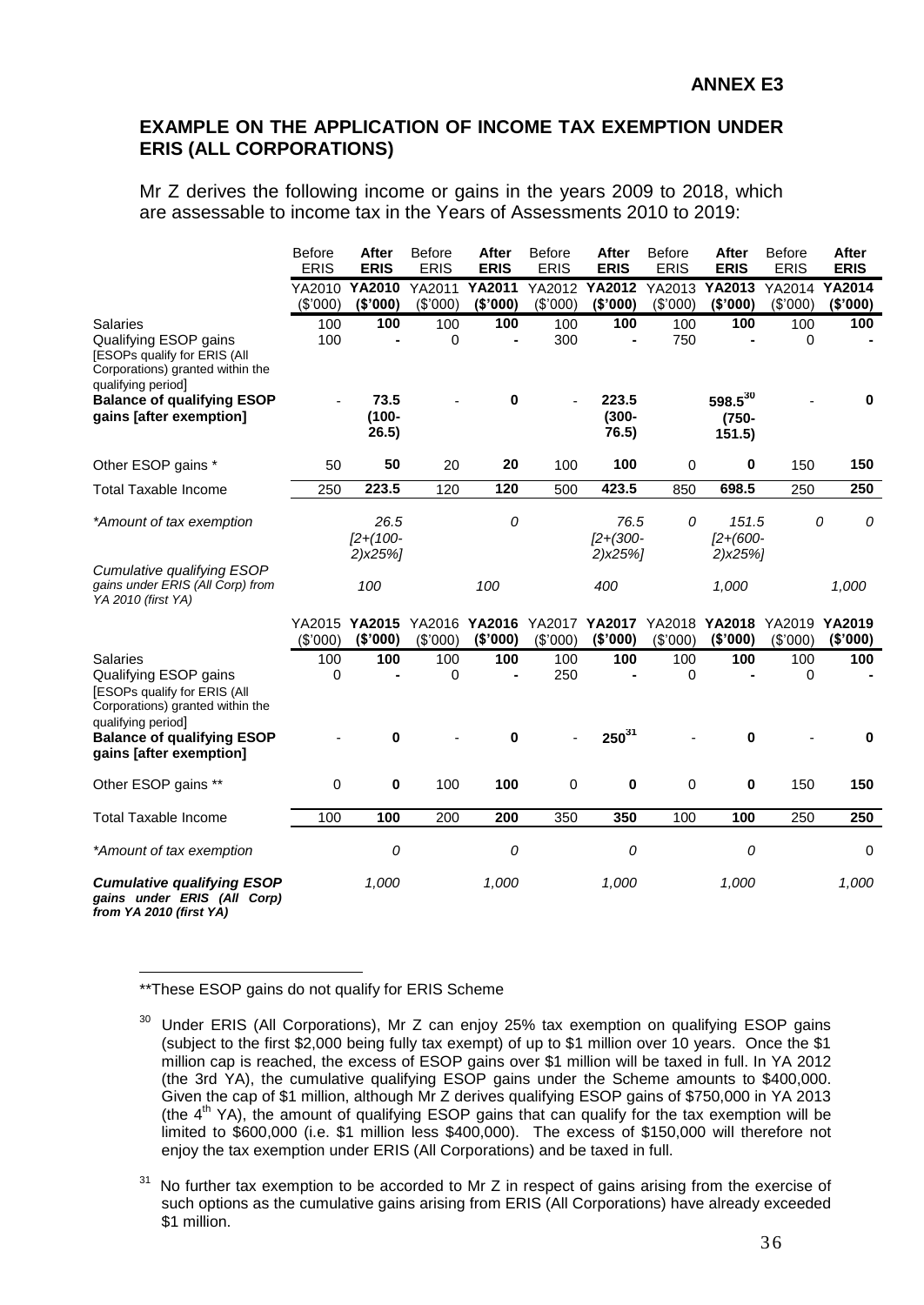## **ANNEX F1**

## <span id="page-40-0"></span>**SPECIMEN**

<Employee's name & identification number> <Employee's address>

<Date: day/month/year>

Dear <Employee's name>

## **QUALIFYING CRITERIA UNDER THE EQUITY REMUNERATION INCENTIVE SCHEME (START-UPS) [ERIS (START-UPS)]**

Pursuant to the Employee Stock Option (ESOP) / Employee Share Ownership (ESOW)\* Plan operated by <name of the company>, you have been granted on <date of grant> options/share awards to acquire <number> ordinary shares in the company at any time during <effective period of option/award\*> at the price of <exercise price/grant price\*> per share.

This is to confirm that on the date of the grant of the above mentioned options/shares\*, the company has met the criteria to be a qualifying company and the company's ESOP/ESOW\* Plan has met the conditions for an "ERIS (Start-Ups) Plan", as set out in IRAS' e-Tax Guide on "Equity Remuneration Incentive Scheme (ERIS)" dated 26 Apr 2013. Given that you have / have confirmed to have*\** met the criteria as a qualifying employee, as defined in the same IRAS' e-Tax Guide, on the date of the grant of options, you will be able to enjoy the 75% income tax exemption on gains derived by you from the exercise of the options or vesting of the share awards\*. However, this is provided your ESOP/ESOW gains are derived on or before 31 Dec 2023 and that you have not enjoyed the 75% income tax exemption on ESOP/ESOW gains exceeding \$10 million over a period of 10 years commencing from the year the partial tax exemption is first enjoyed by you.

You should retain this letter and upon request by the Comptroller of Income Tax, produce it to him for verification.

Name, designation and signature of Authorized Personnel of company

*\*Delete whichever is not applicable*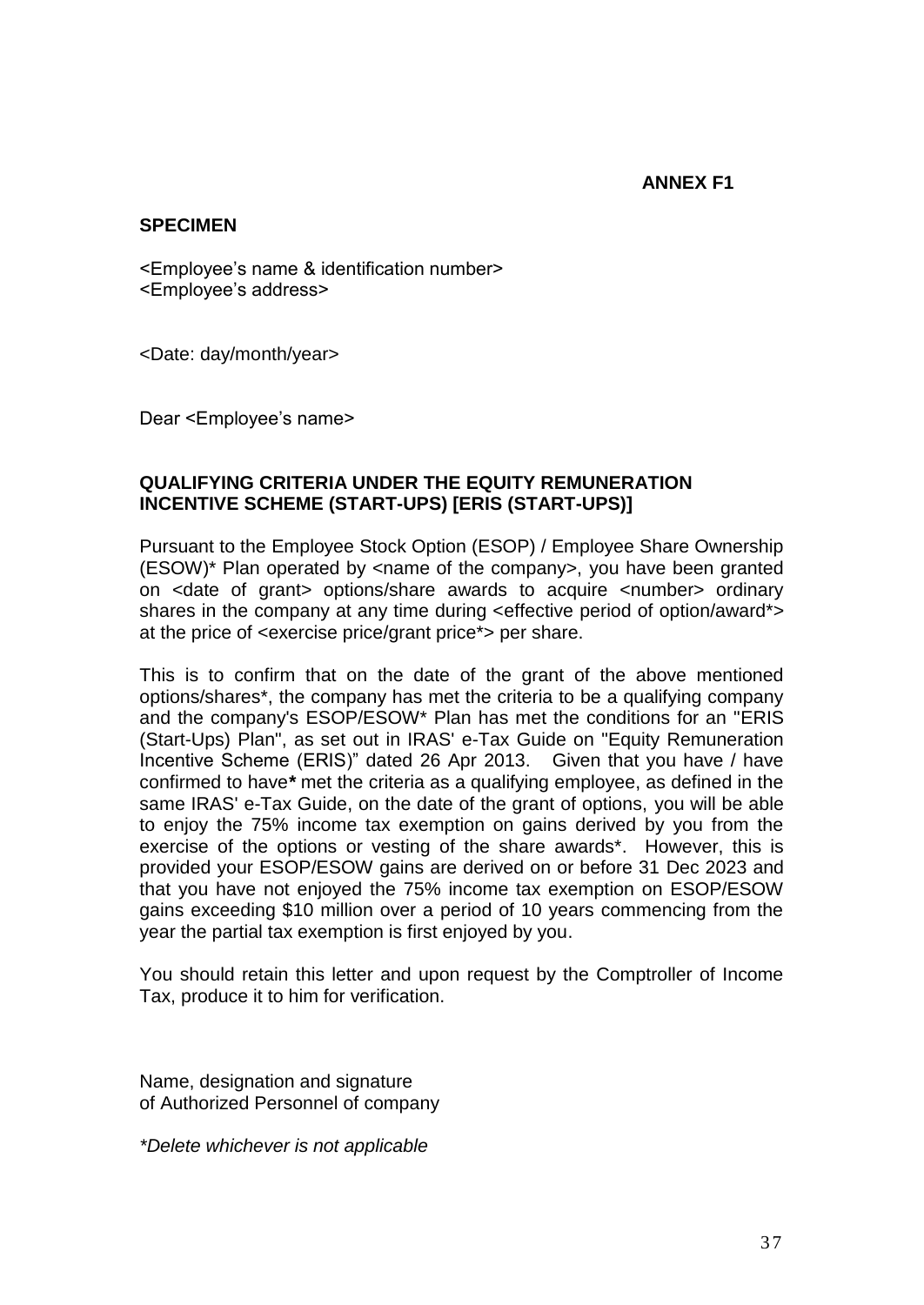## <span id="page-41-0"></span>**SPECIMEN**

<Employee's name & identification number> <Employee's address>

<Date: day/month/year>

Dear <Employee's name>

## **QUALIFYING CRITERIA UNDER THE EQUITY REMUNERATION INCENTIVE SCHEME (SMEs) [ERIS (SMEs)]**

Pursuant to the Employee Stock Option (ESOP) / Employee Share Ownership (ESOW)\* Plan operated by <name of the company>, you have been granted on <date of grant> options/share awards to acquire <number> ordinary shares in the company at any time during <effective period of option/award\*> at the price of <exercise price/grant price\*> per share.

This is to confirm that on the date of the grant of the above mentioned options/shares\*, the company has met the criteria to be a qualifying company and the company's ESOP/ESOW\* Plan has met the conditions for an "ERIS (SMEs) Plan", as set out in IRAS' e-Tax Guide on "Equity Remuneration Incentive Scheme (ERIS)" dated 26 Apr 2013. Given that you have / have confirmed to have*\** met the criteria as a qualifying employee, as defined in the same IRAS' e-Tax Guide, on the date of the grant of options/shares, you will be able to enjoy the 50% income tax exemption on gains derived by you from the exercise of the options or vesting of the share awards\*. However, this is provided your ESOP/ESOW gains are derived on or before 31 Dec 2023 and that you have not already enjoyed the 50% income tax exemption on ESOP/ESOW gains exceeding \$10 million over a period of 10 years commencing from the year the partial tax exemption is first enjoyed by you.

You should retain this letter and upon request by the Comptroller of Income Tax, produce it to him for verification.

Name, designation and signature of Authorized Personnel of company

*\*Delete whichever is not applicable*